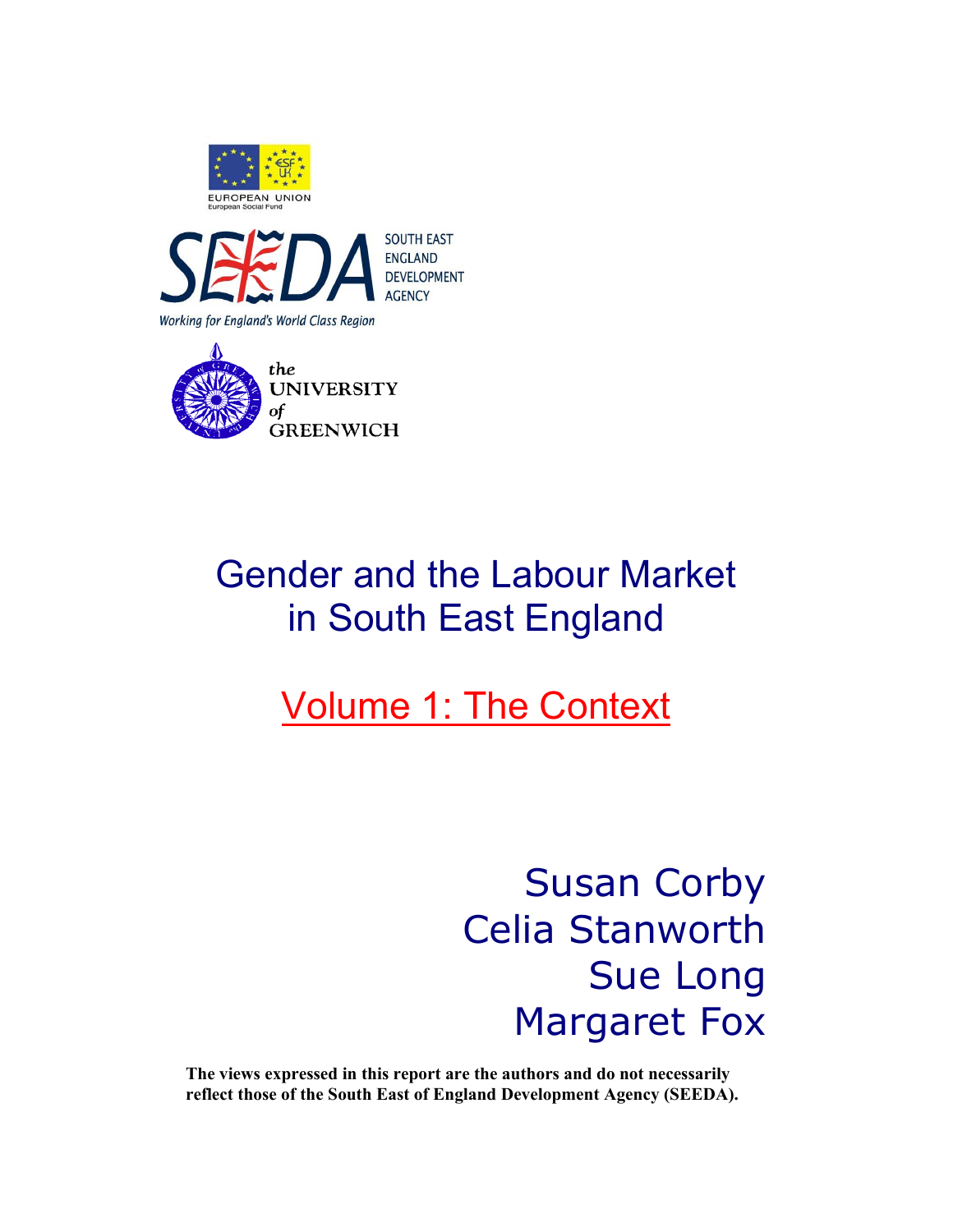### Acknowledgements

The authors would like to acknowledge the assistance of the members of the steering group:

Mr Patrick Baynes, Deputy Head, The Business School, University of Greenwich Ms Jacqui Hughes, South East of England Development Agency Dr David Perfect, Research Manager, Equal Opportunities Commission Baroness Prosser, Chair of the Women and Work Commission.

Further enquiries to:

Susan Corby and Celia Stanworth, Work and Employment Relations Unit (WERU), The Business School, University of Greenwich, Old Royal Naval College, London SE10 9LS.

Tel: 020 8331 8000

Emails: S.R.Corby@gre.ac.uk C.M.Stanworth@gre.ac.uk

ISBN: 1 86166 218 1

September 2005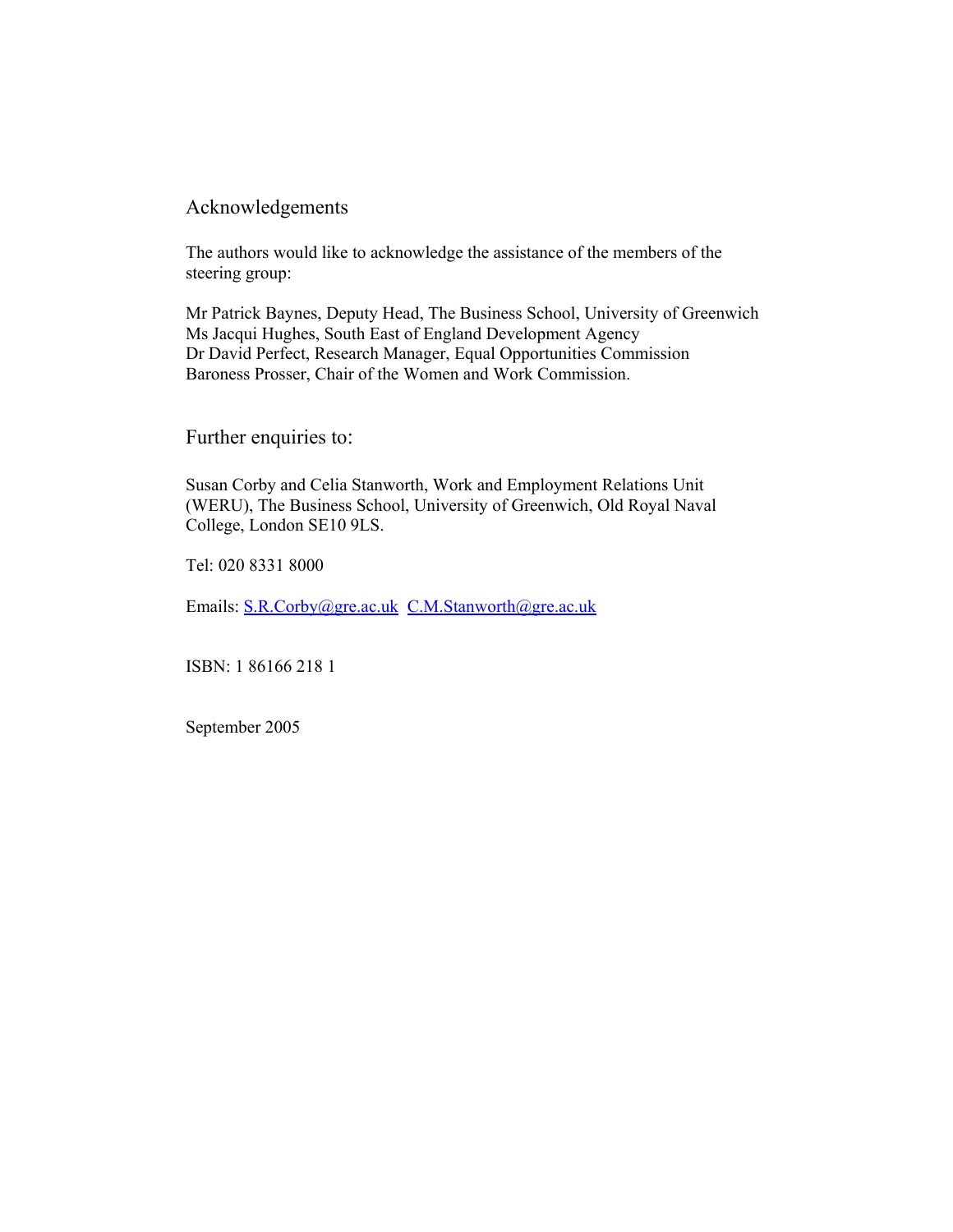| 42 |  |
|----|--|
|    |  |
|    |  |
|    |  |
|    |  |

### **TABLE OF CONTENTS**

#### PART 2: WOMEN IN THE SOUTH EAST OF ENGLAND LABOUR MARKET  $12$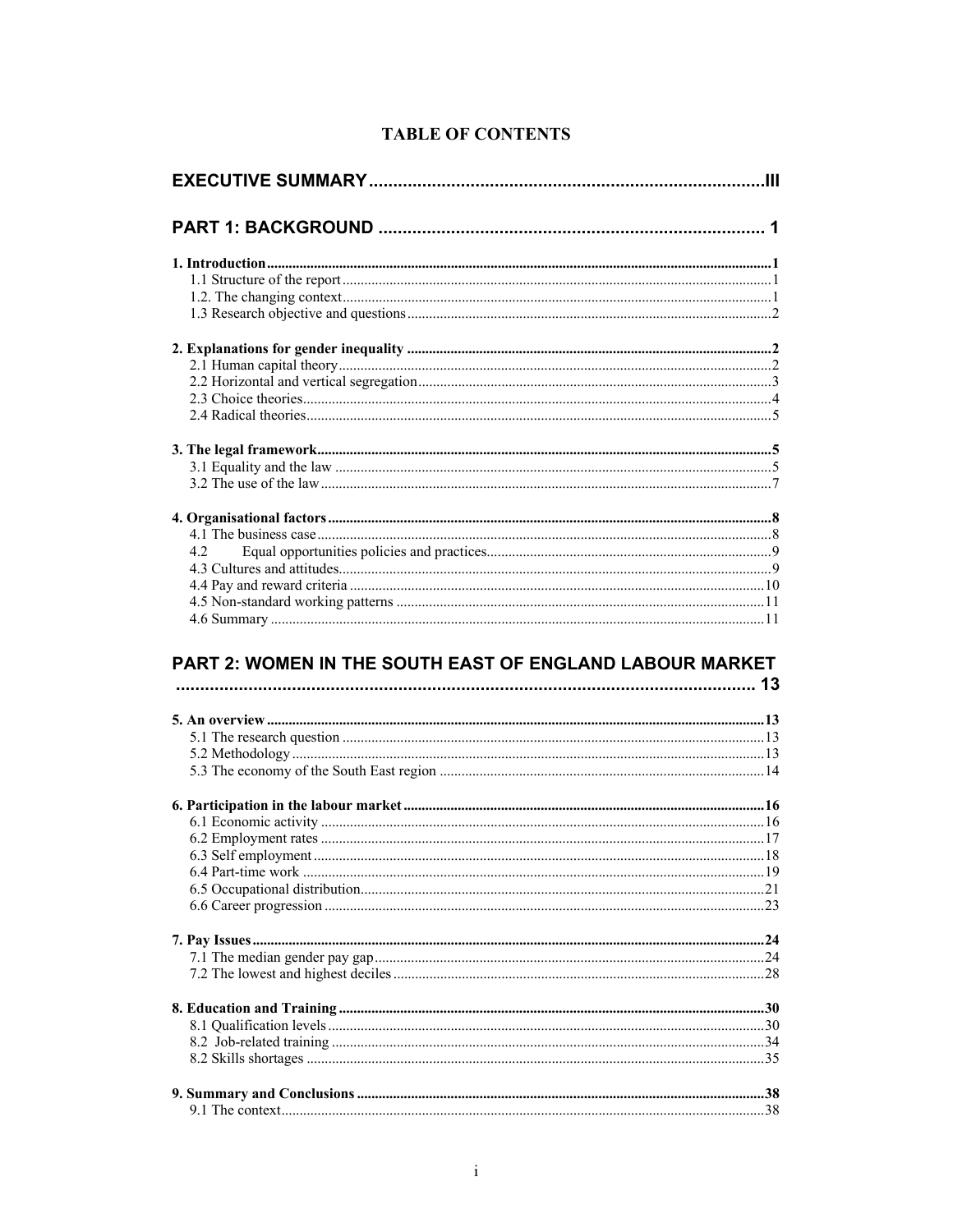## **10. REFERENCES ......................................................................................... 41**

#### **TABLE OF FIGURES**

| Figure 6.1: Economic Activity by Region & Gender.                                              | 16  |
|------------------------------------------------------------------------------------------------|-----|
| Figure 6.2: Employment Rates by Region and Gender.                                             | 17  |
| Figure 6.3: Percentage Point Changes in Employment Rates 1999-2003, by Region and Gender<br>19 |     |
| Figure 6.4: The Percentage of Women and Men Working Part-Time by Region (spring 2003) 20       |     |
| Figure 6.5: Employed Men and Women in the South East by Occupational Group (spring 2004)<br>21 |     |
| Figure 6.6: The Occupations of Male and Female Employees (LFS data, spring 2004).              | 22  |
| Figure 6.7: Employed Men and Women in the London region by Occupational Group (spring 2004)22  |     |
| Figure 6.8: Promotion Rates for Men and Women (BHPS 1999-2000)                                 | 24  |
| Figure 7.1: The Median Gross Hourly Earnings of Full-Time Workers on Adult Rates, by Region.   | .25 |
| Figure 7.2: Gender Pay Gap: Median Gross Hourly Earnings for Full-Time Workers by Region.      | 26  |
| Figure 7.3: The Gender Pay Gap in Great Britain by Industrial Sector, April 2003               | .27 |
| Figure 7.4: The Male/Female Earnings Differential for the Upper Earnings Decile, by Region.    | 29  |
| Figure 8.1: Highest Qualification of Economically Active Population, England 1993/1998/2003.   | .30 |
| Figure 8.2: Proportion of Employees Qualified to NVQ level 4 and above, by Region and Gender.  | 32  |
| Figure 8.3: Proportion of Employees with No Qualifications, by Region and Gender.              | 33  |
| Figure 8.4: Employees of Working Age Receiving Job-Related Training, by Region and Gender.     | .34 |
| Figure 8.5: The Types of Staff Trained in the last 12 months in the South East Region          | 35  |
| Figure 8.6: Skills Employers found Difficult to Recruit.                                       | 37  |

#### **TABLE OF TABLES**

| Table 7.1: The Gender Pay Gap by Region for Lowest and Highest Paid Full-time Workers28 |  |
|-----------------------------------------------------------------------------------------|--|
|                                                                                         |  |
| Table 8.2: Vacancies, Hard to Fill Vacancies & Skill Shortage Vacancies by region. 36   |  |
|                                                                                         |  |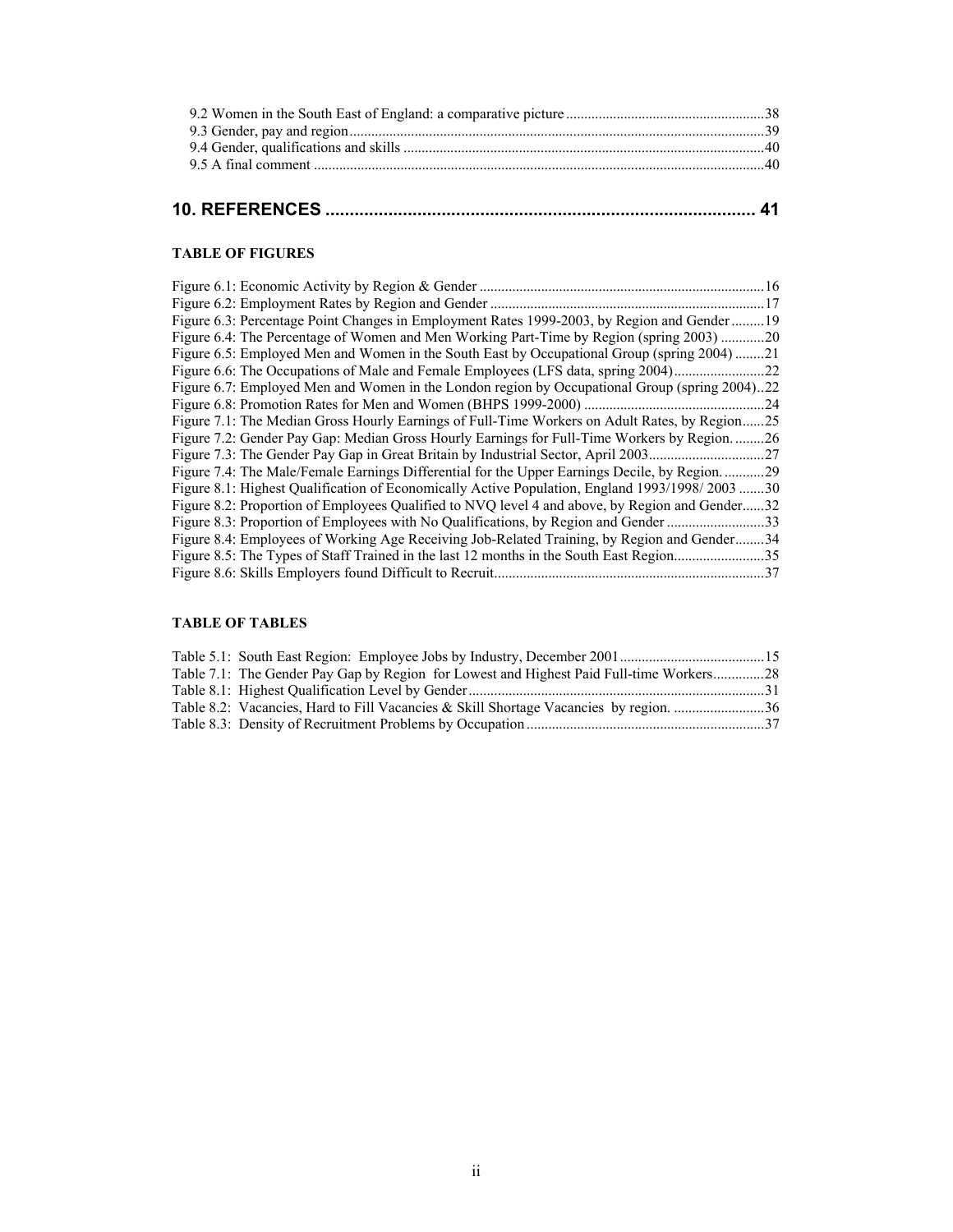## **GENDER AND THE LABOUR MARKET IN SOUTH EAST ENGLAND**

## **Volume 1: The Context**

## **Executive Summary**

#### **The research**

This research was commissioned by the South East England Development Agency (SEEDA) and the European Social Fund (ESF). The objective is to identify good practice as well as barriers to women's full contribution to the labour market in South East (SE) England. The research questions are:

- How does the labour market position of women in the SE region compare with that of men in the region and with that of women nationally?
- What policies and practices do employers in South East England adopt in respect of gender equality?
- What barriers do employers and women employees in South-East England identify in respect of gender and employment?

#### **Background**

This first volume focuses on the first of these questions and is organised in two parts. Part One sets the context. First, theoretical explanations for gender inequality are discussed, including human capital theory, preference theory, the horizontal segregation of women into a relatively narrow range of occupations and vertical segregation of women towards the bottom of occupational hierarchies. No single explanation, however, seems adequate.

Secondly, the legal framework is examined. The sex discrimination legislation essentially focuses on formal, procedural fairness, rather than equality of outcomes as positive action is circumscribed. Moreover, those seeking to exercise their rights under equal pay and sex discrimination laws face barriers, essentially because of legal complexities and the lack of legal aid.

Thirdly, we consider organisational factors: the strengths and weaknesses of the business case for equality, the prevalence of equality policies which are often not supported by equality practices, and the way that pay and reward systems, nonstandard working patterns and long hours of work often militate against gender equality. Perhaps the most difficult to change are organisational cultures which are often not conducive to the full involvement of women.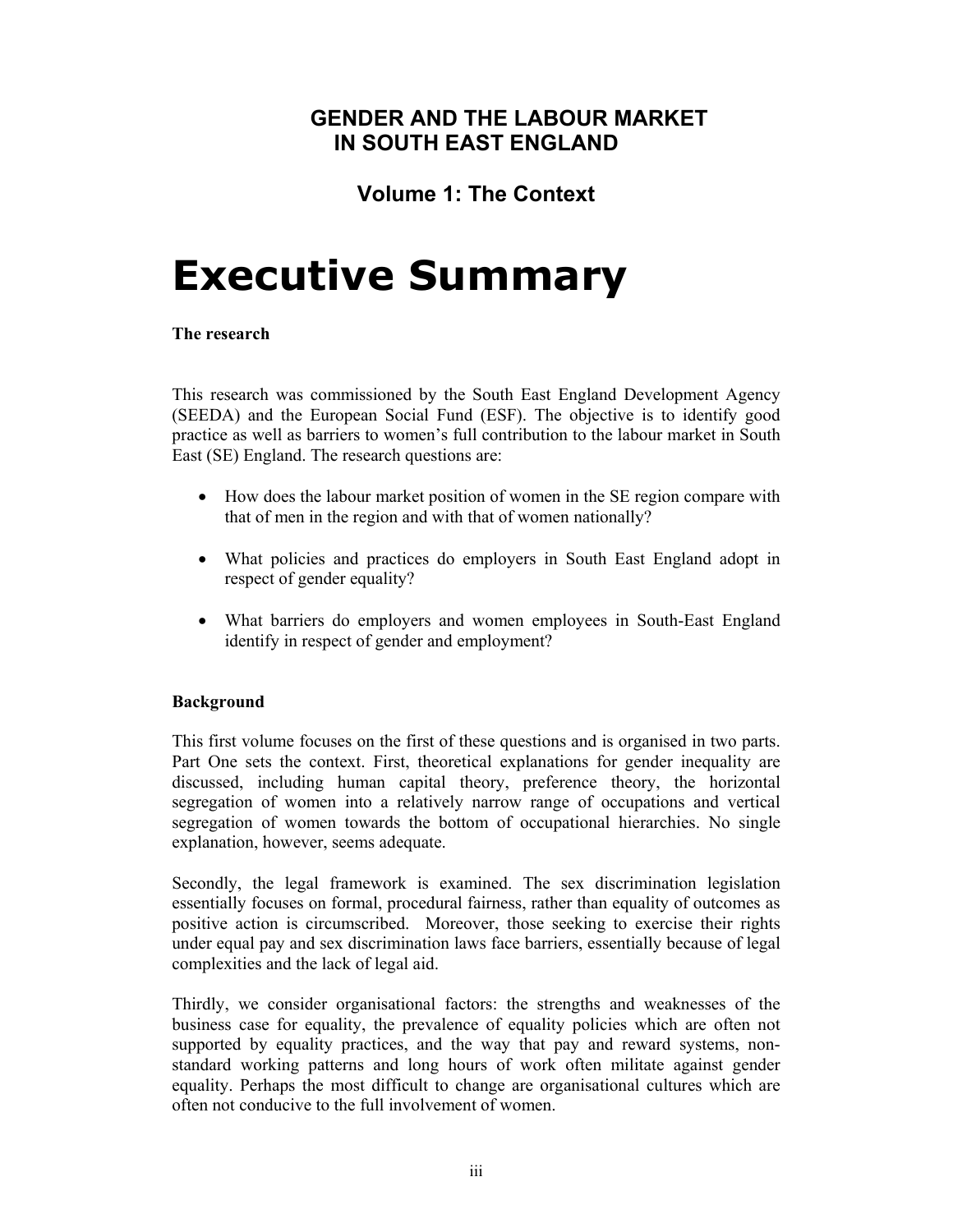#### **The SE Region**

In Part Two the labour market position of women in the SE region is compared with that of men in the Region and with both sexes nationally, using a range of published data on which secondary analysis was conducted for this report. First, the Regional context is analysed. The Region has the second largest economy in the UK, the largest in terms of population and exhibits the highest recent economic growth of any English region or UK country. In terms of sectoral employment, the dominant sectors are 'distribution, hotels, catering, repairs' and 'financial and business services' and nine out of the world's top ten pharma-bio firms are based in the Region. Areas of deprivation exist, however, alongside relative affluence.

#### **Labour market participation**

To ascertain labour market participation a range of indicators were analysed. Activity rates among women and men in the South East are relatively high, though women's activity rate is 10 percentage points lower than men's. Self-employment is more prevalent in the SE Region than the UK as a whole, but in terms of part-time work the regional figures are similar to the UK average. The occupational breakdown shows that women are crowded into similar groups as the rest of the UK: sales and customer services; personal services; administrative and secretarial work. The proportion of women managers and senior officials in the SE Region, however, is higher than the UK average and has grown over the last decade. Contrary to the conventional wisdom, our analysis indicates that British women have promotion rates equal to men's, though this analysis is not broken down by region and takes no account of grades before and after promotion.

#### **Pay**

Looking at the relative pay of men and women working in the Region, the gross gender pay gap in 2003 as measured by the median was wider in the SE, not only than Great Britain (GB) as a whole, but it was also greater than any other region or country in GB. Moreover, although women in the SE Region earned less in absolute terms than their London counterparts, the median gender pay gap was far wider in the SE than London: 19 per cent compared to 8 per cent. At the lowest decile of earnings the gender pay gap was fairly narrow and the South East was below the GB average, but the position was very different at the highest decile. Amongst the highest earners the gender pay was wider in the SE Region than any other region: 30 per cent compared to 20 per cent for GB as a whole. This finding suggests that affluence, far from reducing the gender pay gap, exacerbates it.

#### **Education, training and skills**

Data on qualifications and skills suggest that the percentage of women and men living in the SE region educated to degree level or equivalent are roughly the same. Also the percentage of workers educated to this level is higher than for the UK as a whole and second only to London among the English regions. Moreover, the SE region has a lower percentage of women without qualifications than any other region except London. In terms of training, more women than men in all regions received job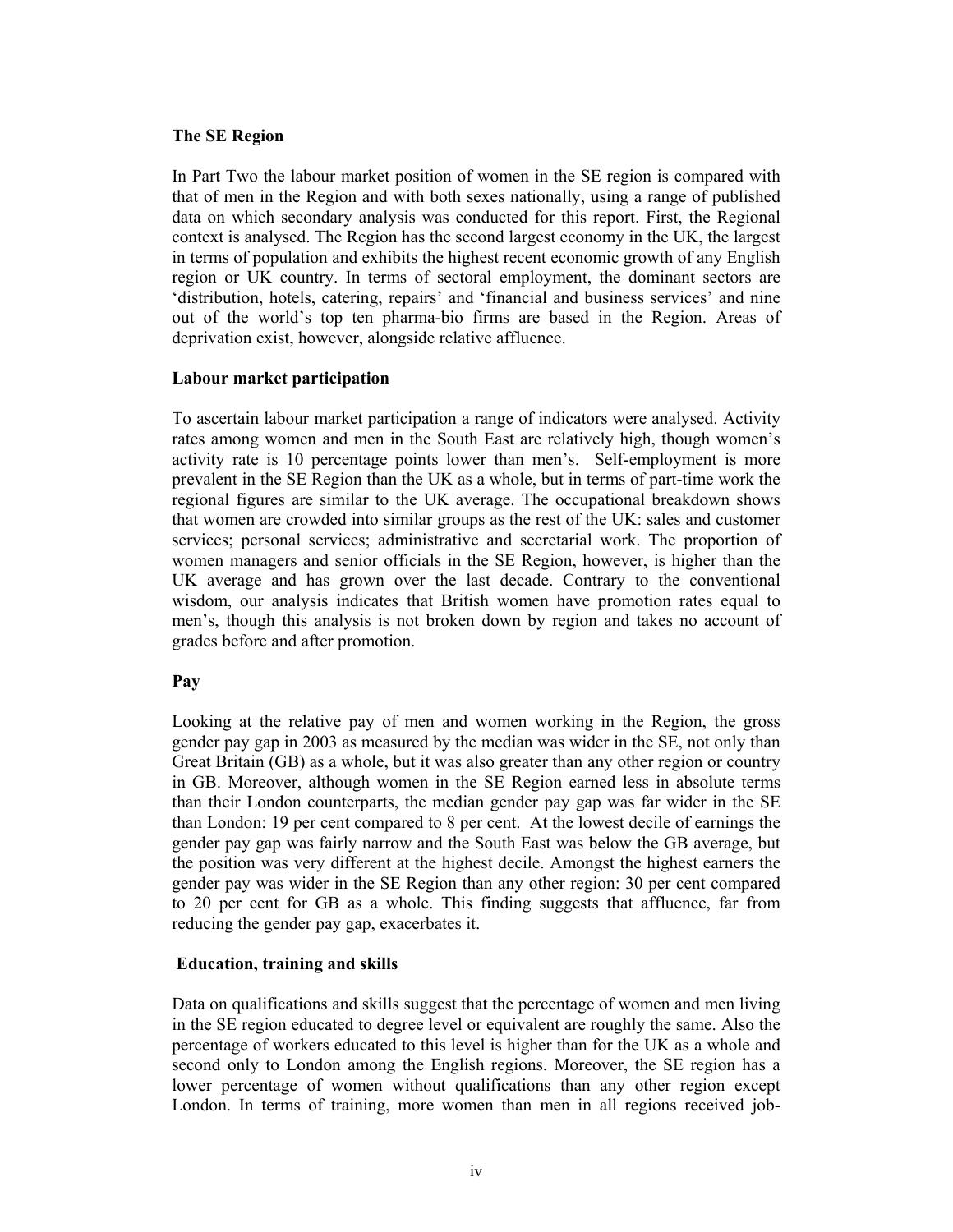related training, but managers (predominantly men) along with administrative and secretarial staff (who are predominantly women) are the most likely occupational groups to have received training in the last year.

Although the South East has a higher proportion of hard-to-fill vacancies than most other regions, it has a lower proportion of skill shortage vacancies than all regions on average and in particular than London. No gender breakdown of the National Employers Skills Survey was available and there is an urgent need to review how national data are collected to provide comparative data for men and women.

#### **Conclusions**

There are elements of similarity and difference in the labour market position of women compared to men in the region and nationally. There are significant areas of disadvantage, however, in particular in terms of the pay of women relative to men in the SE region both at the median and where earnings are highest.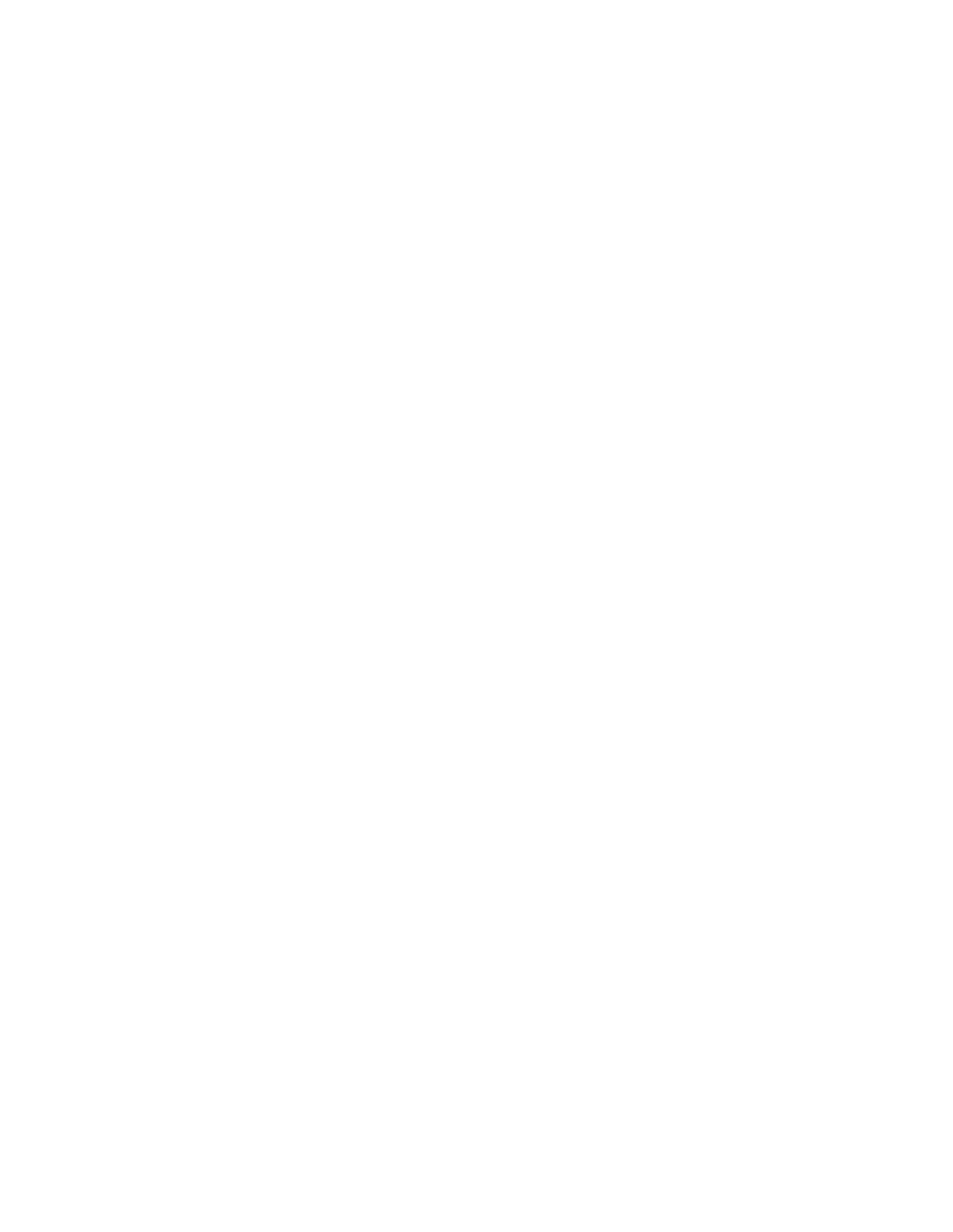## **GENDER AND THE LABOUR MARKET IN SOUTH EAST ENGLAND**

## **Volume 1: The context**

**Susan Corby, Celia Stanworth, Susan Long, Margaret Fox** 

# **PART 1: Background**

### *1. Introduction*

#### 1.1 Structure of the report

In this first volume we first set out the broad aims and objectives of this research project. We then examine the various theoretical frameworks that attempt to explain women's labour market disadvantage and discuss the legal position affecting women at work. As much of this research project, however, concerns the organisational level, we next examine research into women's work and employment, including human resource practices that often *de facto* disadvantage women.

In the second part of this volume, we present a statistical analysis comparing women with men in the South-East regional labour market; and women in the South East with women nationally.

In volume 2 we look at the policies, practices and views of employers in the South East and those of female employees.

#### 1.2. The changing context

Equality between men and women at work is a relatively modern construct. In the early 1920s a few local authorities paid women the same as men for the same work but a case was brought against the London Borough of Poplar, alleging that an equal pay regime was a misuse of the rates. The House of Lords held that Poplar's payment systems were unlawful as they were guided by 'eccentric principles of socialist philanthropy, or by a feminist ambition to secure the equality of the sexes.'<sup>1</sup>

Society has come a long way since then. The UK first passed equal pay and sex discrimination legislation in 1970 and 1975 respectively and when it joined what was then called the European Community in 1973 it signed up to the 1957 Treaty of Rome. The Treaty (in what was Article 119, now Article 141) enshrines equal pay between men and women.

This Article has been fleshed out by various directives in respect of equal pay and equal treatment, (eg 75/117/EEC, 76/207EEC, 79/7/EEC; 97/80/EC) together with the

l

<sup>1</sup> Roberts v Hopwood [1925] AC 578 HL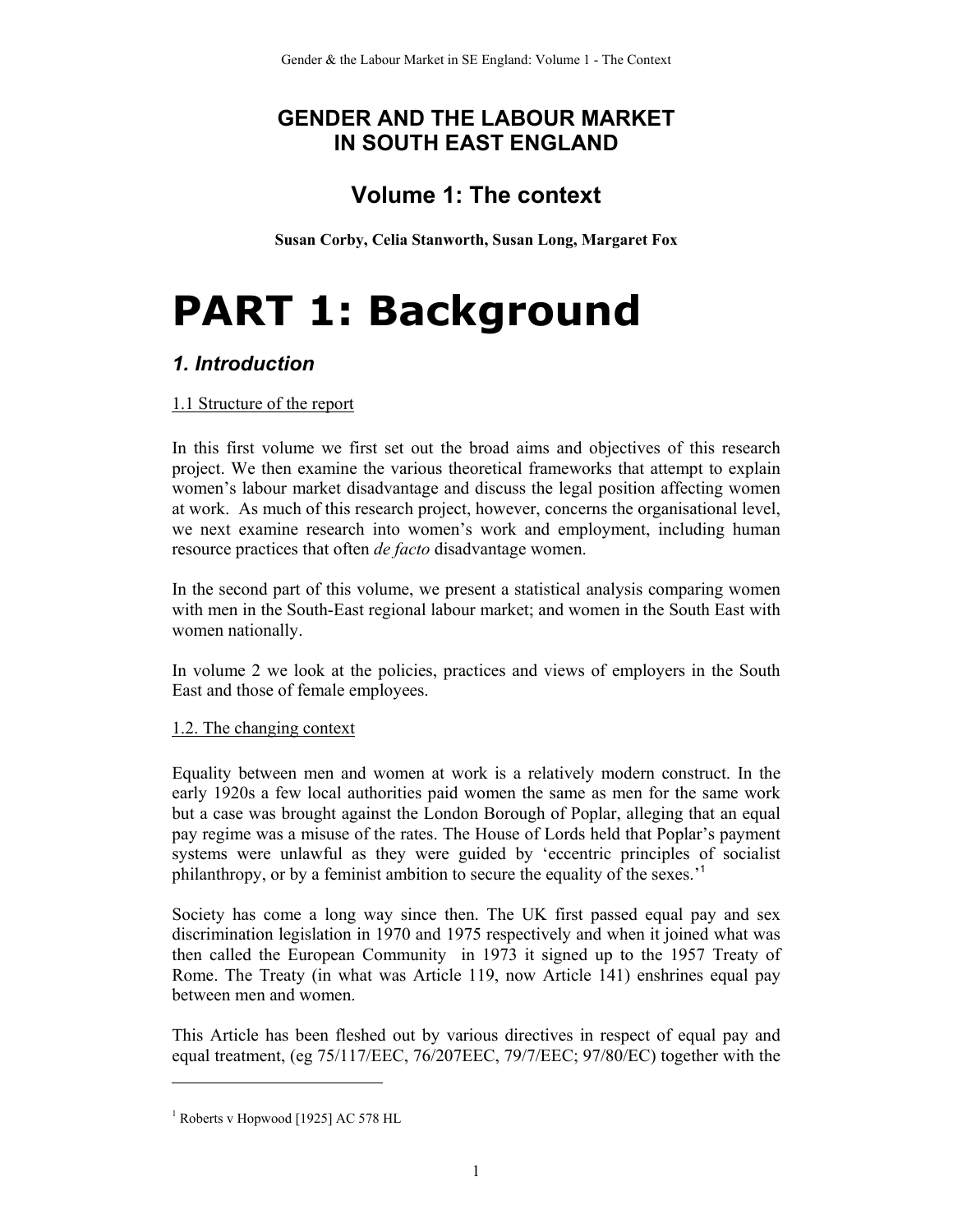directive on the safety and health of pregnant workers and directives on parental leave, part-time work, and fixed term work, which while having different Treaty bases, also have a direct or indirect bearing on the employment of women. As a result, there is much domestic law: directives have to be transposed into national law and as a result there is case law both from UK courts and from the European Court of Justice (ECJ).

Yet inequality between men and women continues, as the statistics for the South-East region in this report show, with horizontal and vertical sex segregation by occupation and by industry and, associated with this, a persistent gender pay gap. Women as a whole earn less than men as a whole; are to be found in greater proportions than men at the bottom of organisations and in certain industries, (for example education but not construction) and the old argument, that it is only a matter of time, is less and less credible. As Dickens (1994:6) says: 'the aggregate picture [for women] still echoes what must have been the cry of the Egyptian slaves – lousy pay and pyramids'.

#### 1.3 Research objective and questions

Against this background, and having been commissioned by the South East England Development Agency (SEEDA) and the European Social Fund (ESF), our research objective is to identify barriers that prevent women from making a full contribution in the labour market in the SEEDA area and to disseminate best practice. In line with this overarching objective, our research questions are:

- Analysing official statistics, how does the labour market position of women in the government region of the South-East of England compare with that of both men in the South East and with that of women in Great Britain/United Kingdom?
- What policies and practices do employers in South East England adopt in respect of gender equality?
- What barriers do employers and women employees in South-East England identify in respect of gender and employment?

This volume focuses on the first of these research questions. Before doing so, however, we set the scene. We consider the various economic and sociological explanations for gender inequality and examine and critique the legal framework. Then we look at organisational factors.

## *2. Explanations for gender inequality*

#### 2.1 Human capital theory

As we will show in Part Two, women overall earn less than men and are underrepresented in the higher paid occupations and there are a number of explanations for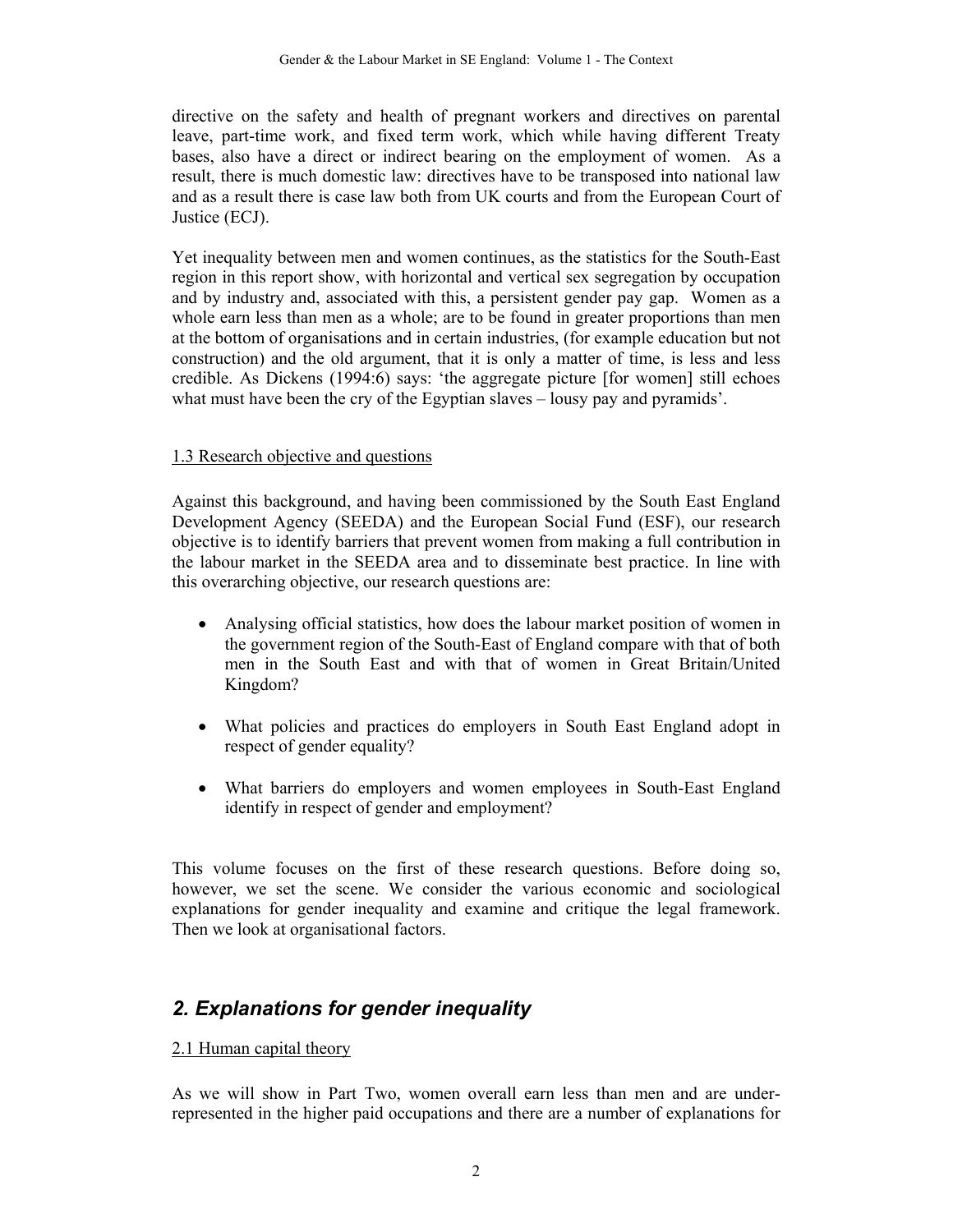this. One explanation relates to human capital. Under the standard economic assumptions of a perfectly competitive labour market and the orthodox frameworks of supply and demand, it is argued that an employer will pay employees to the value of the contribution they make to the output of the firm. Human capital theory argues that, on average, women are less productive than men due to differences in innate, biologically determined abilities and/or acquired skills in the form of education, qualifications, training and experience. In particular, women often spend time out of the labour market to care for children (Anderson et al, 2001; Bradley, 1989).

This theory, however, can be criticised. First, as Bradley (1989:30) says:

…. many sociologists would reject such biologistic explanations, claiming that the link between genes, hormones, instincts, physique and sex differences and behavioural patterns has never been satisfactorily proved and that reliance on biology ignores the extent to which all forms of human behaviour are cultural and variable.

Second, although the percentage of women in the UK completing higher education has risen in the last decade, the gender pay gap has narrowed only slightly. Third, human capital itself is not absolute as the concept of skill is socially constructed. Feminisation of a particular occupation or profession is perceived to have the effect of deskilling it and where women enter certain professions in significant numbers, new patterns of gender segregation emerge, as has occurred for instance in medical specialties (Corby, 1997). Conversely where men enter into traditionally female domains they redefine it. For instance in the main they are not midwives, but obstetricians. Fourth, while human capital theory may explain vertical segregation, it does not explain horizontal segregation. Fifth, standardising for characteristics, although women with continuous employment histories who work full-time are better paid than women with employment breaks, they are still paid less than men employed full-time (Joshi et al, 1999). Indeed, Olsen and Walby (2004), on the basis of a statistical model, found that women's lesser education accounted for 8 per cent of the gender pay gap and women's lesser employment experience accounted for 36 per cent, but direct discrimination and different labour market preferences and motivations accounted for 38 per cent of the gender pay gap.

#### 2.2 Horizontal and vertical segregation

Another explanation for the differences exhibited by men and women in the labour market is horizontal and vertical sex segregation. This concept was developed by a number of commentators including Hakim (1979) and Roos (1985). Horizontal sex segregation refers to the fact that women's employment tends to be crowded into particular sectors and occupations in the labour market, unlike the pattern of male employment, where there is a much more even spread. In the UK in 2003 there were more than twice as many women than men in administrative and secretarial, personal service and sales and customer service occupations. The reverse was true in 'bluecollar' occupations (Begum, 2004). Blackwell (2001), in a cross-sectional and longitudinal study, found that occupational sex segregation was even greater for parttime than for full-time women; 44 per cent of women in the UK work part-time (Equal Opportunities Commission, 2004a).

Vertical sex segregation, as opposed to horizontal sex segregation, reflects the underrepresentation of women in higher levels of all organisational hierarchies and occupations, in particular the lack of women in higher management roles in the UK.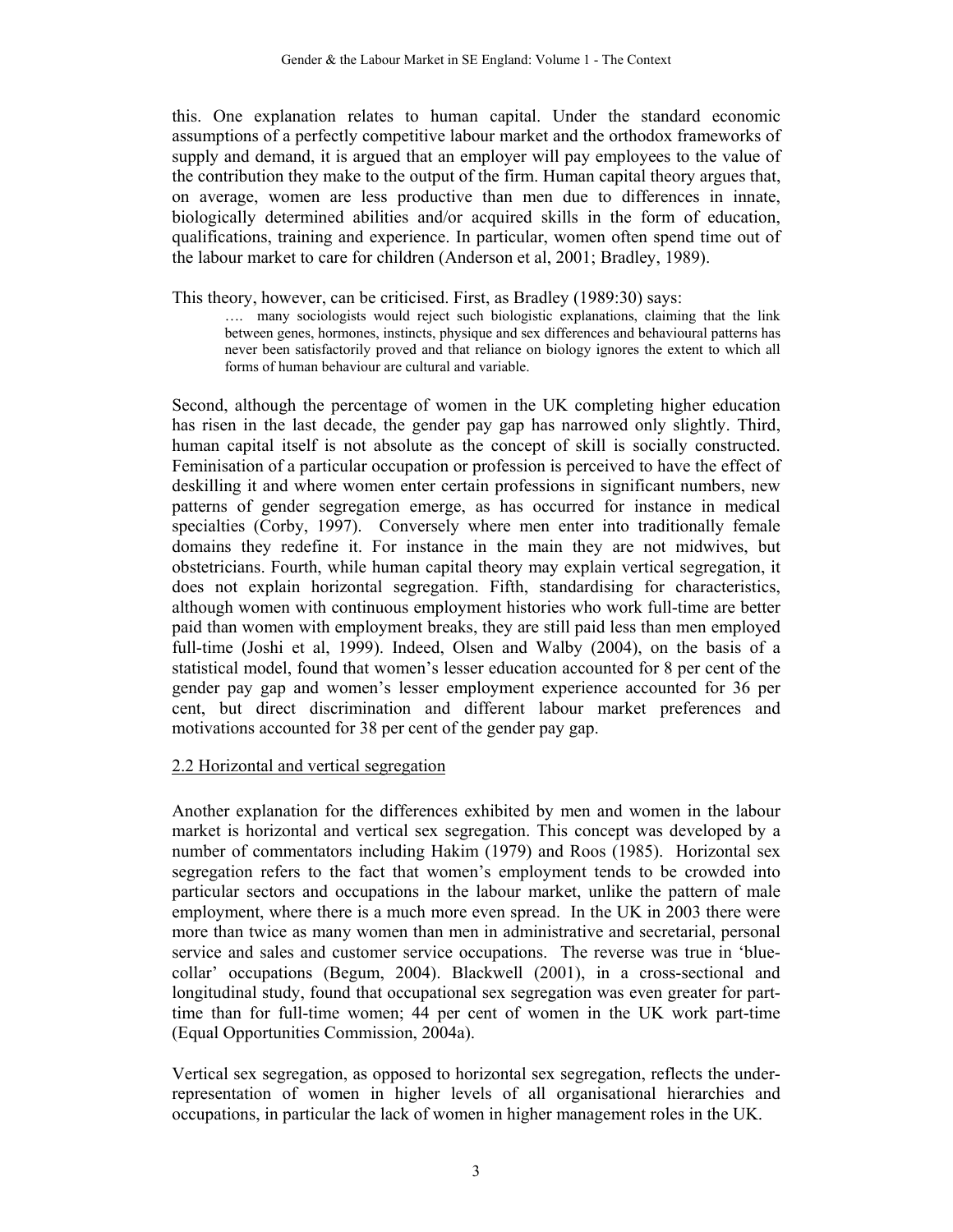Miller et al (2004) argue that occupational segregation arises out of occupational stereotyping, which in turn derives from sex role stereotyping. There is a set of widely held assumptions and cultural norms about the sorts of activities carried out by men and women in society and these assumptions influence individuals when they are making occupational choices. In other words, when school children are choosing subject specialisms and thinking about their future, their preferences are largely shaped by notions of gender congruence. In turn this perpetuates occupational segregation and there is a vicious circle. They also point out that less gendered occupations tend to have higher pay rates than female dominated occupations, so occupational segregation is a significant factor in the gender pay gap. It also acts to discourage men from entering predominantly female occupations (Breugel, 2001).

The explanations for sex segregation are complex, however, and other factors include the need for women to reconcile work and family life, 'masculine' organisational cultures and practices and choice theories.

#### 2.3 Choice theories

Another explanation for differences between men and women in the labour market and consonant with orthodox economic frameworks are theories relating to choice. There are two facets to this: choice by employers (demand side) and choice by women (supply side). In terms of demand side explanations, a risk averse employer might prefer to employ individuals on the basis of judgements of group characteristics, say the employment of men in key/skilled roles because on average women take more time out of the labour market than men, or the employment of women in certain jobs because of their supposedly female attributes eg because women have 'nimble' fingers (Breugel, 2001).

Alternatively, employers may have imperfect information and/or make irrational choices, preferring men for certain roles rather than women. An example is the study by Morgan and Knights (1991) of an insurance company where senior managers rejected women as sales people. This in turn leads women to 'crowd' into jobs where employers are not exercising their discriminatory taste. As supply of labour tends to exceed demand in these areas, women can only command low wages. Taste discrimination, however, is a more persuasive explanation of horizontal segregation than vertical segregation. (For a fuller discussion see Anderson et al 2001; Bradley, 1989).

On the supply side, Hakim (1991, 2002) argues that women make early and fairly fixed choices between market work and family work. She divides women into three ideal types: adaptive women who prefer to combine work and family without giving a fixed priority to either; work-centred women whose family life is fitted round their work; and home-centred women whose priority is family life ( Hakim, 2002). Preference theory explains why many women choose careerless, part-time and shortterm jobs. This gives employers a degree of monopsony in respect of home centred or adaptive women, because such women tend to prefer certain work in terms of hours and/or location and thus have restricted employment options.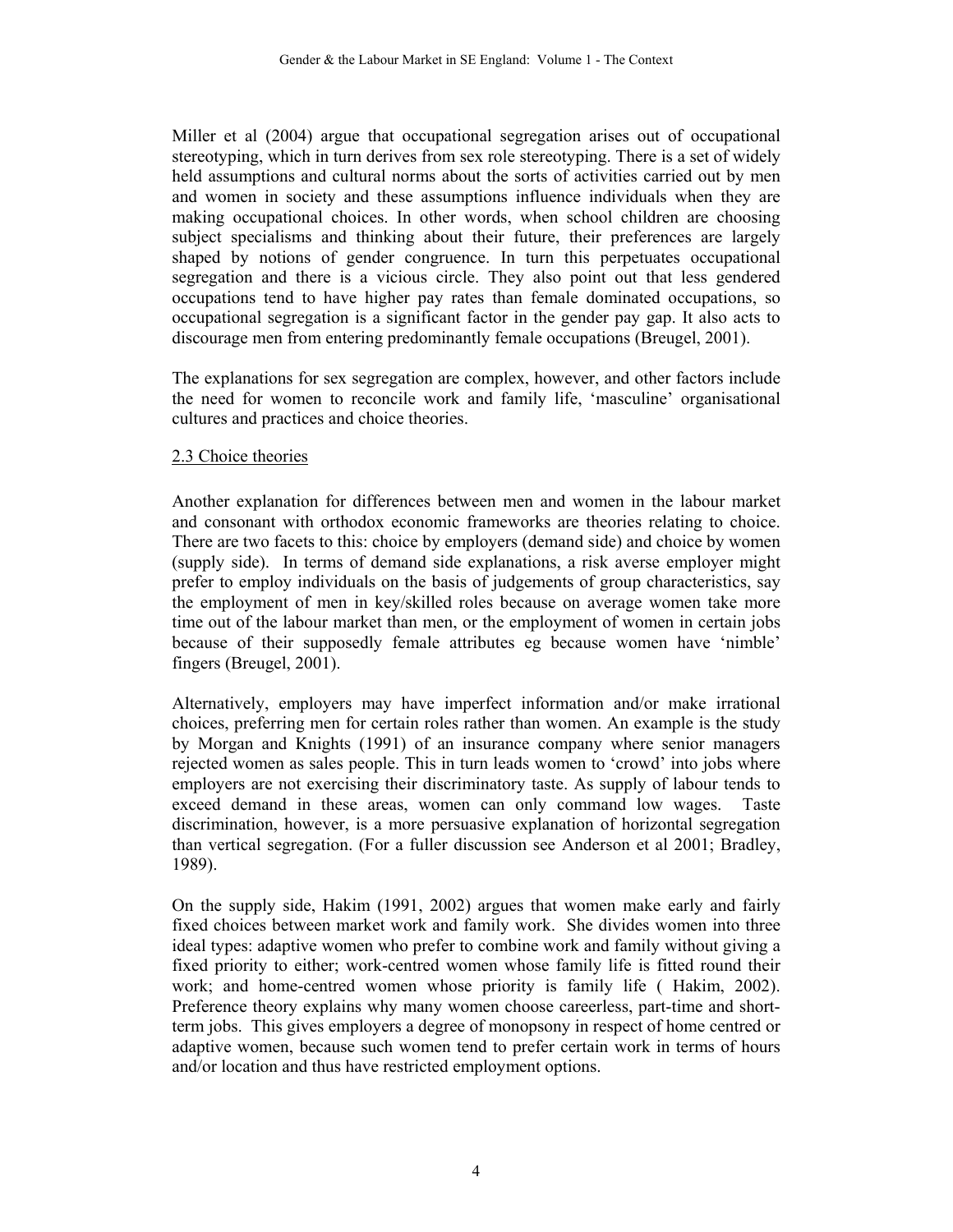Hakim, however, essentially ignores how choice is constructed and the fact that women's choices may be influenced by expected constraints in the labour market (Anderson et al, 2001). Moreover, Fagan (2001) in an analysis of the 1995 British Household Panel Survey and the Equal Opportunities Commission 1989 hours of work survey found that the presence of pre-school children is associated with a sharp decline in work commitment for *both* sexes and Hakim's 'grateful slaves' thesis (i.e. that work comes second to home for many women) ignores employer requirements in the construction of their workforce.

#### 2.4 Radical theories

We now turn from economic theories explaining the differences between men and women in the labour market to radical theories. One theory, developed by Marx, is the theory of the reserve army of labour, whose existence ensures that workers are unable to press for higher wages even in times of high labour demand (Burns, 1935). Are women a reserve army? It is strongly arguable that they are not. In the UK women are concentrated in certain sectors and in part-time jobs and there is little gender substitution. Furthermore, whereas the number of male manual jobs has decreased in recent years, the number of part-time female jobs has increased (Nolan, 2003).

Another radical theory combines capitalism with patriarchy in what is often called dual systems theory. Patriarchy is defined by Walby (1990:20) as 'a system of social structures in which men dominate, oppress and exploit women'. She argues essentially that men fear female competition in the labour market and also want a comfortable home with a wife servicing her husband's domestic needs and not challenging his authority as a breadwinner.

Walby (1990) further distinguishes between private and public patriarchy, with the latter superseding the former. In private patriarchy the principal strategy is exclusion. In public patriarchy the principal strategy is segregationist. An example of private patriarchy are the Treasury regulations of 1921 under which it was lawful to reserve for men particular appointments in the British civil service based abroad (Fredman and Morris, 1989). An example of public patriarchy is the use of time/hours of work to disadvantage women in the labour market and the assumption that home hinders 'proper' work (so training courses are held in hotels/centres away from home) (Buswell and Jenkins, 1994). In short, Walby (1990) argues that the privileging of productive activity over reproductive activity and the assumption that domestic labour is unrelated to economic value inevitably operates to women's disadvantage in the labour market.

## *3. The legal framework*

#### 3.1 Equality and the law

Having looked at some explanations for gender inequality, this report now turns from theory to the legal framework. In so doing, however, we do not summarise the details of the legislation. That is done in various legal textbooks; see, for instance Deakin and Morris (2004); Lewis and Sergeant, (2004); Pitt, (2004). Instead this section looks at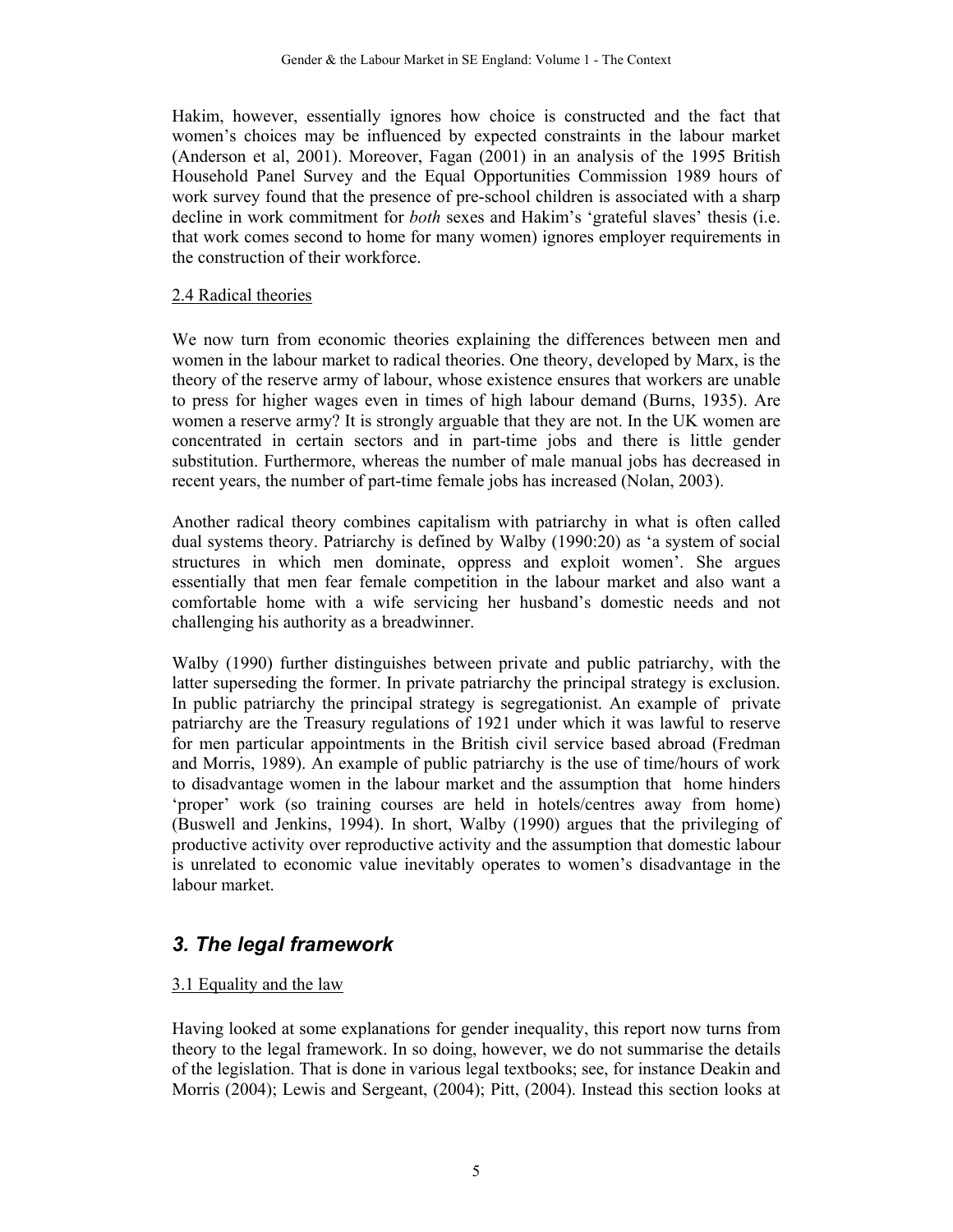the law's general approach towards equality, setting out the legal framework in which employers operate.

Equality between men and women can be defined in a number of ways. The most basic concept is that like should be treated as like and that fairness requires consistent treatment. This concept derives from a liberal ideology which asserts the individual's rights to universally applicable standards of justice and has been termed formal or procedural equality (Caruso 2003; Fredman, 2002; Hepple et al, 2002). An underlying assumption is that discrimination occurs when a person is subjected to a detriment because she is attributed with negative stereotypical qualities based on gender (Fredman, 2001, 2002). Other assumptions are that it is possible to eliminate gender bias by the use of 'proper' procedures and that it is possible for employers scientifically to choose the most meritorious employee or potential employee (Townshend-Smith, 2000).

This in essence is the basis of the legal framework in respect of so-called direct discrimination. It may have driven overt expressions of discrimination underground but discrimination is often a more subtle process and there are a number of drawbacks with this approach. First, it is intensely individualistic. Second, the law focuses on the eradication of difference, not disadvantage: under sex discrimination and equal pay law, a woman (and the vast majority of sex discrimination and equal pay claims are brought by women (Hayward et al, 2003) has to find a male comparator whose relevant circumstances are not materially different from those of the complainant. Although under sex discrimination law the comparator can be notional or actual, under equal pay law there has to be an actual comparator and this can be problematic; but whether actual or notional, in practice this leads to the perpetuation of the idea of the male worker as the 'standard' or 'norm', whereas the woman worker continues to be considered as in some way unusual or even 'deviant' (Fredman 2002; Hepple et al, 2000; Mullally, 2003; O'Cinneide, 2003).

Interestingly the ECJ, by ruling that a pregnant woman needs no comparator and cannot be compared to a sick man<sup>2</sup>, has implicitly recognised this drawback A further drawback with the like treated as like approach is that as long as men and women are treated equally, they can be treated equally badly<sup>3</sup>.

Another definition of equality is equality of opportunity: distortions in the market have to be removed to ensure a level playing field. In gender terms, obstacles to the advancement of women have to be removed so as to ensure what is often called starting gate equality (Fredman, 2001, 2002; Mullally, 2003). First developed in the USA by way of case law under Title VII of the Civil Rights Act 1964, this is the basis of the legal framework in respect of indirect discrimination. A requirement, condition or practice which on its face is gender neutral but has a disparate impact on women (or men, as the law is symmetrical) is only lawful if it is objectively justifiable for non-gender tainted reasons and is proportionate to the end to be achieved<sup>4</sup>. This subordinates gender equality to utilitarian goals (Fredman, 2000) but there is a further dilution under equal pay law. An employer does not need objectively to justify a

 $\overline{a}$ 

<sup>&</sup>lt;sup>2</sup> Webb v Emo Air Cargo (UK) Ltd [1984] IRLR 482 ECJ

<sup>3</sup> Glasgow City Council v Zafar [1997] IRLR 229 CS

<sup>4</sup> Bilka-Kaufhaus GmbH v Weber von Hartz [1986] IRLR 317 ECJ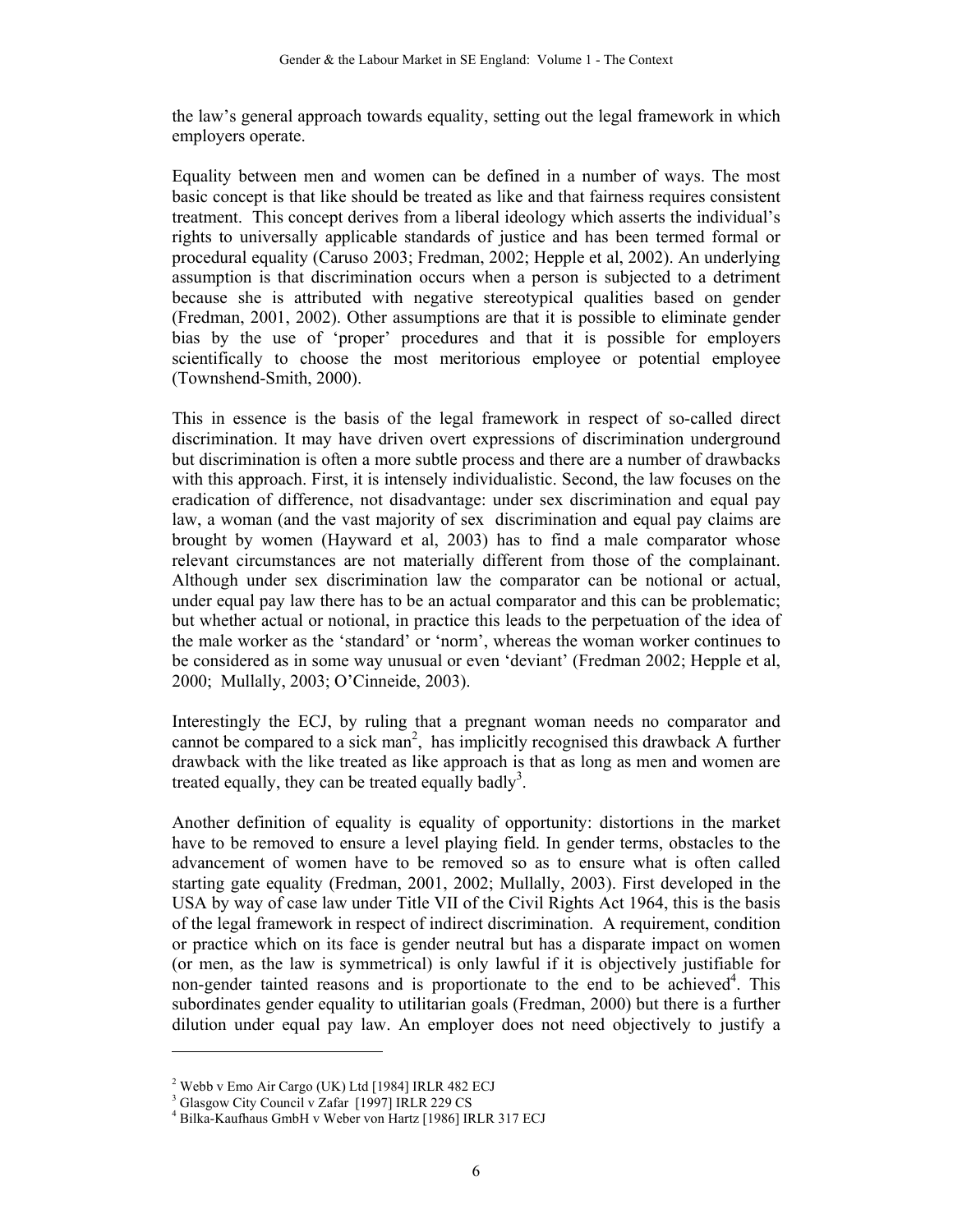factor causing a gender pay gap, as long as he can show that the factor genuinely existed, was not tainted by gender and was material.<sup>5</sup>

Equality of opportunity is not the same as equality of results. Under equality of opportunity men and women are, at least theoretically, at the starting gate together, but the race is won by the fastest, i.e. the most meritorious. In contrast, equality of results means that there are substantively equal outcomes.

Positive action is a corollary of both these forms of equality and Caruso (2003) distinguishes between hard measures of intervention designed to achieve equality of results in employment, often called affirmative action, and soft measures, associated with equality of opportunity. An example of the former is a timetable to achieve a certain gender quota of senior staff in an organisation, irrespective of merit, provided that staff selected to meet the quota can perform the job adequately. An example of the latter is women only managerial training, but with selection as a manager based on merit and comparison with other candidates irrespective of gender.

Under European law only *certain forms* of positive action are permitted and none are required. Thus the European Court of Justice (ECJ) held that the University of Goteborg had unlawfully appointed a female professor because even though her qualifications were sufficient for the post, they were below the qualifications of a male candidate<sup>6</sup>. On the other hand, the ECJ held that where a female candidate and a male candidate are equally qualified in areas where women are traditionally underrepresented, an employer can give preference to a woman, rather than tossing a coin, in recognition of the fact that women often face prejudice and/or stereotypical attitudes<sup>7</sup>. This proviso leaves unchallenged the notion of merit, though it goes further than 'soft' positive action measures: a woman can be selected in preference to a man in very limited circumstances (Costello, 2003).

Jewson and Mason (1986) argue that often in practice these different forms of equality are conflated. Liberals often defend the fairness of formal or procedural equality by reference to outcomes, whilst those whose goal is equality of results often disguise themselves in liberal clothing as affirmative action is unlawful in the UK and the EU.

#### 3.2 The use of the law

l

The sex discrimination and equal pay legislation are individualistic: there is no provision for class actions as in the  $\overline{U.S.A^8}$ ; but discrimination is not just a question of individual justice. It often affects groups. Moreover, individual enforcement goes hand in hand with an adversarial approach and this often poisons the atmosphere and results in defensive reactions, rather than proactive responses. This is because individuals and organisations often resent accusations of 'discrimination' as they

<sup>5</sup> Tyldesley v TML Plastics Ltd [1996] IRLR 395 EAT; Strathclyde Regional Council v Wallace [1998] ICR 205 HL

<sup>6</sup> Abrahamson and Anderson v Fogelqvist [2000] ECR 1-5539 ECJ

<sup>7</sup> Marschall v Land Nordrhein-Westfalen [1988] IRLR 39 ECJ

<sup>&</sup>lt;sup>8</sup> The EOC can conduct formal belief investigations but rarely does so. Its investigation in 2003 of sexual harassment at Royal Mail sorting offices was its first for 10 years according to its 2003-04 annual report.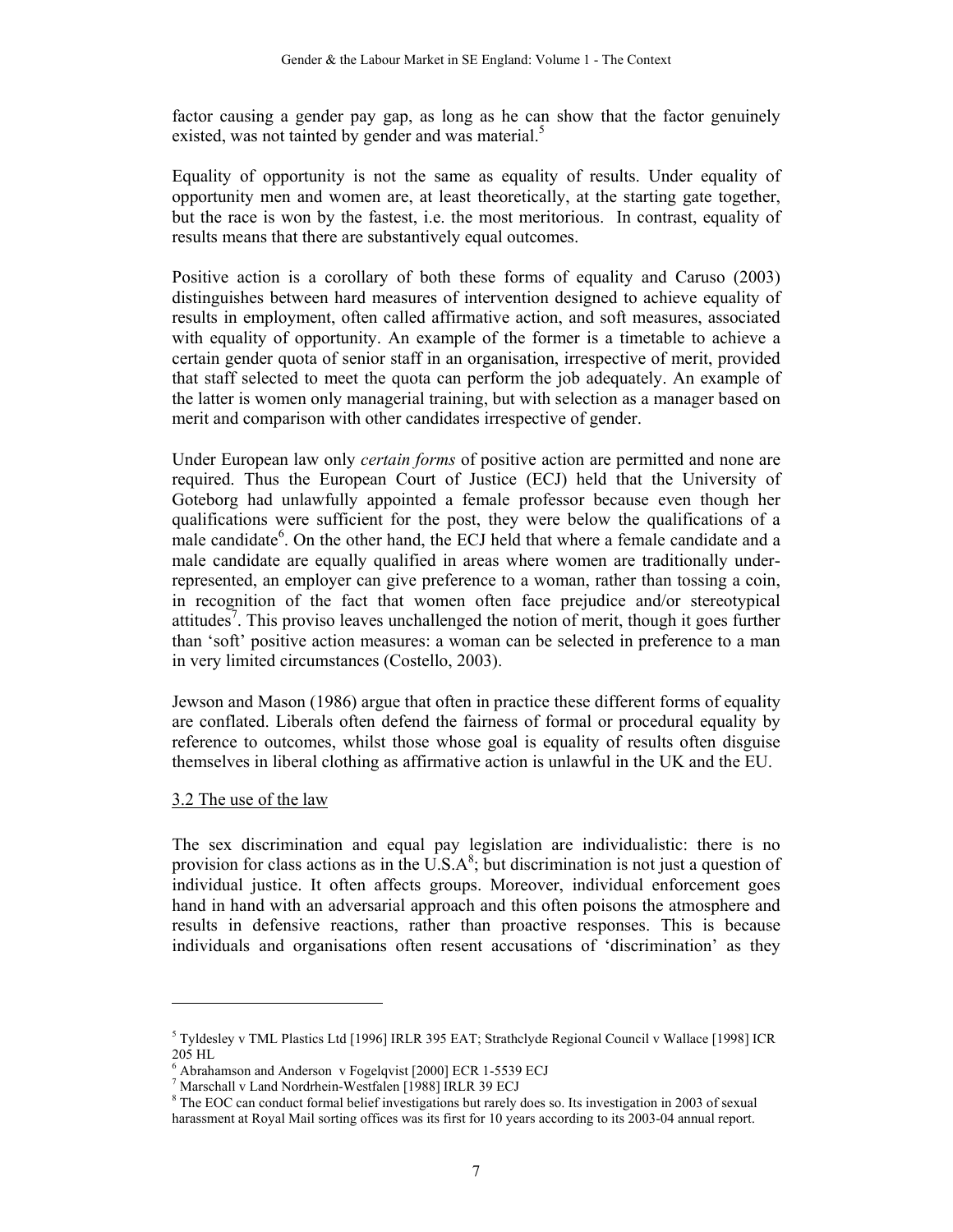carry an implication of intent, though in fact intent is not material in assessing the merits of a case and may arise out of an unquestioned practice (O'Cinneide, 2003).

Furthermore, where people bring claims, they face obstacles. Direct discrimination is often particularly difficult to prove and the law relating to sex discrimination and equal pay is complex and inaccessible (Hepple et al, 2000). These problems are compounded by the fact that there is no legal aid at employment tribunals. The Equal Opportunities Commission (EOC) has the power to give legal assistance and representation in cases which raise a question of principle or where it is unreasonable to expect the applicant to deal with a case unaided, having regard, *inter alia*, to the complexity of the case, but budgetary constraints make it inevitable that the EOC cannot respond positively to all the requests it receives (Fredman, 2002). Also trade unions may provide legal assistance and representation, but less than a third of women employees (29 per cent) were union members in 2003, with union density for parttime women at 23 per cent (Palmer et al, 2004). Over 70 per cent of claimants in sex discrimination and equal pay cases either reach a conciliated settlement under the auspices of the Advisory, Conciliation & Arbitration Service (Acas) or withdraw their case, rather than proceeding to a hearing (Employment Tribunal Service, 2004) and the lack of legal aid may be a significant factor in the high level of settlement and withdrawal.

Where a claimant wins a sex discrimination case, the range of remedies is very limited. The aim essentially is to compensate for past discrimination, not to change employers' practices. For instance interim relief cannot be granted and the tribunal has no power to order appointment, promotion, reinstatement or re-engagement (Hepple et al, n.d.). Moreover, in practice the amount of compensation is often low: the median award was only £5,425 in 2003-04, with the average at £12,971 (Employment Tribunal Service, 2004).

## *4. Organisational factors*

#### 4.1 The business case

We now turn to employer policies and practices. These are shaped by the legal framework (see section 3 above), as well as the labour market but, irrespective of these, it is argued that it is in the organisation's interest to promote gender equality, i.e. there is a business case for equality. Business case arguments have a number of strands. Organisations, it is argued, can attract a wider pool of applicants and secure higher quality employees if they recruit and select on the basis of merit, not stereotype, and recruit from non-traditional sources, for example married women returners; provide family friendly measures to aid retention; and train and promote those in the lower grades where women often disproportionately cluster. Another strand of the business cases focuses on organisational effectiveness. Organisations, it is argued, make better decisions if managers are diverse and have different perspectives, for instance because of their gender. They can also relate to their customers/clients more closely if they reflect their customers' gender distribution (Corby, 2000).

Indeed, business case arguments have been used by pressure groups, such as *Opportunity Now* (formerly *Opportunity 2000*), campaigning for an expansion of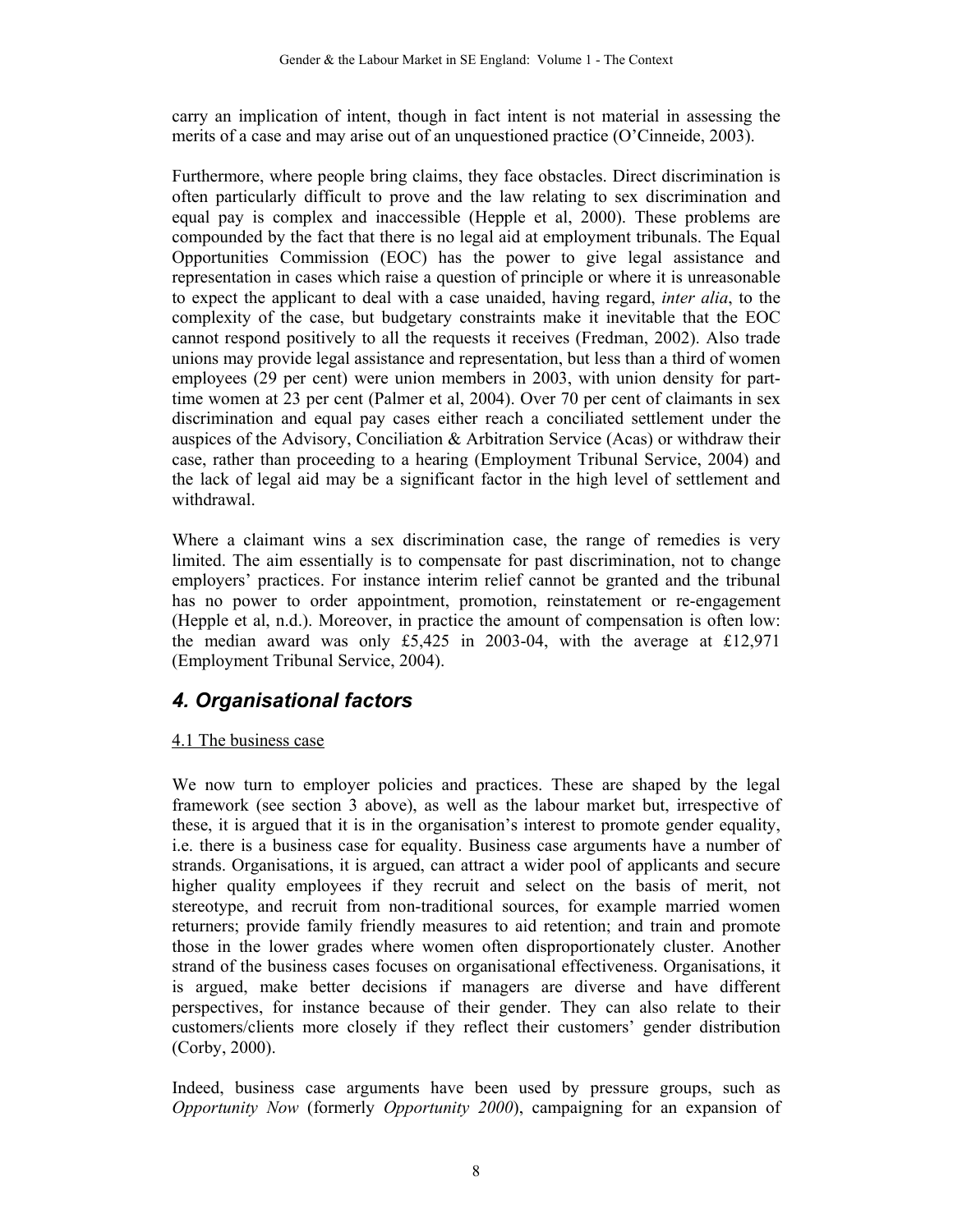women's employment opportunities and increasingly they have been adopted by government and practitioners alike (Corby, 2000). In theory such arguments are persuasive, providing a way for the incorporation of equality into business strategy. In practice, however, the business case argument is contingent and partial and can lead away from equality, as well as towards it. For instance, where organisations experience labour market pressures the business case might point towards contracting out, rather than recruiting and training from non-traditional sources. Similarly the business case might point to a higher rate of labour turnover, rather than the establishment of a workplace nursery. Anderson and Metcalf (2003) also found that it was impossible to conclude whether gender diversity brought net business benefits. In short, the business case alone cannot provide enough pressure for change without an ethical dimension and, above all, without a strong legal under-pinning (Corby, 2000; Dickens 1994, 1998).

#### 4.2 Equal opportunities policies and practices

Whether or not the legislation and the business case have the ability to mobilise, The Workplace Employee Relations Survey (WERS) 1998 found that two thirds of workplaces had a gender policy (Cully et al. 1998). Although such policies can serve as a demonstration of commitment, they can also be an end in themselves. Indeed Hoque and Noon (2004) re-analysing the WERS dataset, including the employee survey, find that gender equality policies are mostly 'empty shells', i.e. they are not supported by family friendly practices. They also find that where there are equal opportunity practices, access is conditional on the employee's position in the occupational hierarchy. In other words such practices are more readily available to senior than junior women.

Leaving aside the formal supports for gender equality inherent in equal opportunity policies, studies have suggested how organisational cultures, attitudes, values and practices can disadvantage women, albeit often subtly (Cockburn, 1991; Dickens, 1998; Grimshaw and Rubery, 2001). Accordingly, in this section of the report we look at some of these practices, (which will be further explored in the third stage of our research), that are by no means exhaustive.

#### 4.3 Cultures and attitudes

Organisational cultures and male attitudes can lead to a problematic environment for women, especially those who work in a predominantly male area. Cockburn (1991) points out that men often resent senior women, arguing that they are 'tokens' who have got there by fluttering their eyelashes or because they are 'hard as nails'. Women absorb such implicit messages and thus some become ambivalent about promotion. Moreover, where women apply for posts in areas dominated by men, they are often treated differently from male applicants with characteristics more typically associated with men being implicitly more highly valued (Collinson et al, 1990; Rubin, 1997).

A Catalyst and Opportunity Now study (2000) of attitudes of chief executives and senior women found that senior women themselves perceived that they were excluded from male-dominated networks and faced a generally hostile culture. A study by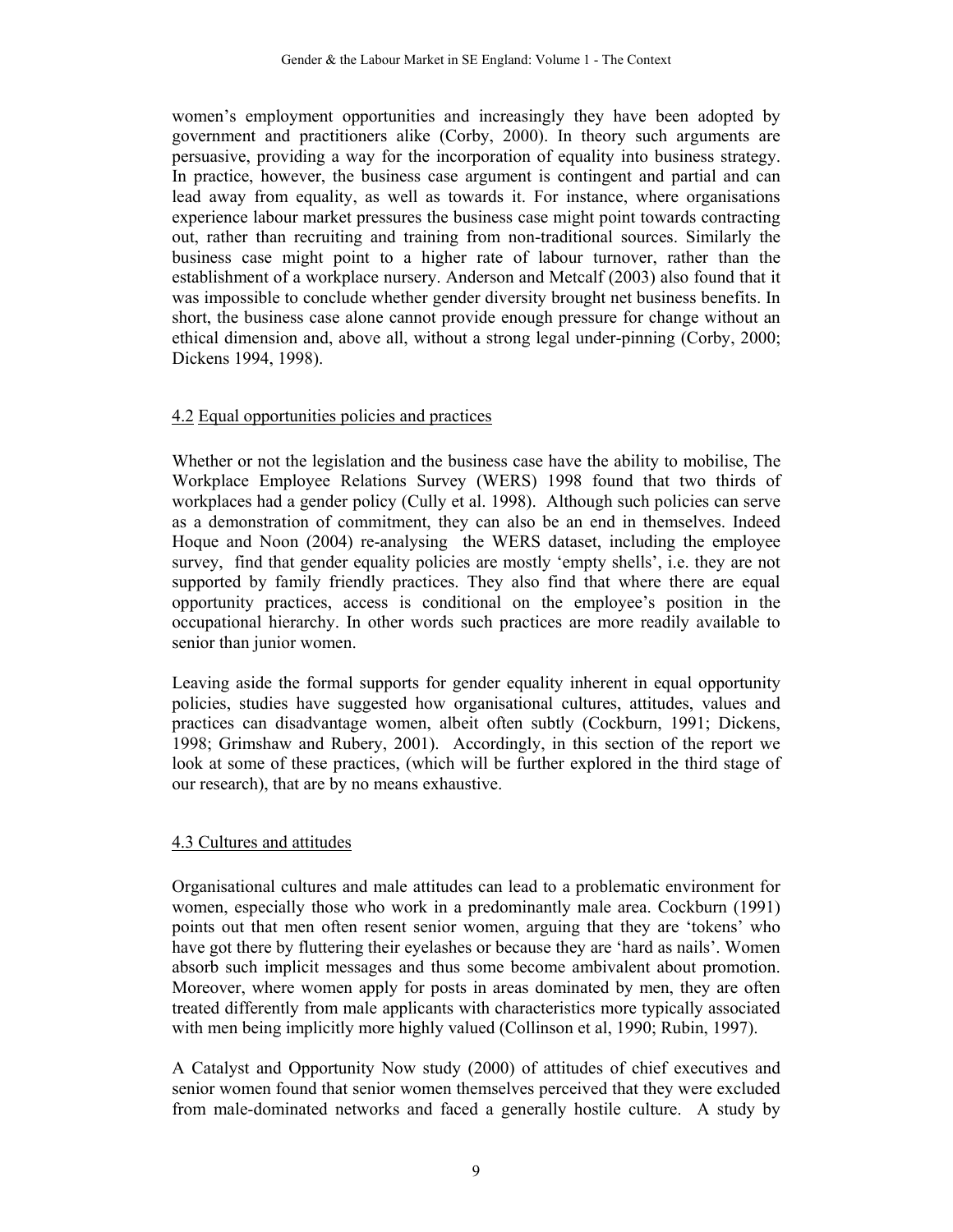Deem (2003) of UK academic management similarly found that women felt that they had been held back by their gender, and that the criteria for preferment were skewed towards men.

Maddock and Parkin (1994) consider that there are various sorts of culture that can pose difficulties for women. These include what they call 'the gentlemen's club' where senior men are serviced by women who feel valued by their male bosses. This results, for instance, in nurses showing goodwill towards male doctors but not towards female doctors. Another culture, they say, is the 'locker room' where men exclude women by talking of sex and sport. Yet another culture they call 'smart macho' where male managers are driven by competitiveness and discriminate against those who cannot work at the same pace or put in the same hours.

Indeed, long hours of work are often a means of gender differentiation. An analysis of the usual average hours worked in all fifteen member states of the European Union in 2001 showed that the working hours of full-time women in the UK (41 hours per week) were the second highest, while those of full-time men were the highest (46 hours per week) (Thewlis et al, 2004). Moreover, in Britain a quarter of workers regularly work over their contracted hours and reasons include not only business demands, but also 'presenteeism', (presence at work beyond contracted hours and irrespective of the tasks to be completed) especially among managers and professionals (DTI, 2003). Coyle (1995), in a study of five organisations, argues that excessively long working hours, which have become the norm for managers, may be particularly problematic for women. The lengthening in working hours, she says, is partly because of work intensification as a result of reduced staffing levels and delayering and partly because 'presenteeism' is regarded as an indicator of commitment. Accordingly, many women have 'to make a stark choice between their careers and their families' (Coyle, 1995:60).

#### 4.4 Pay and reward criteria

The values inherent in pay determination mechanisms may be a further source of discrimination. Bevan and Thompson (1995), looking at four organisations, found that the practice of merit pay led to discrimination as gender bias tended to enter into the process of translating appraisal ratings into pay awards. Similarly Rees and Garnsey (2003) found that competence frameworks, which have been adopted in many UK organisations in order to align individual behaviour with business aims and objectives, although ostensibly gender neutral, were in fact discriminatory. They found that many qualities women bring to work, such as co-operation, empathy, nurturing and coaching, failed to be recognised or rewarded in the case organisations studied.

Furthermore, reward systems rarely cover items such as crèches or child care vouchers, even though Joshi et al (1999) have shown that there is a wage penalty in motherhood where women take time off work and/or reduce their hours to care for children. Moreover, often better fringe benefits accrue to higher grade work – more likely to be male – than lower-grade work where women predominate (Dickens, 1998).

Attention has also been paid to the role of unions in pay determination. They are increasingly reaching out to women as their male heartlands decline and there are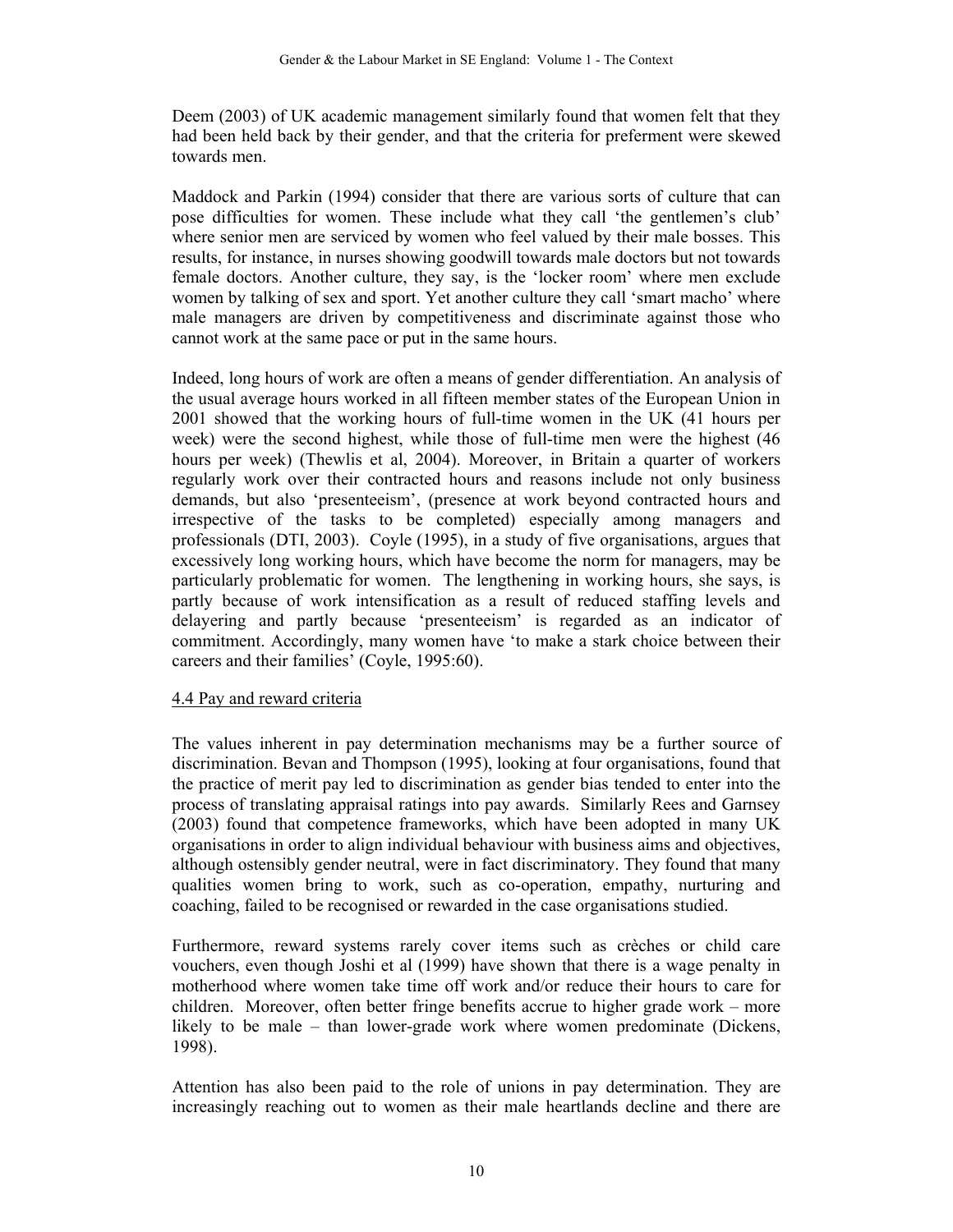examples of equality bargaining that have secured benefits of particular interest to women (Dickens, 1997). Moreover, Cully et al (1999) found that collective bargaining was associated with reduced pay dispersion and Grimshaw and Rubery (2001) found a positive relationship between the size of the gender pay gap and the level of wage inequality within organisations. McColgan (2000) maintains that in countries of the European Union where collective bargaining coverage is high, women generally do well in terms of their relative pay, especially where there is also centralised (industry level) collective bargaining. Less than a quarter of employees in the UK private sector, however, are covered by collective bargaining (Palmer et al, 2004) and Gilbert and Secker (1995) looking at electricity supply before and after privatisation, dispute the gender pay equalising role of centralised collective bargaining.

#### 4.5 Non-standard working patterns

Whenever working patterns move away from the 'standard' model of full-time, permanent jobs, workers tend to have fewer employment rights, less security and in some cases, inferior terms and conditions. Four out of every five part-time workers are women, and part-time working is the most common non-standard form of work in the UK (Stanworth 2000). The Part-time Workers Directive outlaws less favourable treatment of part-timers compared to full-timers in terms of pay and holidays, but because of job segregation there are often no comparators. Also women are disadvantaged because most part-time work is in low discretion and low paid occupations, and working reduced hours usually precludes workers from advancement of any kind (Gallie and White, 1994).

Women also tend to be over-represented in short-term contract jobs in certain sectors. One example is higher education where casualised contracts are far more widespread for women than for men (AUT, 2004). Indeed, more than half of all temporary workers in the UK are female (Labour Market Trends, 2004).

Women who return to work after maternity leave are often subject to occupational downgrading (Equal Opportunities Commission, 2004b) especially if they switch to part-time hours (Blackwell, 2001). Cockburn (1989:221) maintains that senior managers do not encourage men to treat their careers as interruptible; as long as this persists, even if employers provide generous maternity arrangements 'women will still compete, with one hand tied behind them, with men both of whose hands are free to keep hold of power at work'.

#### 4.6 Summary

We have briefly summarised the main economic and sociological explanations for the prevalence of gender inequality in the labour market but find no single explanation adequate. We have also reviewed the law's approach to equality finding that it focuses on formal, procedural fairness and equality of opportunity, rather than equality of results. Positive action to seek to rectify the legacy of discrimination is limited by law. In addition, we have highlighted the difficulties claimants face when seeking to exercise their legal rights particularly because of he complexity of the equal pay and sex discrimination laws and the lack of legal aid. We sound, however, a note of caution. The law is only one of many factors which impact on the labour market and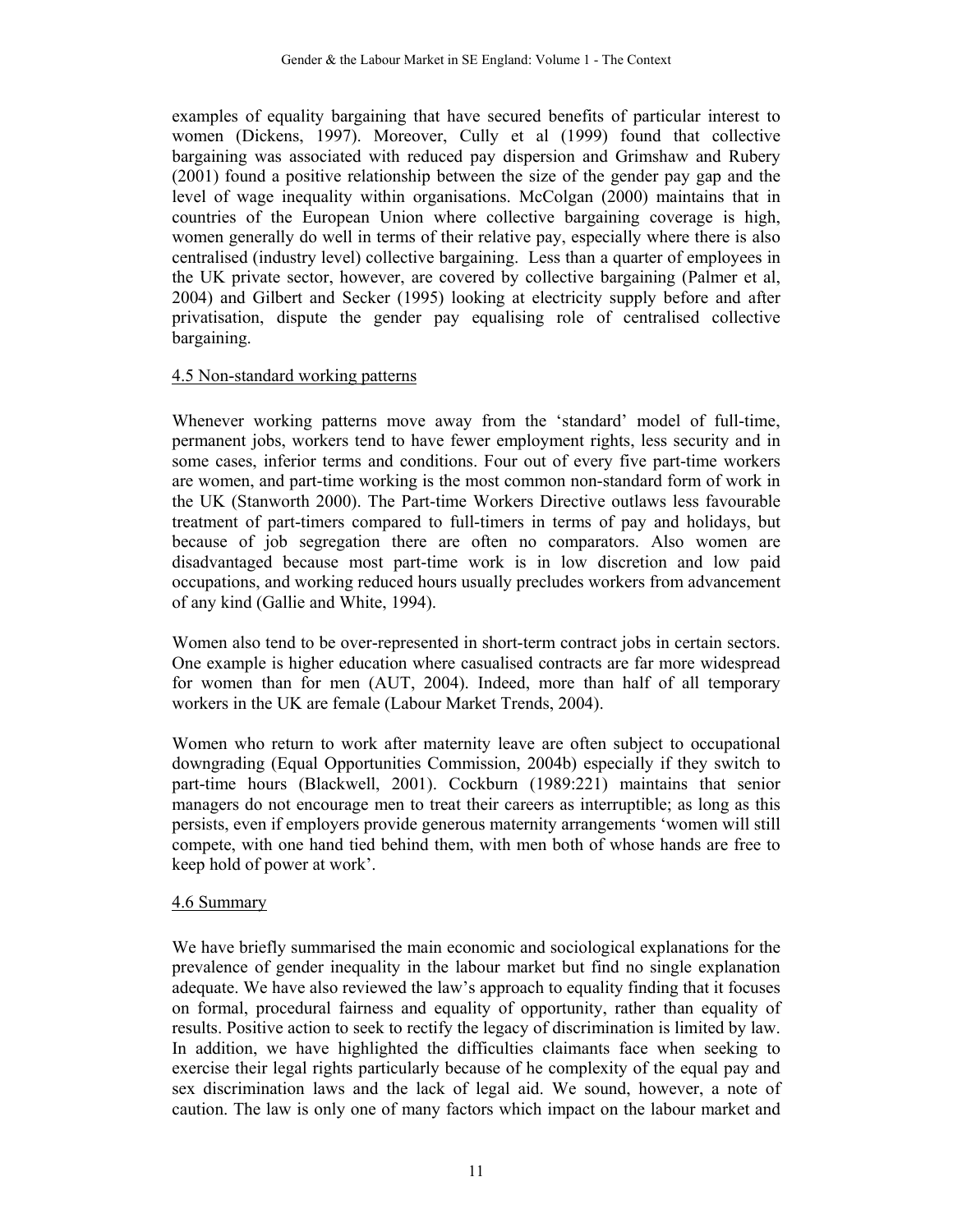legislation alone is unlikely to eradicate gender discrimination. As the eminent labour lawyer Kahn-Freund (1954:43) said: 'the first duty of a lawyer about to discuss the legal framework of [employment] relations is to warn his readers not to overestimate its importance'.

Accordingly, we have also looked at a variety of ways in which gender inequality arises in practice within organisations and at the business case for equality. It is important to make it clear, however, that gender disadvantage at work can only be understood in a multi-stranded way, and various negative factors tend to reinforce each other. Against that background we now turn to the labour market position of women in the South-East of England.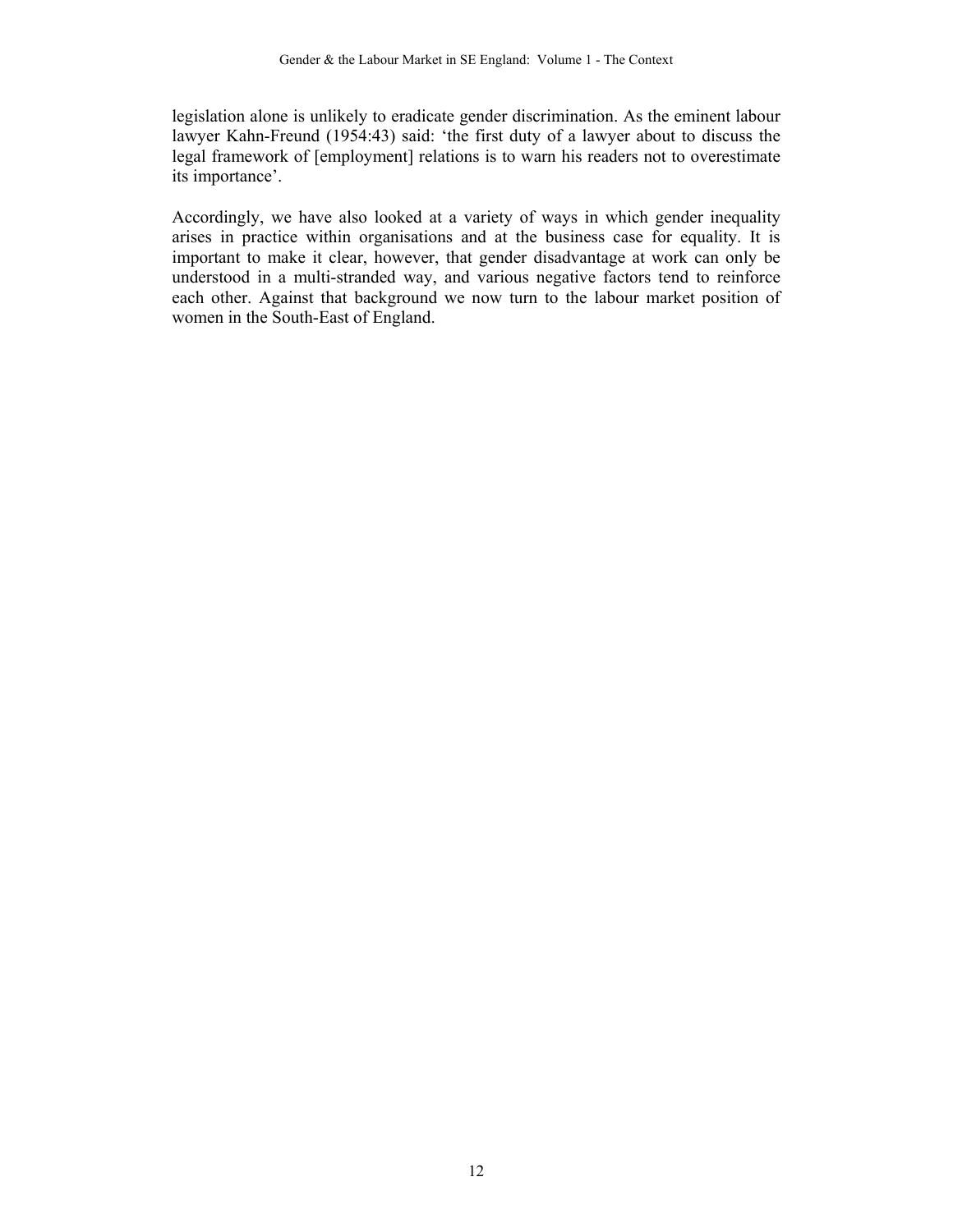# PART 2: Women in the **South East of England labour market**

### *5. An overview*

#### 5.1 The research question

The research question for this volume was: analysing official statistics, how does the labour market position of women in the government region of the South-East (SE) of England compare with that of both men in the South East and that of women in Great Britain/United Kingdom.

#### 5.2 Methodology

To answer the research question a number of datasets were downloaded from the UK data archive. First, to examine labour market activity, Regional Trends were used, and secondary analysis was conducted on the Labour Force Survey (LFS) data (spring 2004) to provide up-to-date evidence on the types of occupations in which men and women are employed. In addition, British Household Panel Survey (BHPS) data were used. Following the methodology adopted by Booth et al (1999) who used BHPS data to calculate promotion rates for the period 1991-1995, male and female promotion rates for 1999 and 2000 were calculated also using the BHPS. Although time consuming, this enabled some new information on the promotion rates of women to be presented.

To calculate the gender pay gap, the New Earnings Survey (NES) 2003 was used. Importantly though, whereas traditionally those calculating the gender pay gap from the NES have used the mean, this report adopts the median (see sub-section 7.1). The use of the median and data by region and gender in respect of the highest and lowest decile required secondary analysis.

As to educational qualifications, although Regional Trends (2004) included a chapter on education which provided information on the population of working age by highest qualification (eg degree, A-level etc), there was no gender breakdown by region. Accordingly secondary analysis of the Labour Force Survey data for spring 2004 had to be conducted to provide data on level of education by region and gender.

When looking for evidence on skills and skills shortages across the UK a very comprehensive survey was found: National Employers Skills Survey, vol 2, 2003. The report from this survey, however, did not include any analysis by gender. To try to overcome this, access was gained to a site which allows users to interrogate the data interactively. This would have allowed the specification of variables that we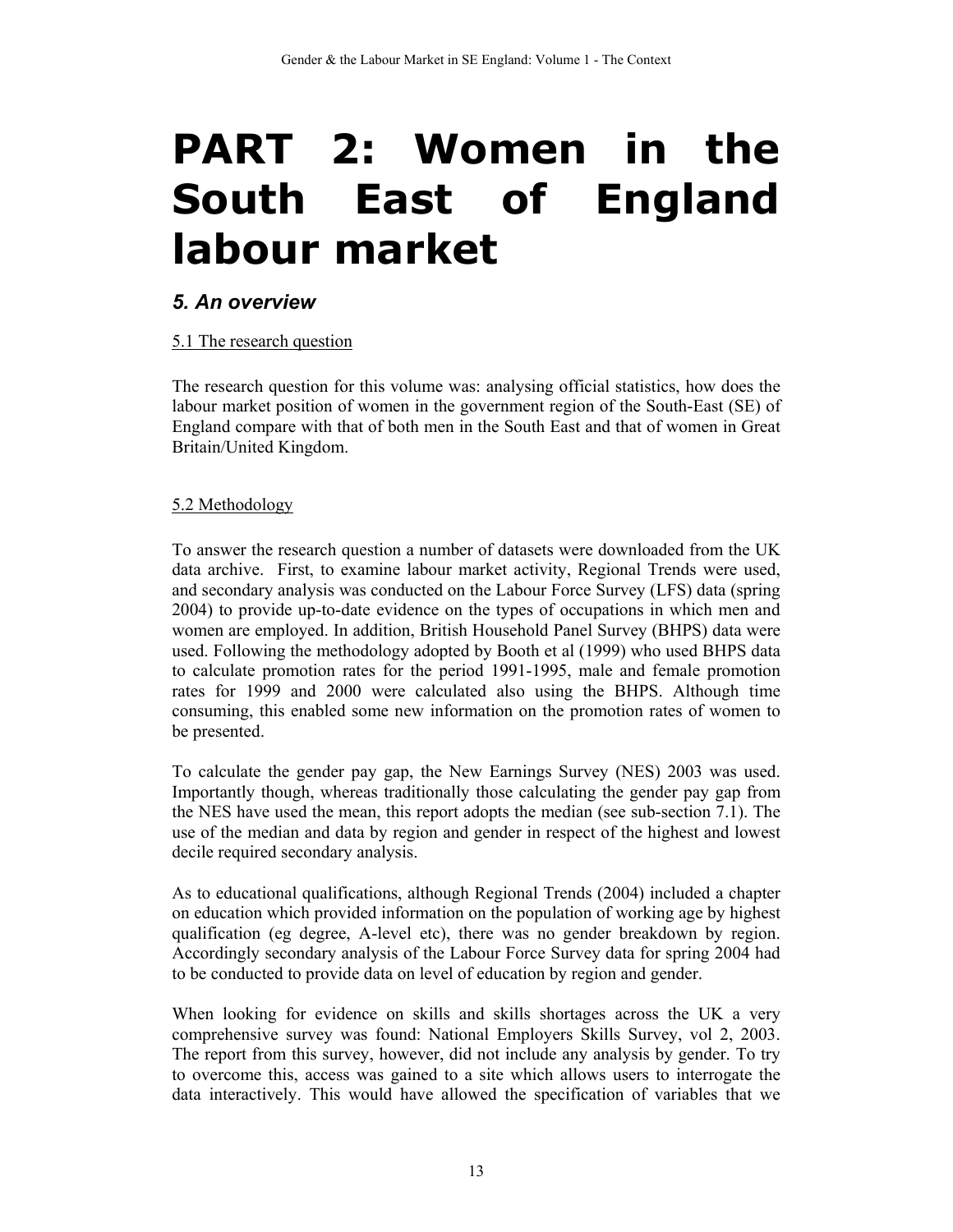wanted to include in a Table. Unfortunately, however, this still did not provide for a breakdown of the statistics by gender.

We also looked at a study by the Department of Work and Pensions (2002) in respect of pregnant women in the workplace but the cells were too small to analyse by region. Similarly we were unable to obtain regional data from the work of James (2004) on pregnancy related dismissal cases which went to a full employment tribunal hearing.

#### 5.3 The economy of the South East region

The South East of England stretches from Thanet in the east to Aylesbury Vale and Milton Keynes in the north, covering eight mainland counties and the Isle of Wight and roughly forming an 'L' shape round London.



#### **The South Eastern Region**

Although the South East region is the main focus of this report, it is noted that in many respects this region is intertwined with London, particularly because of commuting patterns and business and sectoral links. In addition there are shared interests with London and other regions/locations, for example the Thames Gateway, while through its airports and major ports the South East is a natural access point for many regions in Britain for continental Europe and the rest of the world (SEEDA, 2004a).

With an estimated Gross Domestic Product (GDP) of £140 billion in 2002, the South East is the second largest regional economy in the UK, only marginally behind London. Moreover, between 1990 and 2000, the economic growth for this region exceeded other regions in the UK. In 2001 the largest industrial sector in the South East was financial and business services accounting for over a quarter of GDP (SEEDA, 2004a). Table 5.1 provides an overview of the industrial composition of the region. The highest share of employee jobs in the South East, in December 2001, were in 'Distribution, hotels and catering, repairs' (26 per cent), 'Financial and business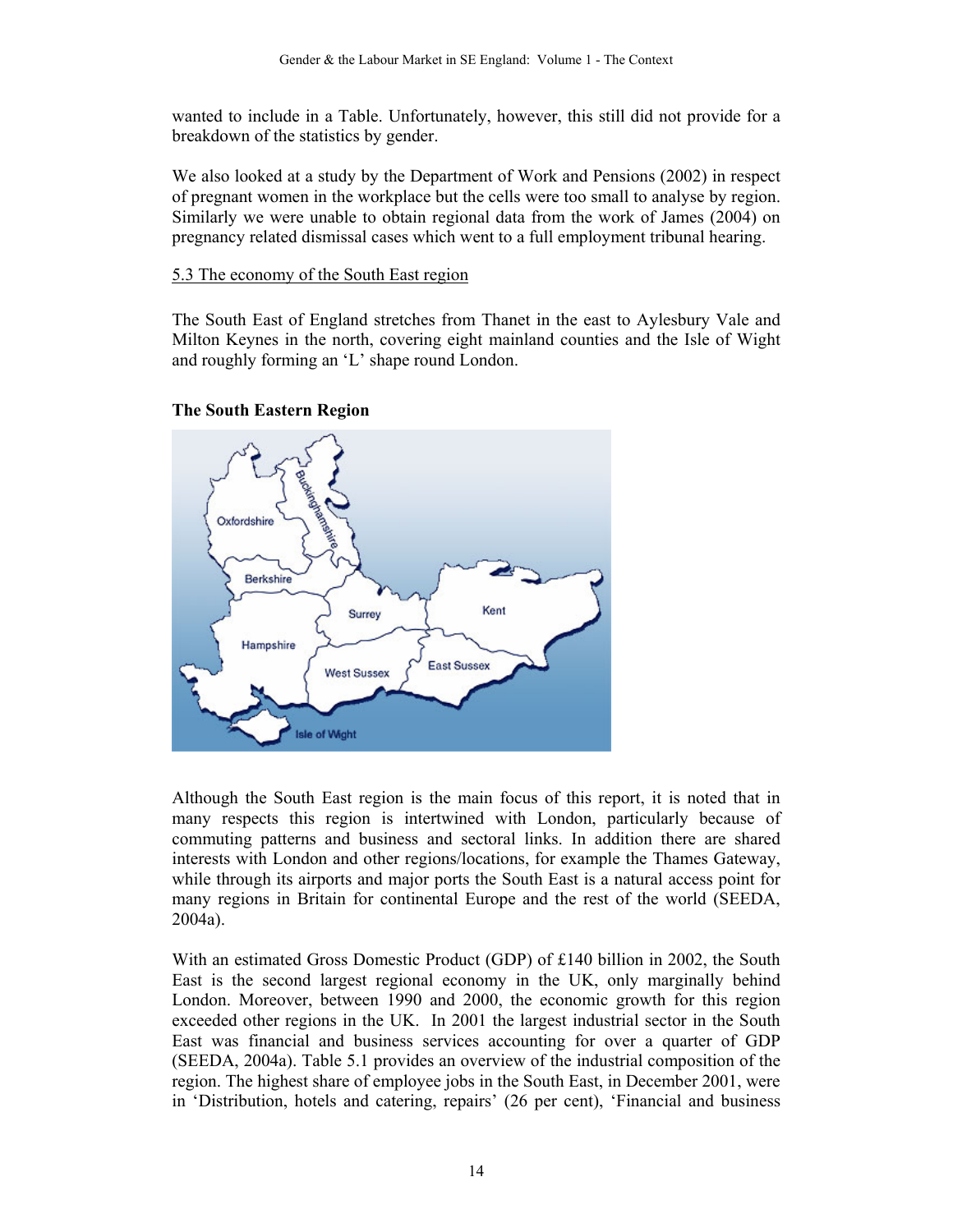services' (23 per cent) and 'Education, social work and health services' (18 per cent). Although, the manufacturing industry was still important to the region (11 per cent of employee jobs were in this sector) it is clear from Table 5.1 that the majority of employee jobs were in the service sector.

The South East also attracts pharma/bio industries and currently employs almost one third of the UK's natural science research and development workers. Furthermore, nine of the world's top ten pharmaceutical companies are based in this region  $(SEDA, 2004b).$ 

| <b>Employee Jobs</b> |
|----------------------|
| (%)                  |
| 1.1                  |
| 0.1                  |
| 11.1                 |
| 0.5                  |
| 4.2                  |
| 25.9                 |
| 6.1                  |
| 23.2                 |
| 4.4                  |
| 18.1                 |
| 5.3                  |
| 100.00               |
|                      |

| Table 5.1: South East Region: Employee Jobs by Industry, December 2001 |
|------------------------------------------------------------------------|

Source: Regional Trends (38: 2004 edition) Table 5.4 p.74

The South East is the UK's largest region in terms of population with over 8 million residents and, in 2002, the second largest region in terms of the number of individuals aged 16 and over (4.3 million) who were economically active. As shown in section 6 of this report, this region exhibits high economic activity and employment rates and there are more self-employed people in the South East than any other region. Levels of car ownership in the South East are the highest in the country with close to 74 per cent of the region's workforce travelling to work by car (SEEDA 2004a).

The International Labour Organisation (ILO) unemployment rate stood at 4 per cent in the South East compared to the UK average of 5 per cent. In absolute numbers, however, the region also has the third highest number (150,000) of unemployed people in England and significant levels of deprivation persist alongside substantial economic success. Districts with high levels of deprivation are found in Kent, East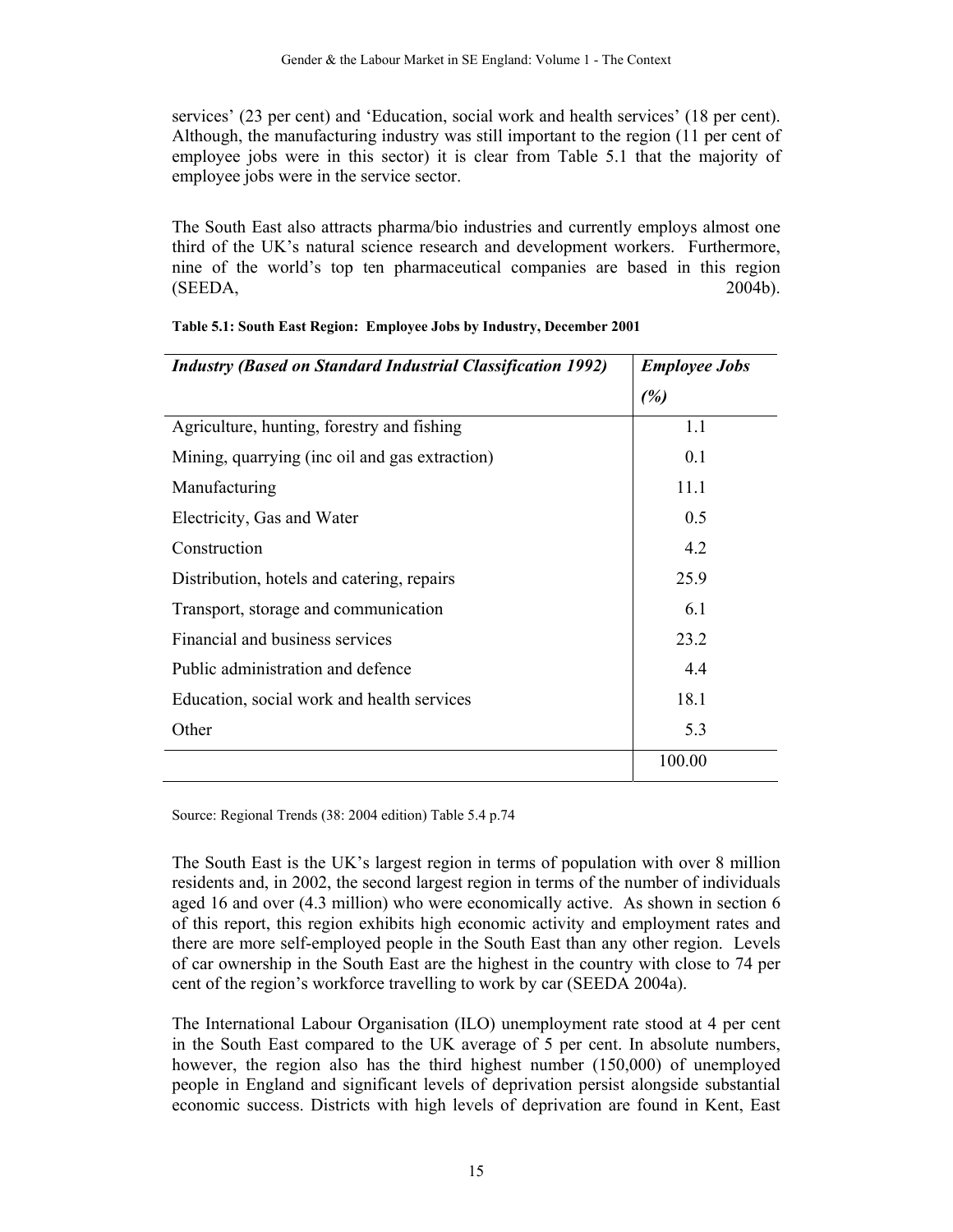Sussex, the Isle of Wight and Hampshire but, due to the size of the region, levels of deprivation are often disguised when quoted as percentages and proportions (SEEDA, 2004a).

## *6. Participation in the labour market*

#### 6.1 Economic activity

Having briefly described the South East region of England, we now look at economic activity. In so doing we adopt the definition of the International Labour Organisation (ILO): individuals are defined as economically active if they working or are unemployed and actively seeking work in a certain period (this is usually the survey reference week).

Women's economic activity rates in the UK labour market have risen dramatically in the last quarter of the  $20<sup>th</sup>$  century from 57 per cent in 1973 to 68 per cent in 1993 (Harkness, 1996**)** and to 73 per cent in 2000 (Regional Trends, 2004:76)**.** From 2000 to 2003, this rate has remained stable while the male economic activity rate in the UK has fallen slightly (Regional Trends, 2004).



**Figure 6.1: Economic Activity by Region & Gender** 

Source: Regional Trends 38: 2004 edition. Table 5.7 p76

Figure 6.1 shows that 77 per cent of women in the South East were working or actively seeking work in spring 2003, compared to over 85 per cent of men and that women's economic activity rate in the South East was amongst the highest in the UK. Nevertheless across the UK as a whole and across all regions in England, women's economic activity rates were below the comparable figures for men.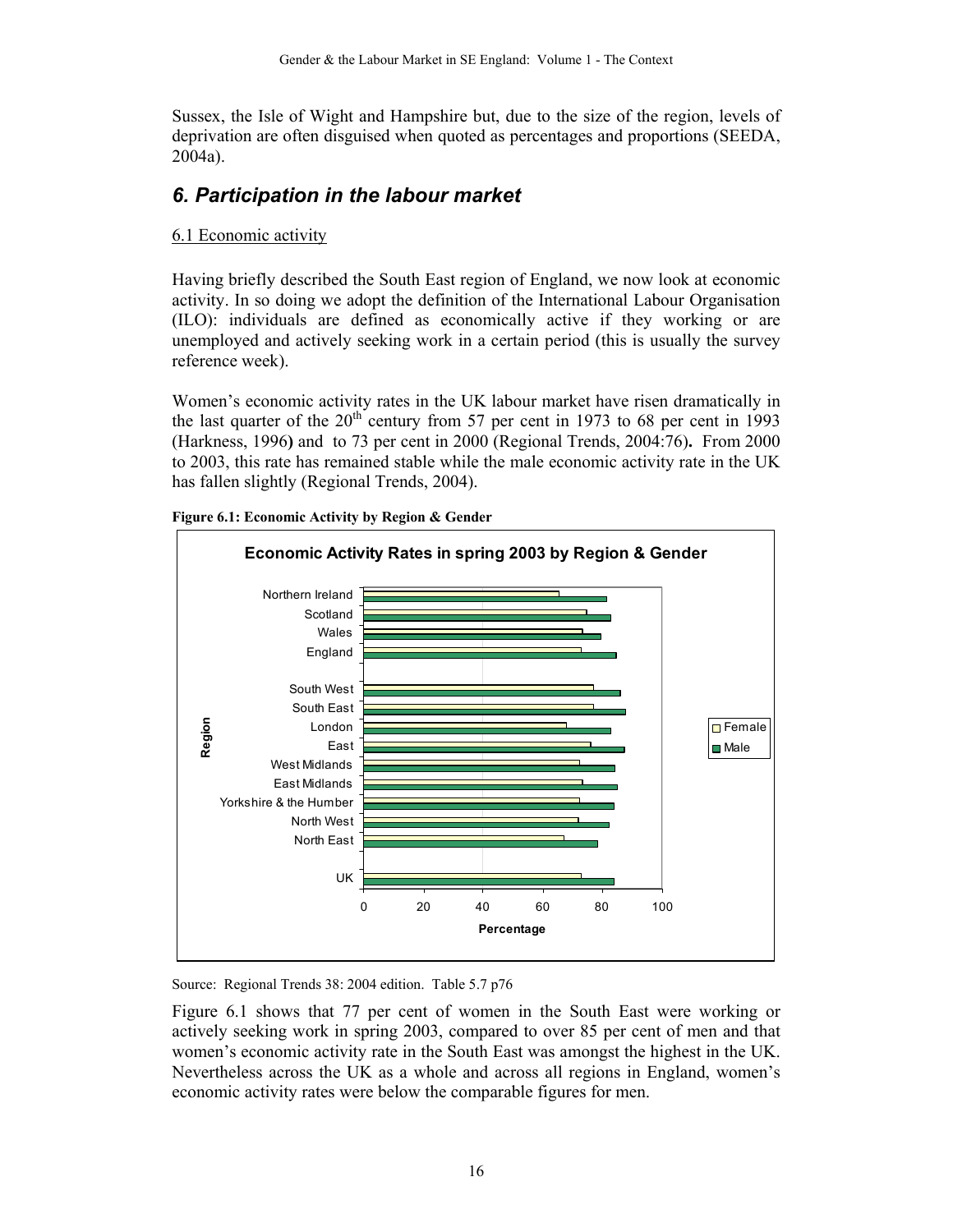Looking at regional variations, women's activity rate in the South East was similar to that of women in the South West and significantly higher (by nine percentage points) than the rate for London. A possible explanation for London's relatively low female activity rate is that it has large concentrations of ethnic minorities, e.g. Bangladeshis, where traditionally women do not work outside the home. Interestingly, the London rate is similar to more depressed regions of the UK where there are small ethnic minority populations: women in Northern Ireland and the North East exhibited relatively low economic activity rates, 65 per cent and 67 per cent respectively. Among male workers, activity rates were lowest in North East (78 per cent), Wales (80 per cent) and Northern Ireland (82 per cent) and highest in the South East, the East and the South West (around 87 per cent).

In short, these findings show that economic activity among all workers, irrespective of gender, is high in the South East, the South West and the East. This suggests that there are good employment opportunities in these regions. In areas where there are poor prospects, individuals who invest in long periods of job-search may become discouraged and leave the labour market. This results in higher levels of economic inactivity in some regions of the UK.

#### 6.2 Employment rates

The ILO employment rate is used; it is defined as the percentage of all individuals of working age (16-59/64 years) who are in employment in the survey reference week expressed as a percentage of the relevant population. 'In employment' covers not only employees and workers, but also the self-employed and government supported trainees.

Our analysis presented in Figure 6.2 shows that employment rates for women in the South East were relatively high at 75 per cent (only marginally below those for the South West). They were, however, 10 percentage points below that of men's, a position similar to the percentage point difference in employment rates by gender in the UK. On a regional basis the most noticeable differences by gender occurred in Northern Ireland (15 percentage points) and London (13 percentage points).

Regional Trends (2004: 72) reports that ILO employment rates in the UK as a whole remained relatively stable in 1999-2003, rising only slightly from 74 per cent in spring 1999 to 75 per cent in spring 2003. Nevertheless, there was some change in employment rates by gender in the five years from 1999 and Figure 6.3 gives a clear picture of these changes. It shows that among women in the South East there was a rise of 1 percentage point, whereas among men in the South East there was a fall of 2 percentage points. Looking at the UK as a whole in the period 1999-2003 female employment rates rose by 1 percentage point, compared to 0.7 for men.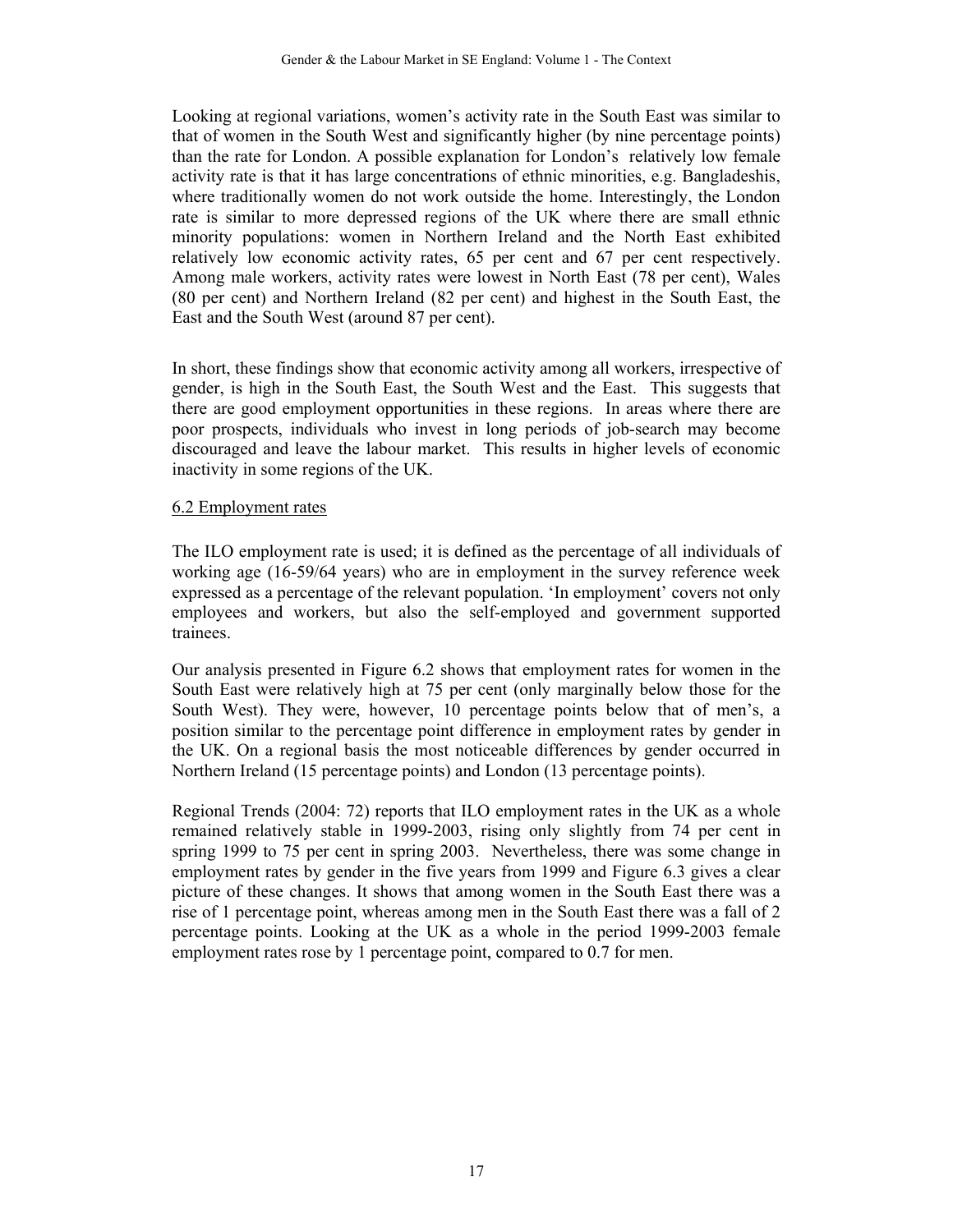

**Figure 6.2: Employment Rates by Region and Gender** 

Source: Regional Trends 38: 2004 edition. Table 5.1 p72

#### 6.3 Self employment

In 2004 there were 3.8 million self-employed people in the UK (Labour Market Trends, 2004). In the South East the proportion of self-employment jobs (14 per cent) was higher than for the UK as a whole (12 per cent) Furthermore, in the South East men were more likely to be self-employed than women; for example in spring 2002 approximately 18 per cent of working men were self-employed workers, compared to 9 per cent of working women (Regional Trends, 2004). This gender breakdown mirrors the UK position: for example in spring 2002 almost 16 per cent of working men were self-employed while for working women the proportion was much lower at 7 per cent. The proportion of women engaged in enterprise in the UK is similar to that of most European countries, but lower than that of the U.SA. (DTI Small Business Service, 2004).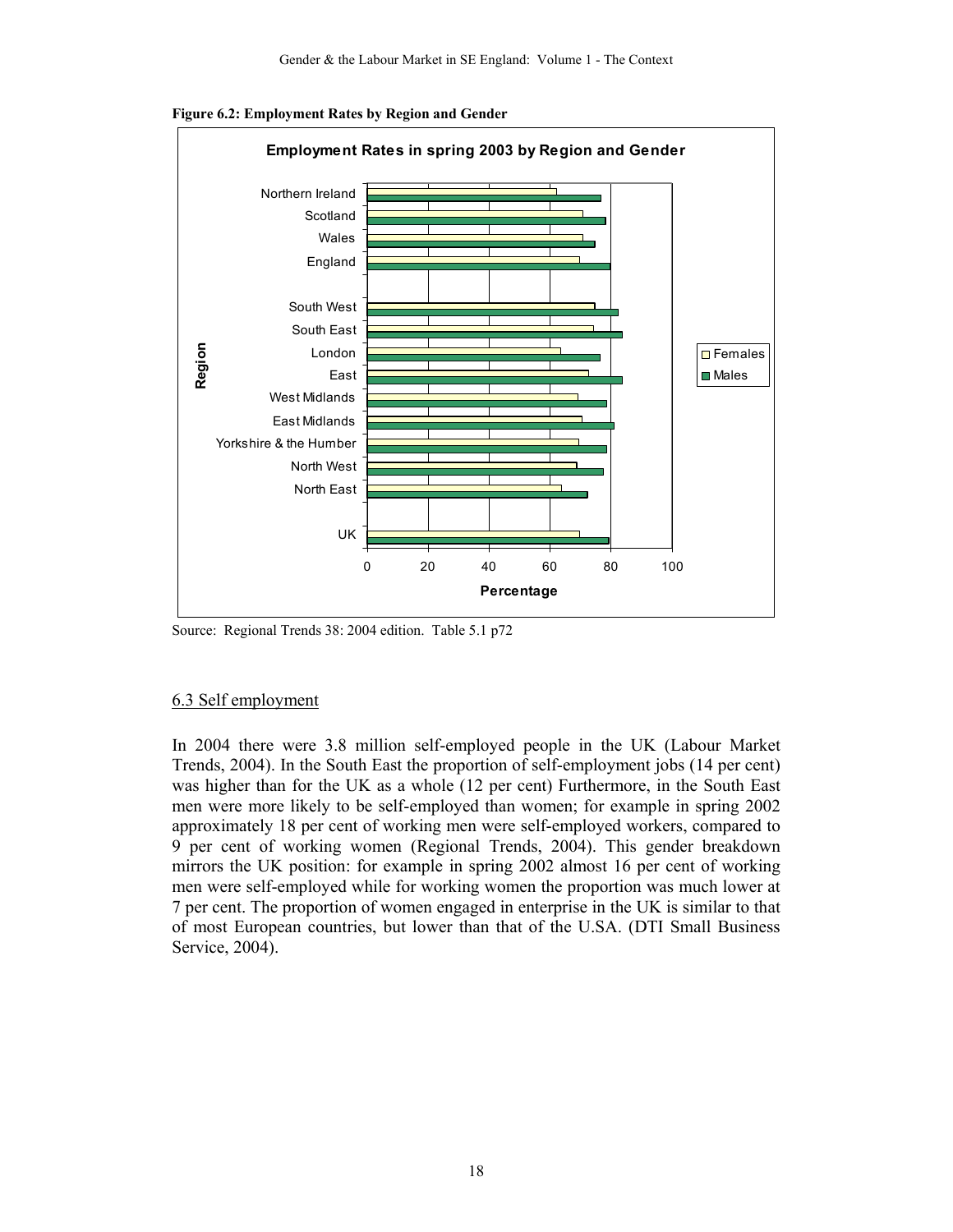

**Figure 6.3: Percentage Point Changes in Employment Rates 1999-2003, by Region and Gender**

Source: Regional Trends 38: 2004 edition. Table 5.1 p72

Regional Trends (2004) also reports self-employment by broad industry group and, in spring 2003, 62 per cent of self-employed workers were in the service sector, including 'financial and business services'. The South East has a large share of small firms in the service sector and, according to Stanworth and Purdy (2003) the relatively high level of self-employed jobs in the South East compared to the UK may be explained by four main factors. Firstly there may be relative ease of obtaining venture capital; secondly there is a high level of market demand; thirdly there are better opportunities to provide products and services to governmental laboratories and research organisations that tend to be based in the region; and lastly a higher stock of people with managerial experience in the region – successful small firms tend to be run by those with managerial experience.

#### 6.4 Part-time work

Historically there has been a predominance of part-time work amongst women and changes in industrial composition, especially the growth in the service sector, has led to an increase in the demand for part-time jobs over the last three decades and may partially explain the rise in female labour market participation (Adnett, 1996; Pollert, 1991). Working part-time enables women to combine their responsibilities within the household with a degree of participation in the labour market.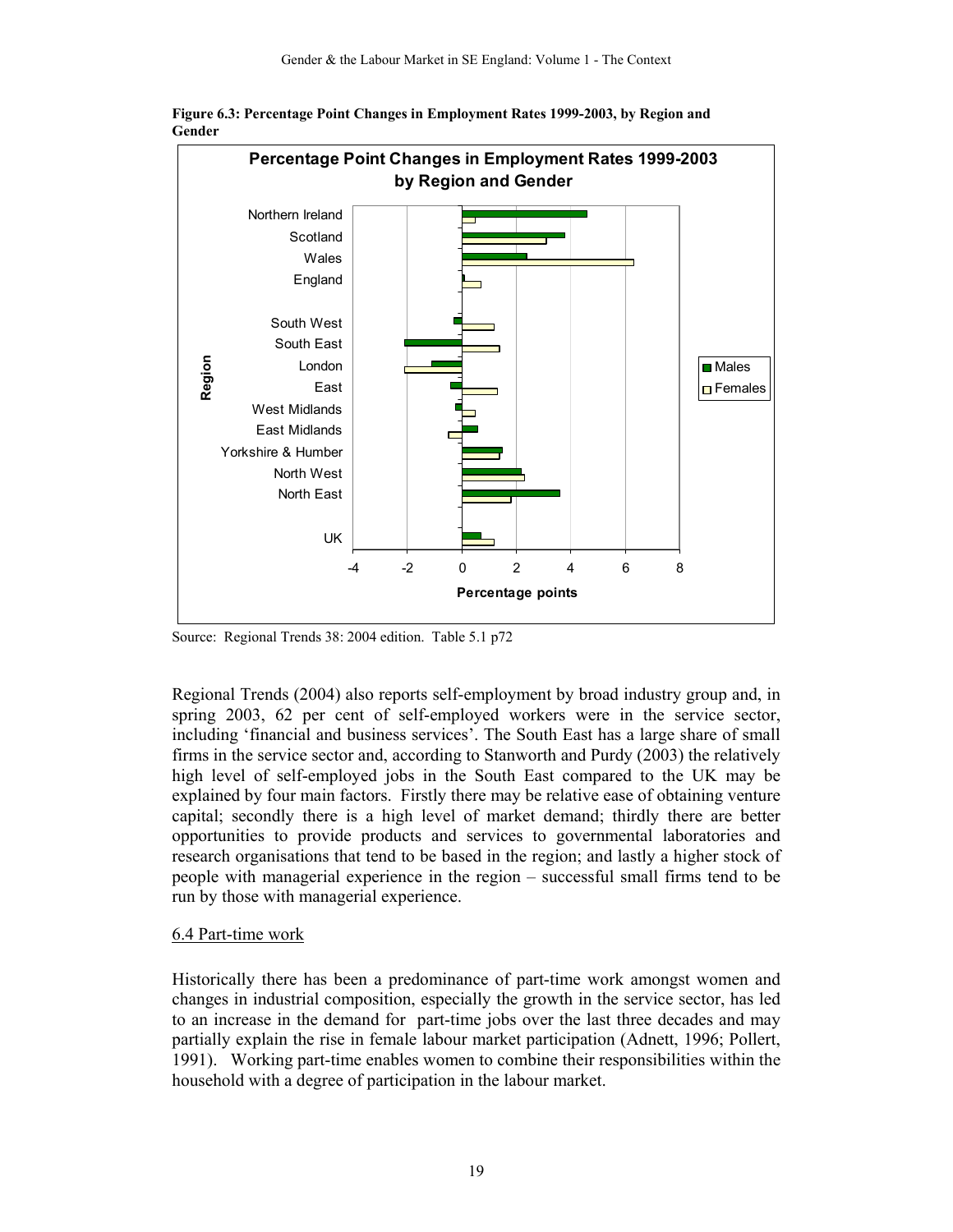Regional Trends uses Labour Force Survey data where respondents self classify as to whether they are part-time or full-time. Evidence from Regional Trends (2004) compiled for this report shows that approximately 47 per cent of women (both employed and self-employed) in the South East worked part-time, compared to just over 10 per cent of men. The figure for the proportion of women working part-time in the South East was just over two percentage points higher than in the UK as a whole, as it was for England, Scotland and Wales. The equivalent figure for Northern Ireland was significantly lower at 40 per cent.



**Figure 6.4: The Percentage of Women and Men Working Part-Time by Region (spring 2003)** 

Source: Regional Trends 38: 2004 edition. Figure 5.8 .1 p76

On a regional basis, the incidence of part-time working among women in the South East was noticeably higher than in London where it was just under 33 per cent, the lowest proportion of all regions. In other words the difference was 14 percentage points. The highest proportion of part-time working among women was in the South West where just over 50 per cent supplied labour on this basis. This was significantly higher than the proportion of part-time male workers in that region (approximately 13 per cent). The distribution of women working part-time by regions in England is shown in Figure 6.4.

Working part-time is an important determinant of occupational choice and may limit opportunities for career progression. Part-time working is concentrated in low wage, low skill occupations, in health, education, hotels and catering and retail (Stanworth, 2000).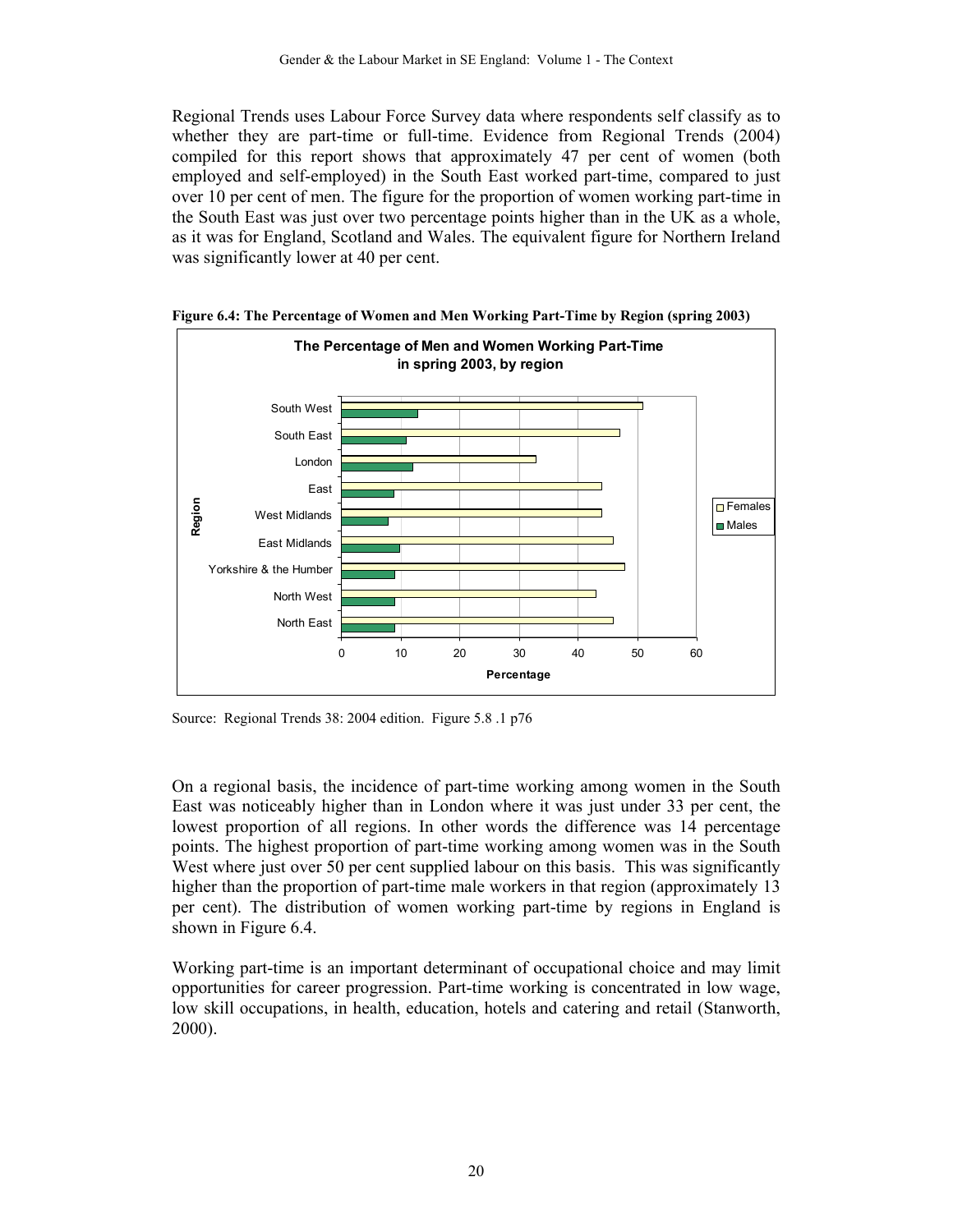#### 6.5 Occupational distribution

Gender is important in explaining the type of work performed by individuals, as we noted in sub-section 2.2 above, where we also canvassed explanations for occupational segregation.



**Figure 6.5: Employed Men and Women in the South East by Occupational Group (spring 2004)** 

Source: Labour Force Survey Data Sample – March to May 2004.

To gain an insight into the distribution of men and women in employment by standard occupational classification, Labour Force Survey data (March - May 2004) was used and secondary analysis was performed for this report. Figure 6.5 focuses on occupational distribution by gender in the South East. It shows that there was a rough gender equivalence in only three out of nine broad occupational categories. In the two occupational categories of personal services and administrative and secretarial occupations, South East women were found in significantly greater proportions than South East men. The personal service category includes care assistants and hairdressers. The two occupational categories in the South East where men were found in significantly higher proportions than women were the two occupational categories of skilled trades and process, plant and machine operatives. The skilled trades category includes construction trades and motor mechanics.

A recent report shows that, between 1992 and 2002, the South East (and London) have exhibited significant growth in employment in the 'managerial and professional' and 'associate professional and technical' occupational groups and a decline in employment in 'administrative and secretarial', 'skilled trades' and 'elementary' occupations (Institute for Employment Research, 2003). In spite of this evidence that the South East has exhibited a fall in employment in the number of men and women employed as administrators or secretaries, Figure 6.5 shows that these jobs still attract high numbers of women.

We then compiled Figure 6.6, which plots the distribution of men and women in employment in the UK (Spring 2004) by Standard Occupational Classification and compared Figures 6.5 and 6.6. We found that the gender breakdown by occupational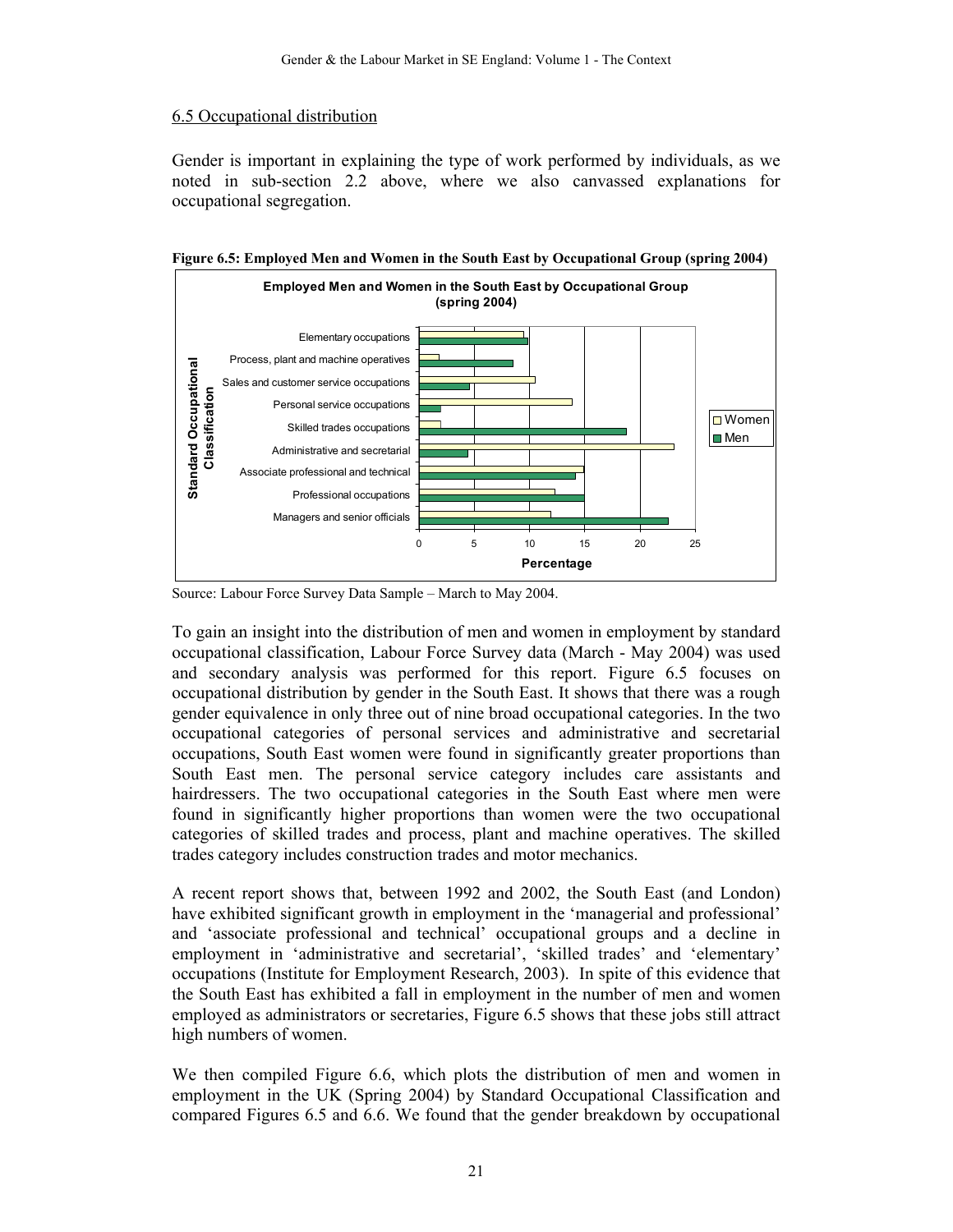category in the South East and the gender breakdown by occupational category in the UK were broadly similar. For instance only a small proportion of women (less than 3 per cent) were employed in skilled trades or process, plant and machine operatives in the South East of England and in the UK. Furthermore, less than 5 per cent of men in the South East and the UK were employed in administrative and secretarial occupations and less than 3 per cent in personal service occupations. Women in the UK were also under-represented in managerial work: 19 per cent of men were employed as managers and senior officials, compared to less than 11 per cent of women. The proportion of female managers and senior officials in the South East (12 per cent), however, was slightly higher than for the UK.





Source: Labour Force Survey Data Sample – March to May 2004

The Pearson Chi-Square test (p<0.001) provides strong evidence of a relationship between gender and occupational group.





Source: Labour Force Survey Data Sample – March to May 2004

The Pearson Chi-Square test  $(p<0.001)$  provides strong evidence of a relationship between gender and occupational group.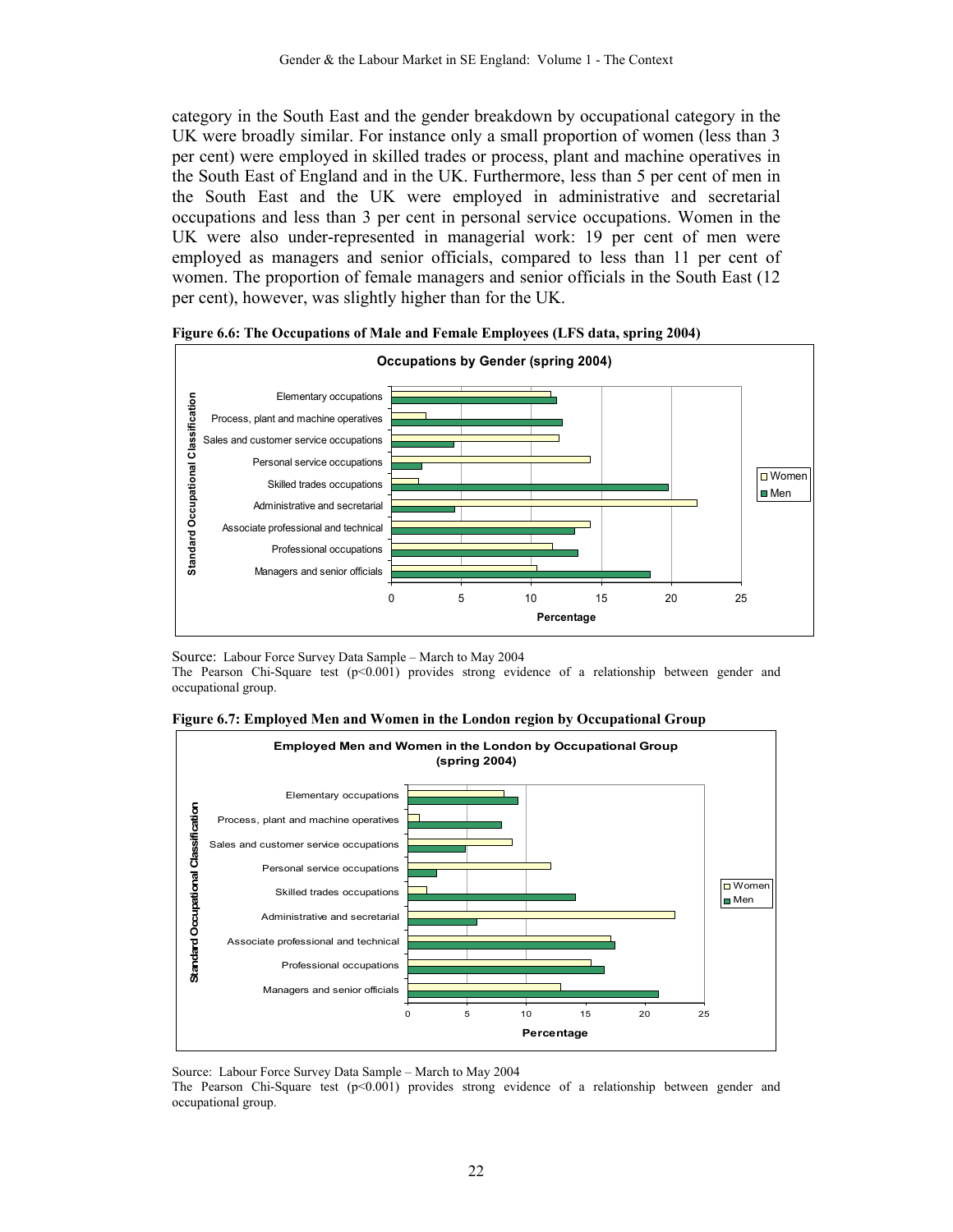We also compared Figure 6.5 with Figure 6.7. Figure 6.7 shows the occupational distribution by gender in London. It can be seen that the proportions of women in 'associate professional and technical' and 'professional occupations' are slightly higher in London than the South East and also that there is a more even proportion of men to women in these occupations in London than the South East. We will return to these findings in Section 7.

These national figures reflect findings from an analysis of European Union labour market statistics in the six year period to 2001 which found strong gender segregation in both sector and occupation (Thewlis et al, 2004). In addition, they reflect findings from the Organisation of Economic Co-operation and Development (OECD) (OECD, 2002) which show that, across the OECD, at least 75 per cent of the female workforce was concentrated in 19 out of 114 occupations; these included secretarial, domestic and sales occupations. When focusing on men, however, OECD statistics show that 75 per cent of the male workforce was concentrated in 30 occupations which included architects, construction workers and physical and engineering science technicians. These figures suggest that men are found in a much wider range of occupational groupings than women and that women tend to crowd into a limited range of occupations. They also suggest that men are located in predominantly higher paid work and women are located in predominantly lower paid work.

#### 6.6 Career progression

Career progression may be realised through internal career ladders or by changing employers. An investigation into whether promotion opportunities differ by gender was conducted by Booth et al (1999). Using data from the British Household Panel Survey (BHPS) for the period 1991-1995, they tested the hypothesis that women face a glass ceiling (a transparent barrier) when seeking promotion. As Booth et al (1999) point out, this survey is useful because it asks respondents why they stopped their previous job, thus including reasons such as redundancy, dismissal, retirement and promotion. The results provided evidence that women were more likely to be promoted than men with 12 per cent of full-time female workers being promoted for the period, 1991 to 1995. The probability of promotion for men was lower at 9 per cent.

Adopting the methodology of Booth et al (1999) secondary analysis of the BHPS was carried out for the purpose of this study. This enables us to estimate promotion rates for 1999 and 2000. The data sample for this study was taken from the latest wave (2002) and was restricted to full-time workers aged 21 years and over (setting this age limit meant that all were old enough to be working in 1999). The sample comprised 4182 workers, of which 42 per cent were women. The proportion of women who commenced their current job during or prior to September 1999 was 72 per cent, while the corresponding proportion of men was 69 per cent. Job history files for 1999 and 2000 were then used to analyse reasons for stopping a previous job.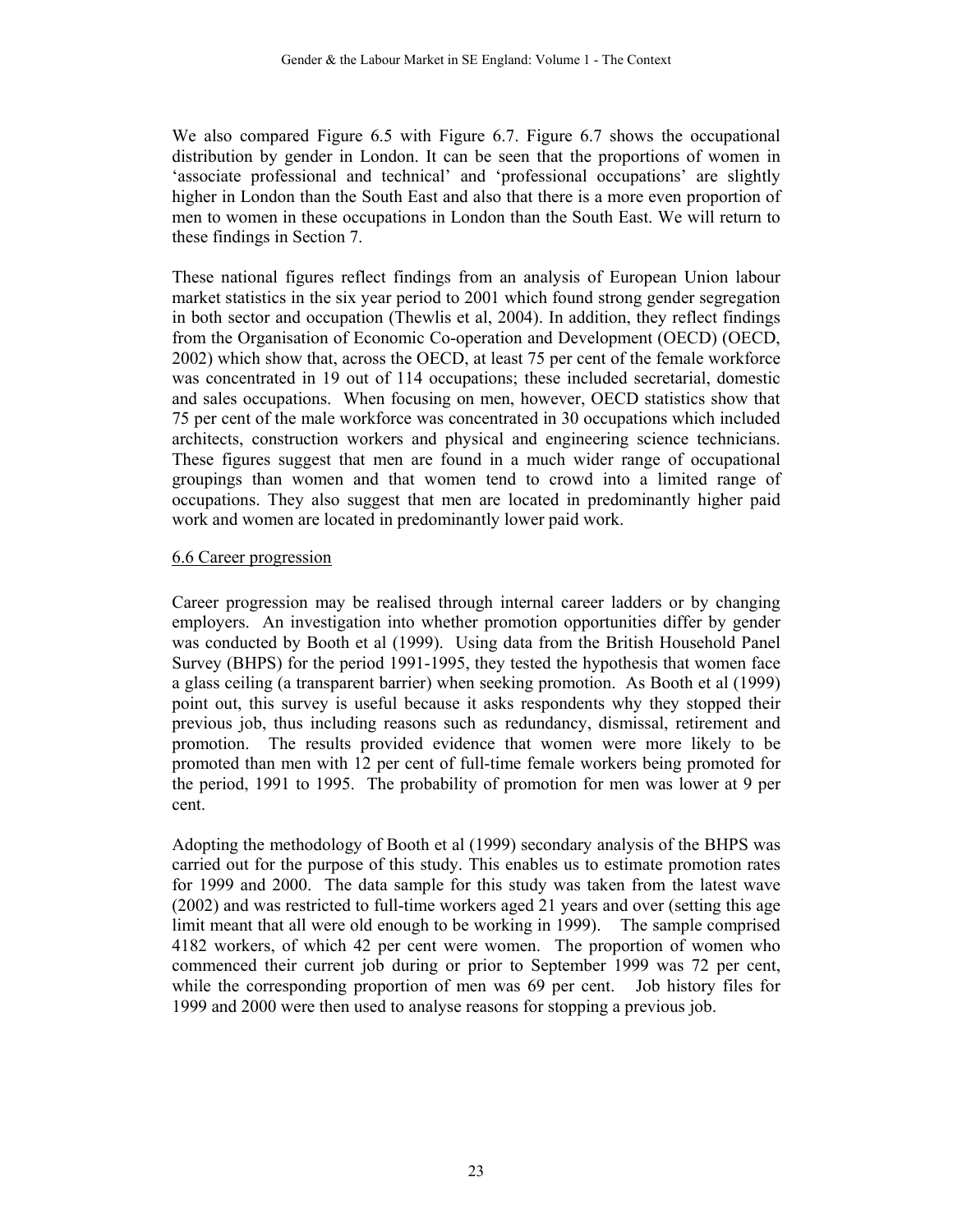Figure 6.8 shows that proportion of employees reporting promotion<sup>9</sup> as a reason for stopping their previous job in each year was higher among women than men. These findings suggest that the likelihood of promotion (1999-2000) is one in 11 for men compared to one in 10 for women. The difference is not statistically significant, suggesting that, at least, the promotion rates are equal. Unfortunately, the numbers involved are not high enough to break down promotion rates by gender and region and produce reliable statistics.





The evidence from the analysis for this report, and the previous analysis by Booth et al (1999) goes against the conventional wisdom that promotional opportunities favour men. One explanation might be that these promotion rates estimated for the purpose of this study do not take account of levels of origins (grades before promotion) and destinations (grades after promotion). This is an area which needs further research.

## *7. Pay Issues*

 $\overline{a}$ 

#### 7.1 The median gender pay gap

This section compares the median gross hourly earnings of men and women in the South East and across Great Britain and investigates the extent of the gross gender pay gap. The mean yields a larger gender pay gap than the median and for more than 30 years the standard measure of the gender pay gap has been the mean (IDS, 2004). We have used the median, not the mean however, as the median ignores the fact that very high earners tend to be men and therefore better captures the pay gap confronting the average person. Accordingly, we conducted secondary analysis on the New Earnings Survey (NES) 2003, the largest dataset on pay and earnings, to ascertain the median as most of the tables the NES produces are in respect of means, not medians. As we were finalising this report the Annual Survey of Hours and Earnings (ASHE), which supersedes the NES, was published. This carries out most of its gender analysis

Source: BHPS 1998-2000

<sup>&</sup>lt;sup>9</sup> Promotion rates are calculated as the number of full-time workers reporting promotion as a proportion of workers stopping their previous job.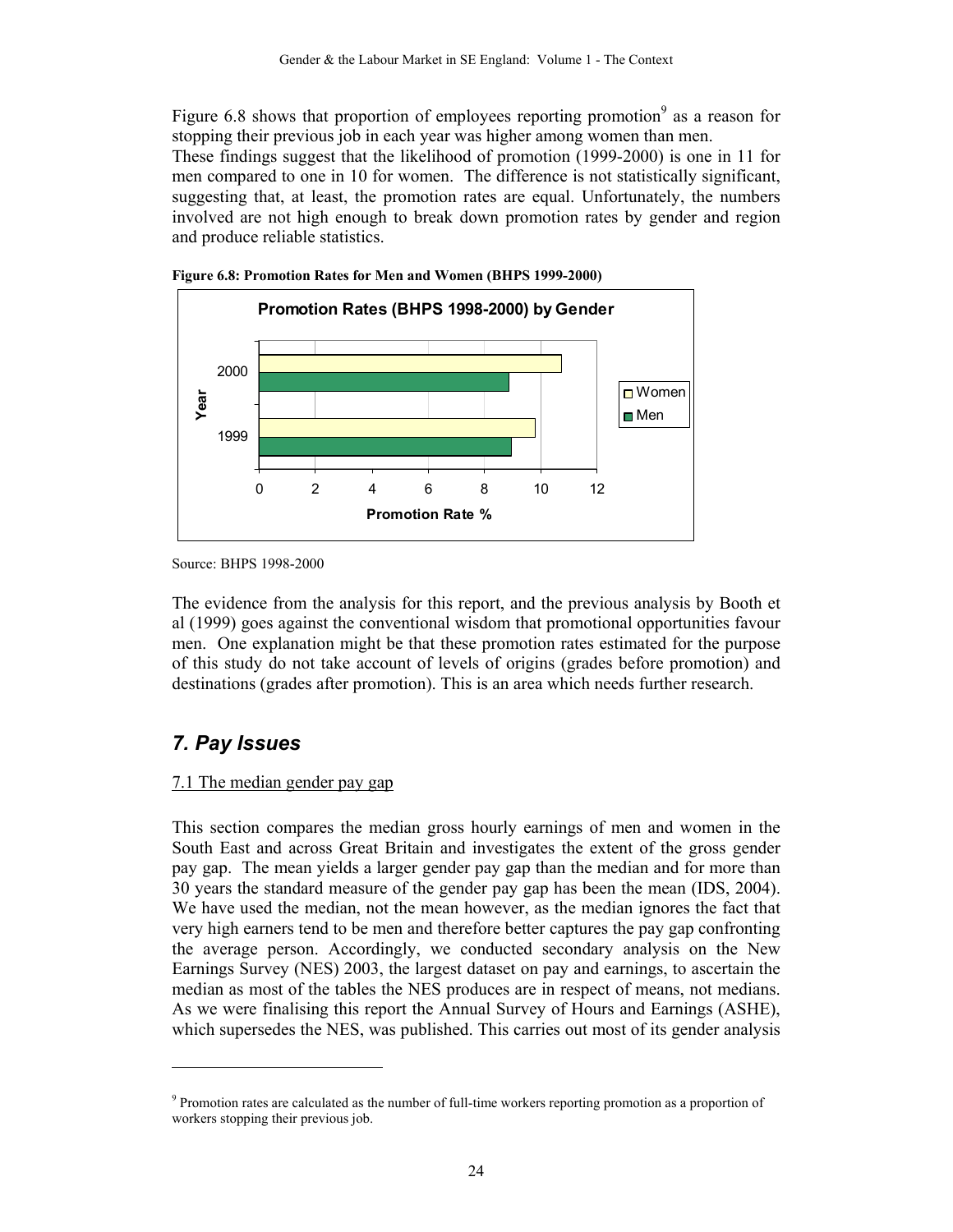in terms of medians, not means. We realise, however, that although, like the Office of National Statistics, we have used the median to measure the gender pay gap, whether one uses the median or mean is still subject to debate.

We have used hourly (not weekly or annual) earnings to remove the influence of a differential in hours worked. We have also used full-time earnings only. This is because a comparison that includes both full-time and part-time jobs together will be affected by women's greater propensity to work part-time and the lower hourly wages generally offered for part-time work (see sub-section 6.4).

Of course pay medians do not necessarily indicate differences in rates of pay for comparable jobs, essentially because men and women have different work patterns such as the proportions in different occupations (see Figure 6.6.) and their seniority in occupational hierarchies. Nor do pay medians explain the differences in pay by gender. Some of the gender pay gap can be explained by differences in characteristics such as human capital investment, tenure in the job, occupational type, industry and size of workplace and the possibility that women with dependent children will have fewer years of experience in the labour market (Anderson et al, 2001; Gough, 2001; Harkness, 1996; Olsen and Walby, 2004). In this section, however, we do not look at the extent to which various factors contribute to the gender pay gap, just the overall position.

Before focusing on the gender pay gap, it is useful to gain an insight into the extent of regional differences in median pay. Statistics provided by the New Earnings Survey (2003) show that there are regional disparities in earnings, irrespective of gender. Median gross hourly earnings by region for full time workers on adult rates (2003) are depicted in Figure 7.1.



**Figure 7.1: The Median Gross Hourly Earnings of Full-Time Workers on Adult Rates, by Region** 

Source: New Earnings Survey (2003) vol 2. Data from Table E7.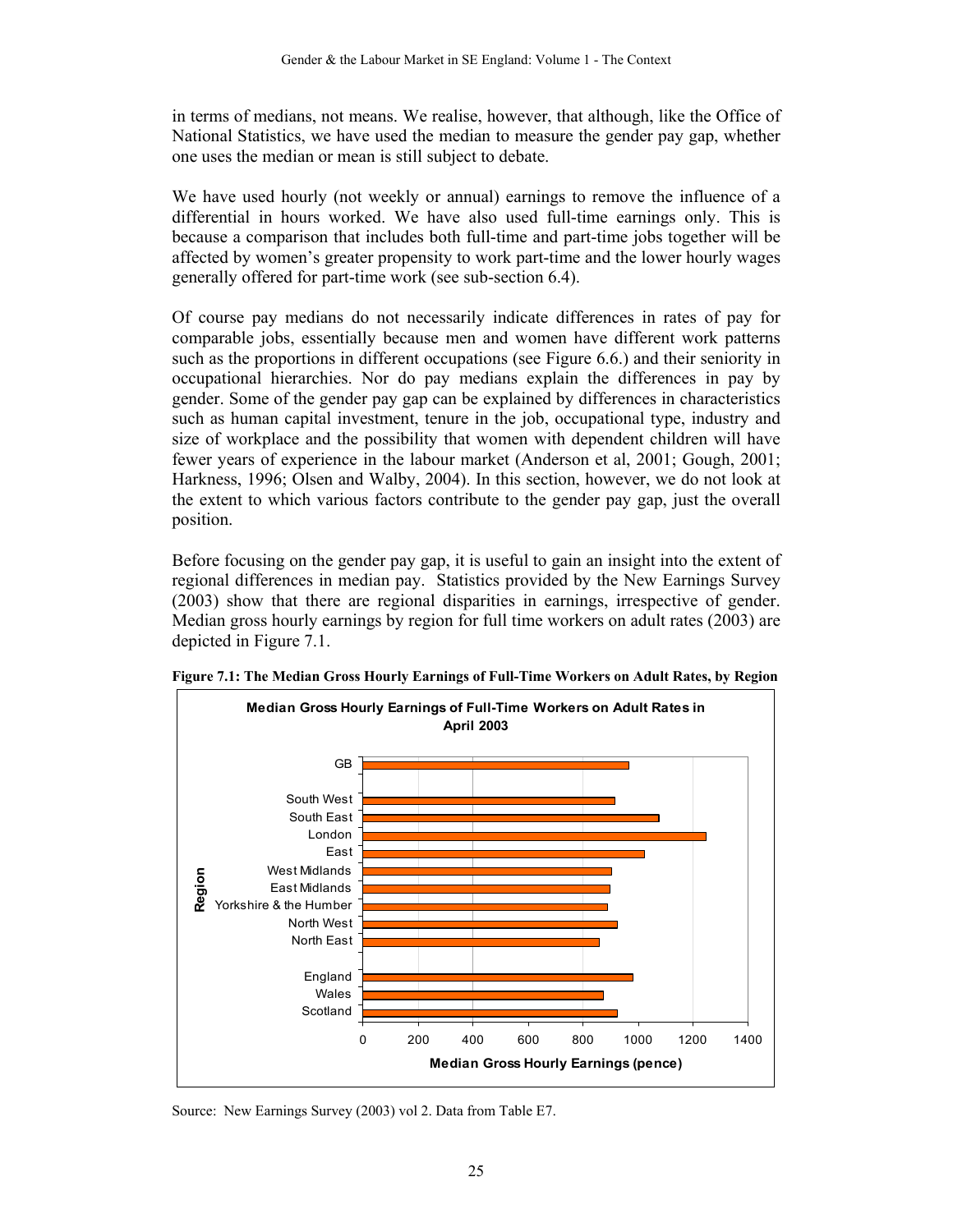Figure 7.1 shows that the median gross hourly pay is highest in London (£12.46), followed by the South East (£10.76). These figures provide clear evidence that, although London and the South East are neighbouring regions, median pay in the South East is 14 per cent lower than in London. Earnings are relatively low in Wales and the North East of England where 50 per cent of full-time workers earned less than £8.76 and £8.58 respectively; this is lower than the median for Great Britain which was £9.68 in April 2003. Although the median gross hourly earnings in the South East are higher than the median for Great Britain and second only to London; when the gross gender pay gap is calculated there is evidence that women working in this region are poorly paid relative to men. This can be seen in Figure 7.2.

Figure 7.2 shows that, in the South East, the gender pay gap of 19 per cent is the largest in the country. Accordingly, it is higher than for Great Britain as a whole, as well as being the highest across all regions in England. In London, however, the gender pay gap is significantly lower at 8 per cent. The difference in female pay relative to male pay in London and the South East is striking and these findings suggest that this is an area for further research. A possible explanation for the lower gender pay gap in London, compared to the South East is that the proportions of women in 'associate professional and technical' and 'professional occupations' are slightly higher in London than the South East, as we noted in sub-section 6.5, and also that there is a more even proportion of men to women in these occupations in London than the South East. The decline in the manufacturing and mining industries in the North of England and Wales, which have led to a fall in opportunities for male jobseekers, may explain the relatively low gender pay gaps of around 13 per cent in these areas. Men have had to take on lower paid work and, therefore, their pay is closer to that of their female counterparts.



**Figure 7.2: Gender Pay Gap: Median Gross Hourly Earnings for Full-Time Workers by Region.** 

Source: New Earnings Survey (2003) vol 2. Using data from Table E7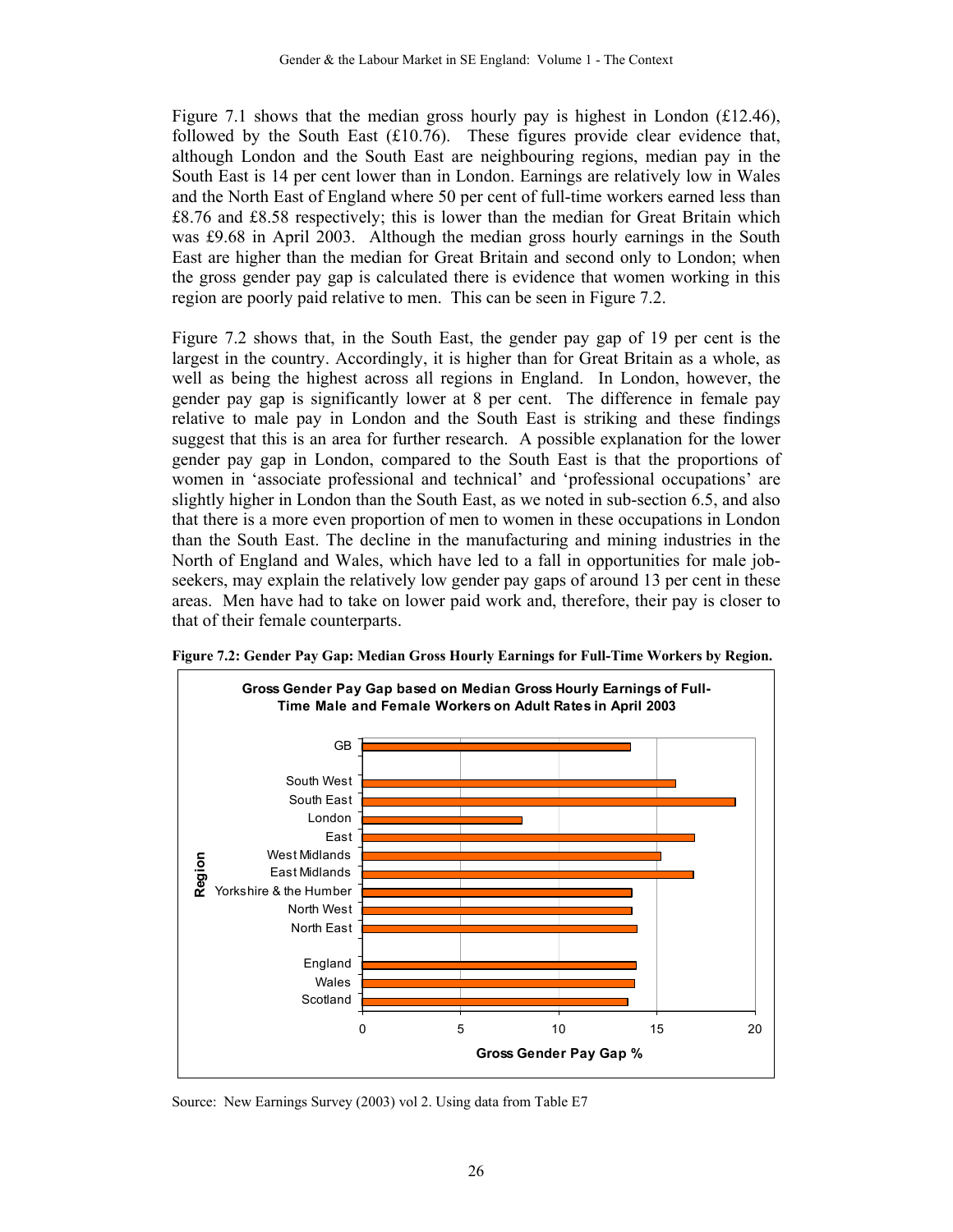The analysis conducted for this report is consistent with that carried out by Anderson et al (2001). Looking at full-time women's mean hourly earnings as a percentage of those of men working full-time in 2000, they also found that the gender pay gap was larger in the South East than any other region/country in Great Britain: women working full-time women in the South East earned 77 per cent of their male equivalents. This was not the case, however, according to Anderson et al (2001) when the gender pay gap was measured by comparing the mean hourly earnings of part-time women with part-time men in 2000, when the South East came seventh out of 11 regions/countries in Great Britain. Also looking at average earnings ASHE 2004 found the largest gender pay gap in London with the South East coming second (24 per cent and 21 per cent respectively). As Gough (2001) points out, gender pay inequalities in the workplace are projected into old age as occupational pensions schemes are essentially based on earnings.

To discover whether the gender pay gap varies across different industrial sectors, the pay gap by Standard Industrial Classification (SIC) 1992 is illustrated in Figure 7.3. For the purpose of this research the chart was compiled from New Earnings Survey data (April, 2003). As the survey did not analyse median gross pay figures by SIC, average gross hourly earnings were used instead; also it was not possible to show a detailed regional breakdown due to missing information in the NES statistics. The gender pay gap is not calculated for 'other community, social and personal service activities' and 'mining and quarrying' due to missing information.



**Figure 7.3: The Gender Pay Gap in Great Britain by Industrial Sector, April 2003** 

Source: New Earnings Survey (2003) vol.2. Using data from Table E9

The results in Figure 7.3 suggest that there are significant differences in male and female pay across different industrial sectors. The most striking gender pay gap is in the finance sector where women's average hourly pay is only 58 per cent of the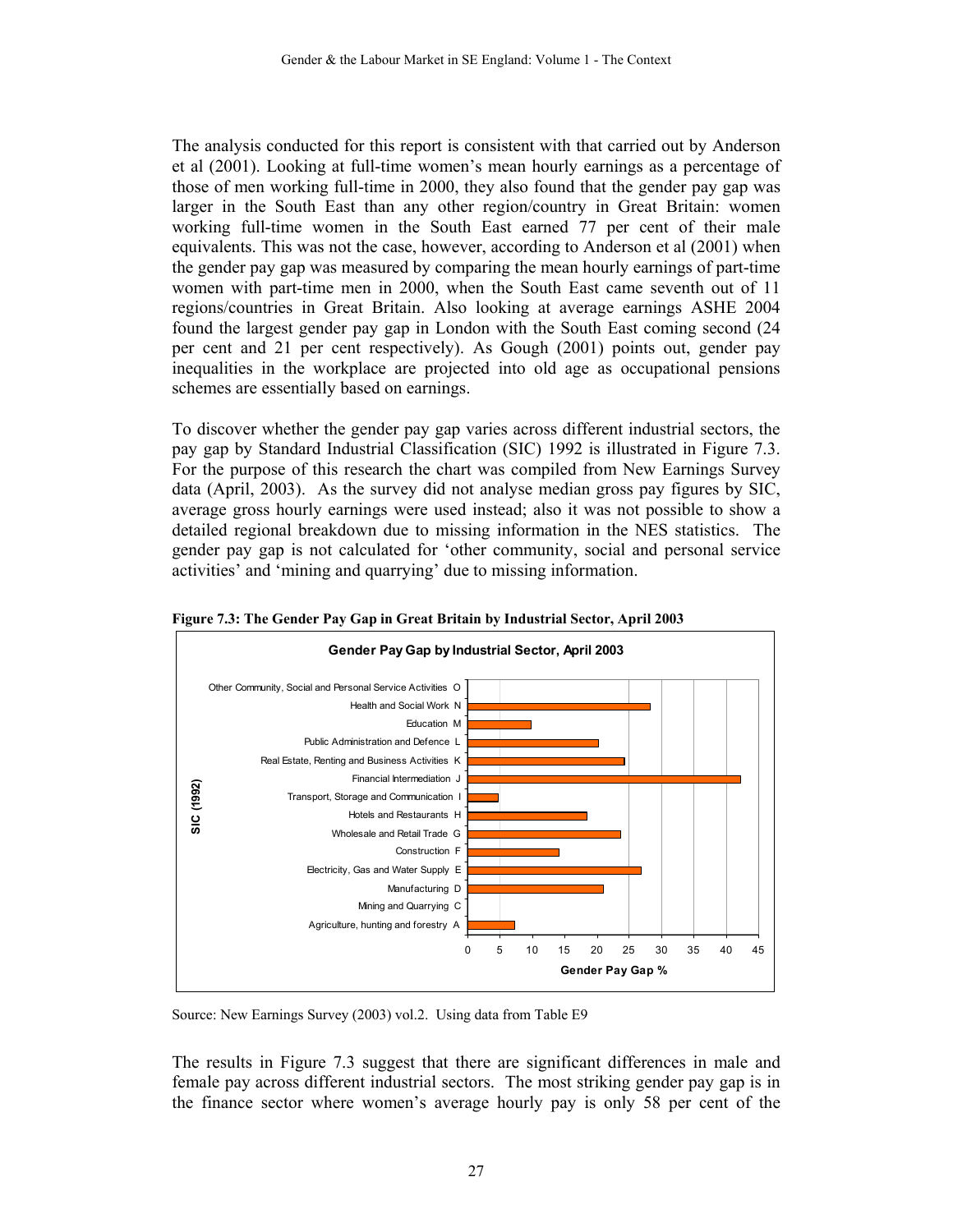average hourly pay for men; a gender pay gap of 42 per cent. As one of the largest industrial sectors in the South East is financial and business services, these findings provide a partial explanation for the significant gender pay gap in the South East region. Figure 7.3 also provides evidence that the average hourly pay for men is higher than for women in all industrial sectors and that the gender pay gap is less than 10 per cent in three sectors: 'education', 'agriculture, hunting and forestry' and 'transport, storage and communication'.

#### 7.2 The lowest and highest deciles

Having looked at pay in terms of the median, we then looked at pay in terms of the lowest and highest deciles. In the South East the male/female pay differential for the lowest decile in the earnings distribution was 66 pence per hour, compared to 62 pence for Great Britain as a whole and no region exhibited a pay differential of more than 90 pence per hour.

|                        | The Gender Pay Gap for Low and High<br>Paid Workers (gross hourly earnings of full-<br>time workers by Region (April 2003) |      |  |  |  |
|------------------------|----------------------------------------------------------------------------------------------------------------------------|------|--|--|--|
| <b>Country/Region</b>  | Highest decile %<br>Lowest decile %                                                                                        |      |  |  |  |
| England                | 10.2                                                                                                                       | 20.5 |  |  |  |
| Wales                  | 8.4                                                                                                                        | 5.2  |  |  |  |
| Scotland               | 9.4                                                                                                                        | 20.7 |  |  |  |
|                        |                                                                                                                            |      |  |  |  |
| North East             | 10.5                                                                                                                       | 5.6  |  |  |  |
| North West             | 9.8                                                                                                                        | 14.6 |  |  |  |
| Yorkshire & the Humber | 14.2                                                                                                                       | 12.8 |  |  |  |
| <b>East Midlands</b>   | 12.7                                                                                                                       | 15.8 |  |  |  |
| <b>West Midlands</b>   | 14.7                                                                                                                       | 13.3 |  |  |  |
| South West             | 10.9                                                                                                                       | 22.0 |  |  |  |
| East                   | 11.6                                                                                                                       | 25.8 |  |  |  |
| London                 | 2.3                                                                                                                        | 27.0 |  |  |  |
| <b>South East</b>      | 10.3                                                                                                                       | 30.3 |  |  |  |
|                        |                                                                                                                            |      |  |  |  |
| <b>Great Britain</b>   | 10.4                                                                                                                       | 19.9 |  |  |  |

|  | Table 7.1: The Gender Pay Gap by Region for Lowest and Highest Paid Full-time Workers |
|--|---------------------------------------------------------------------------------------|

Source: New Earnings Survey 2003, vol 2

We then looked at relative, rather than absolute, figures, see Table 7.1. The gross hourly earnings of full-time women working in the South East in the lowest decile were 90 per cent of those of full-time men in the lowest decile, ie a gender pay gap of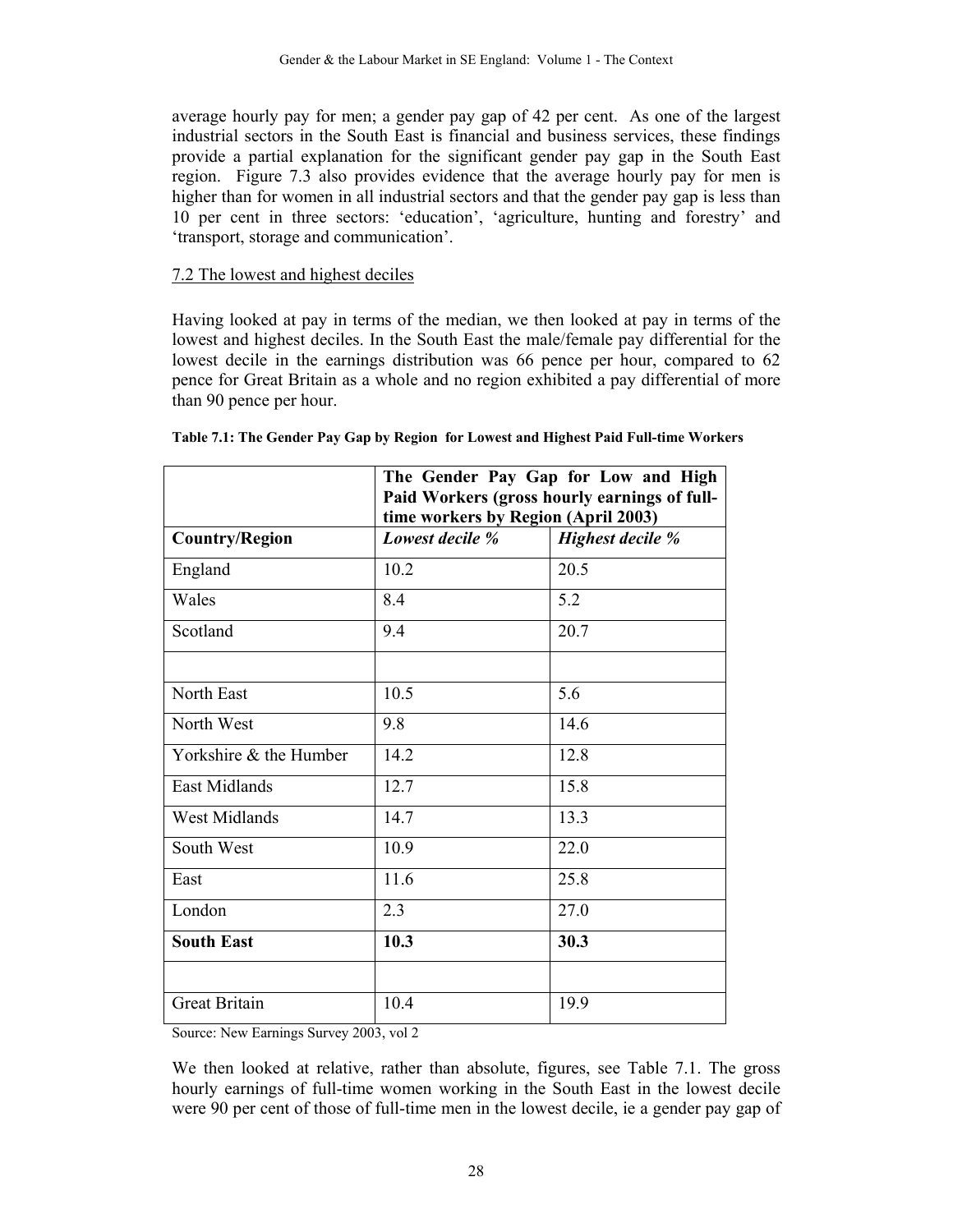10 per cent. In Great Britain, the gender pay gap was larger: the hourly earnings of full-time women in the lowest decile were 83 per cent of those of men and in six regions in England the gender pay gap in the lowest decile was larger than it was in the South East.

The picture, though, was very different when we looked at the highest decile. Looking at those working in the South East the absolute difference between women and men was £8.32, compared to £4.46 for Great Britain as a whole. Thus in absolute terms the gender pay gap in the highest decile in the South East was larger than for the highest decile across Great Britain. In percentage terms too the gender pay gap was larger in the South East in respect of full-time workers in the highest decile than the equivalent figure for Great Britain as a whole: 30 per cent compared to 20 per cent. Moreover the gender pay gap in the South East, focusing on the highest decile, was greater than for any other region. London, with a gender pay gap of 27 per cent, was close behind the South East. In contrast when we looked at Wales (5 per cent) and the North East (6 per cent), the gender pay gap was much narrower.

One explanation for the pay gaps among the top earners is that of tenure. For example, Joshi et al (1999) discovered that women in full-time employment, who had taken a career break to have children, were paid less than women in full-time employment whose career was not interrupted, in spite of there being no difference in qualifications. On the other hand women whose careers were not interrupted were paid less than men whose careers were not interrupted; see sub-section 2.1 above. Further evidence of the pay differential between men and women in the upper earnings decile can be clearly seen in Figure 7.4.



**Figure 7.4: The Male/Female Earnings Differential for the Upper Earnings Decile, by Region.** 

Source: New Earnings Survey 2003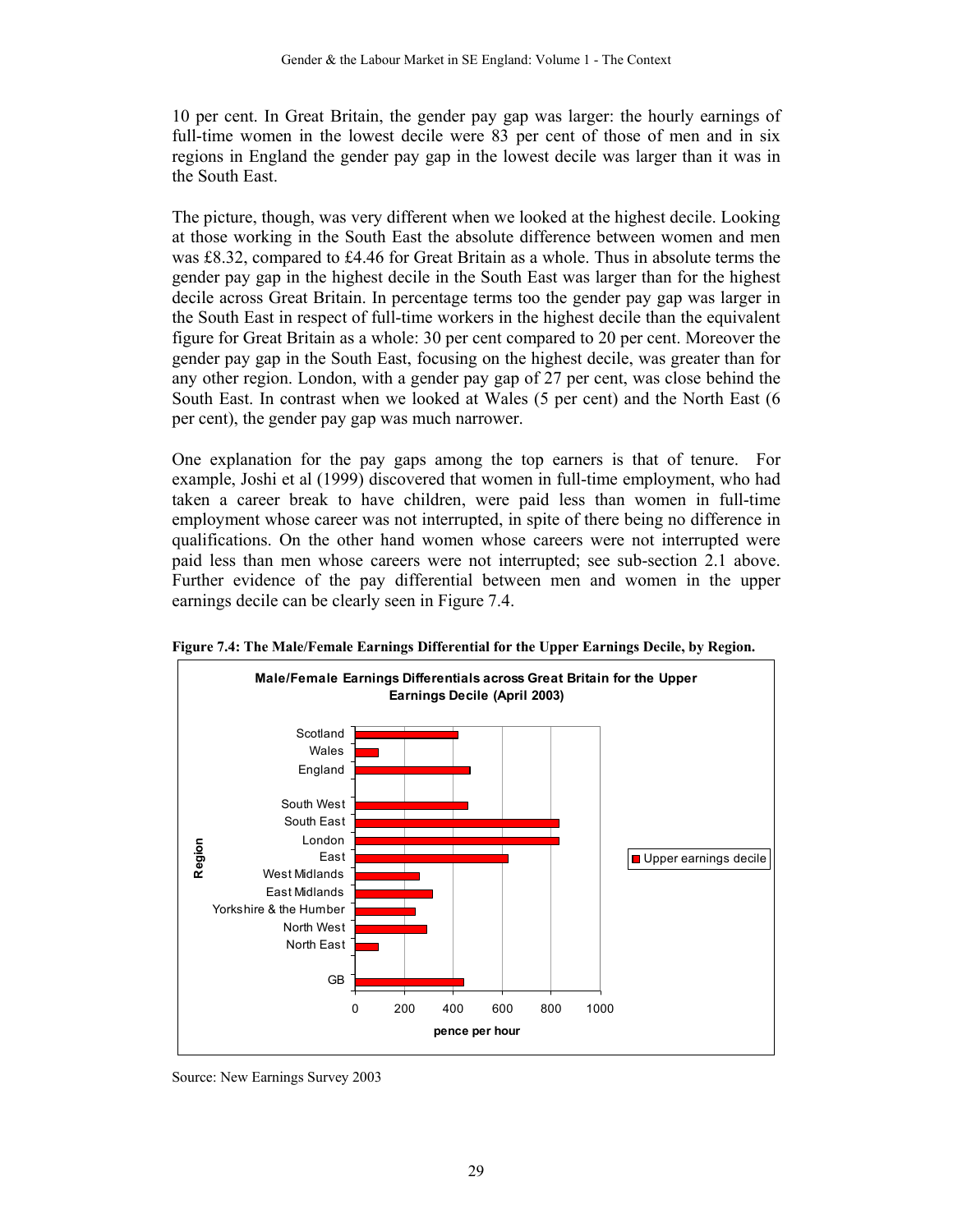In short, the findings in this section indicate that women in the South East are among the better paid in Great Britain with 50 per cent earning more than £9.63 per hour. Affluence, however, exacerbates the gender pay gap. Focusing on the median, men earn considerably more than women in relative terms in regions where wage rates are higher, as they are in the South East. They also earn relatively more than women at the top end, as opposed to the bottom end, both in the South East and Great Britain as a whole.

## *8. Education and Training*

#### 8.1 Qualification levels

Human capital theory proposes that investment in education and training increase potential opportunities and earnings within the labour market. (As already discussed in section 2.1, in the supply and demand framework it is argued that an employer will pay an employee a wage commensurate with the value of the contribution he/she makes to the output of the firm). There is a well established positive relationship between human capital investment and productivity, and the skills and abilities acquired are important in the development and efficient use of new technology.



**Figure 8.1: Highest Qualification of Economically Active Population, England 1993/1998/2003** 

Source: National Employers Skills Survey 2003 Volume 2 p.78

There is evidence that qualifications are becoming increasingly prevalent in today's labour market; for example, Labour Force Survey data for 1993, 1998 and 2003 show that the proportion of the economically active population with no qualifications has fallen from 30 per cent in 1993 to 12 per cent in 2003. In contrast, there has been a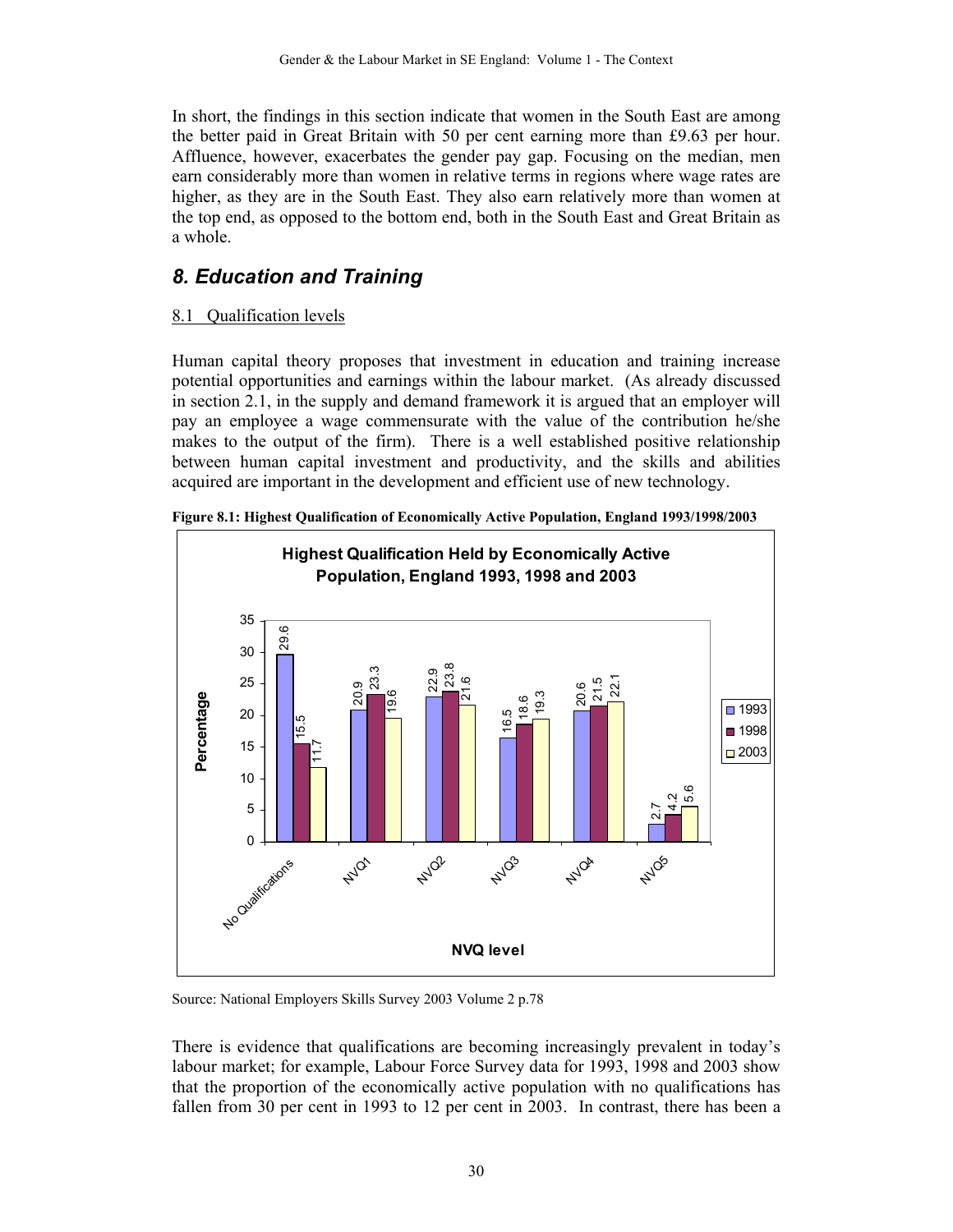rise in the proportion of economically active individuals who have achieved NVQ levels 3, 4, and 5. The changes over the last decade are shown in Figure 8.1.

The National Employers Skills Survey (Institute for Employment Research, 2003) suggests that some of the increase in the proportion of the economically active population achieving higher qualifications may be explained by older, less qualified workers retiring from the labour market.

To gain further insight into the level of human capital investment in the UK, Labour Force Survey data for the spring quarter 2004 were analysed for this report. Education and training are often important factors in career progression, as are hours of work. To limit this effect the data sample, therefore, was restricted to those in employment who work at least 30 hours per week.

The results of this secondary analysis throw further light on the levels of human capital investment. They indicate that the UK has a well educated workforce with 68 per cent of employees achieving qualifications of at least NVQ level 2, while approximately 30 per cent of those in employment were educated to NVQ level 4 (degree and equivalent) and above. The proportion with no qualifications was relatively low at 11 per cent. The highest level of qualification achieved by male and female employees is shown in Table 8.1.

| <b>Highest Qualification Level</b>           | Men             | Women |
|----------------------------------------------|-----------------|-------|
|                                              | (%)             | (%)   |
| Missing information                          | 0.4             | 0.5   |
| NVQ level 4 (degree or equivalent) and above | 28.9            | 30.8  |
| NVQ level 3 (A levels and equivalent)        | 16.6            | 13.1  |
| Trade apprenticeships                        | 11.8            | 2.6   |
| NVQ level 2 (GCSE grades A-C and equivalent) | 12 <sub>1</sub> | 18.4  |
| Below NVQ level 2                            | 12.1            | 16.9  |
| Other qualifications                         | 8.3             | 6.7   |
| No qualifications                            | 9.9             | 11.2  |
|                                              | 100.0           | 100.0 |

#### **Table 8.1: Highest Qualification Level by Gender**

Source: Labour Force Survey Data Sample – March to May 2004

The Pearson Chi-Square test  $(p<0.001)$  provides strong evidence of a relationship between gender and qualification level.

The table shows that a higher proportion of women (31 per cent) than men (29 per cent), investing in human capital, have attained a qualification of at least NVQ level 4; but the percentage of women without any qualifications is 1 percentage point higher than for men. Also, the proportion of women with relatively low level qualifications (below NVQ level 2) is noticeably higher than for men (5 percentage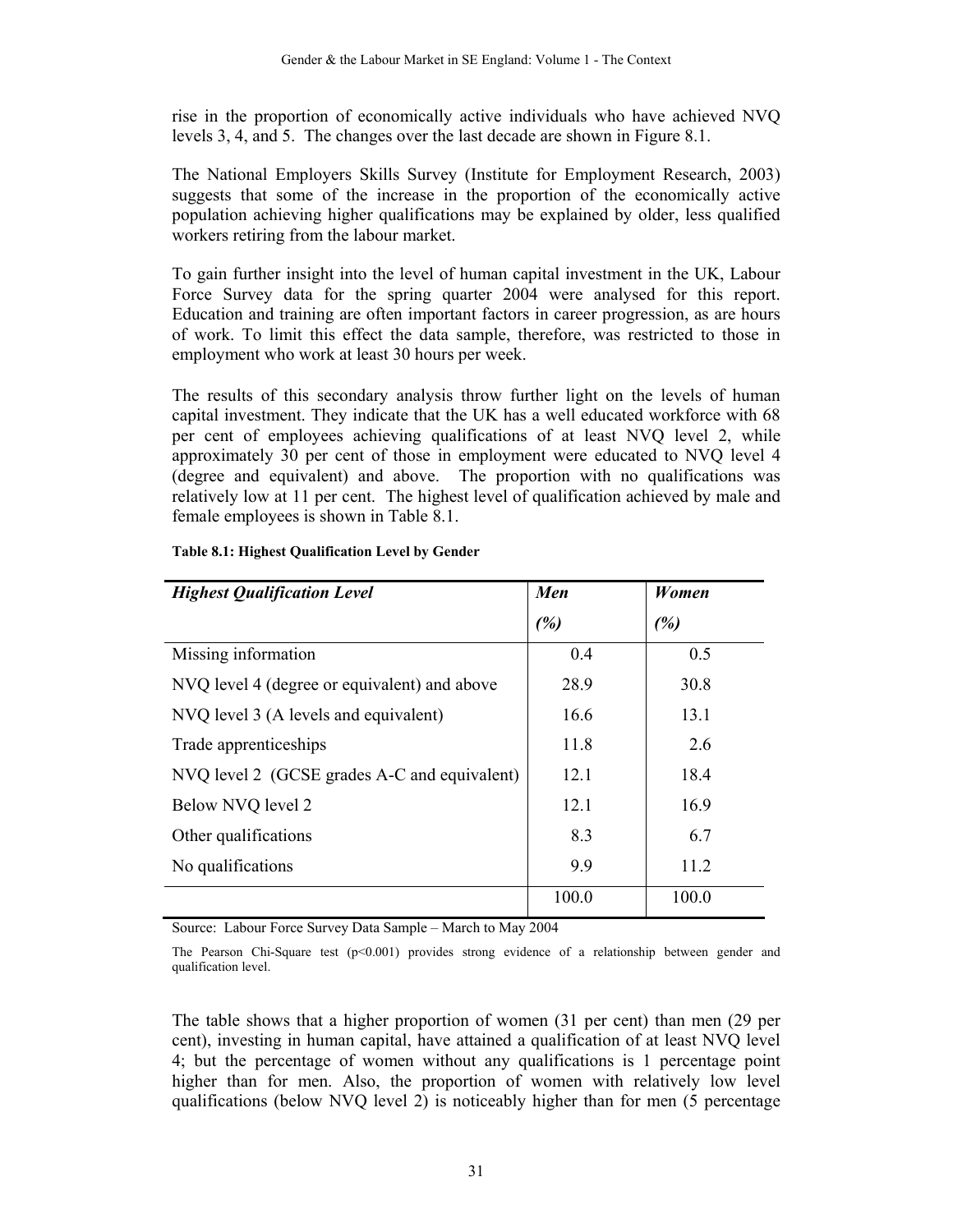points). In other words women predominate at both the top and the bottom of the qualifications 'ladder'. Male dominated trades offer apprenticeships but the results show that a small proportion of female employees (3 per cent) have gained this type of qualification.

The level of qualifications may reflect the type of industries (SIC 92 classifications) in which men and women are employed. For example, analysis of the LFS data (Spring 2004) indicates that the highest proportions of women who have achieved at least NVQ level 4 qualifications are working in education (26 per cent) and health and social work (28 per cent). Men qualified to the same level are most likely to be employed in 'other business activities' (12 per cent) while 12 per cent are in education. To assess whether there were any regional disparities in the distribution of employees with this level of qualification, Figure 8.2 was compiled from Labour Force Survey data for the purposes of this report.





Source: Labour Force Survey Data Sample – March to May 2004

The Pearson Chi-Square test (p<0.01) provides strong evidence of a relationship between gender and region among employees with a qualification of NVQ level 4.

The results of this secondary analysis by region and gender illustrated in Figure 8.2 indicates that 32 per cent of workers living in the South East were qualified to NVQ level 4 and that women were slightly more highly qualified than men. This finding undermines the explanation for the gender pay gap as a failure of women to invest in their human capital. (See section 7.) The South East had a greater proportion of men and women qualified to NVQ level 4 or equivalent than the UK as a whole and among regions in England came second only to London (38 per cent).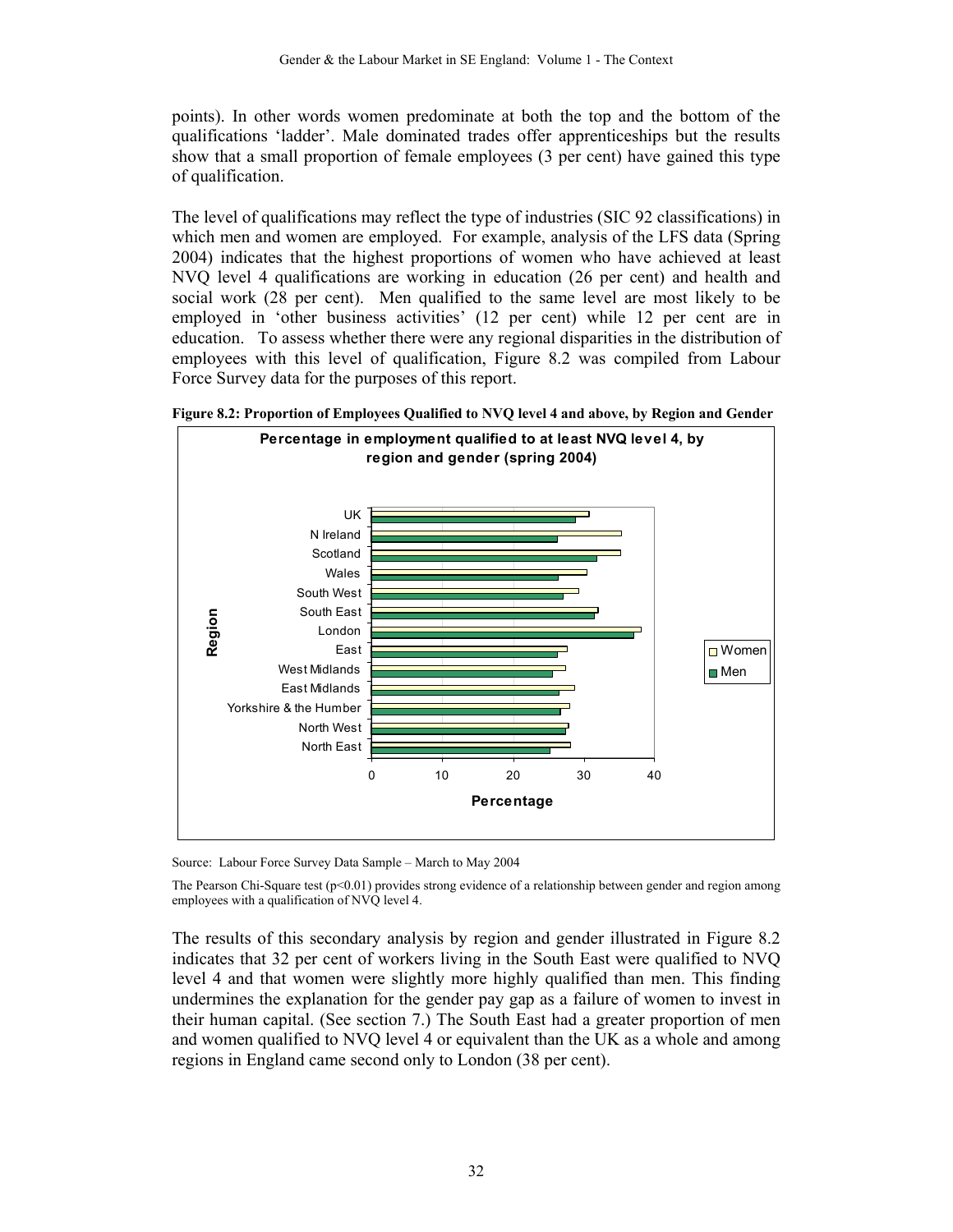These findings may in part reflect industrial composition. In the South East region (see sub-section 5.3) in December 2001, 23 per cent of employee jobs were in financial and business services. Employment in this sector often requires a significant level of human capital investment in the form of qualifications. In 2001, the distribution of jobs in the financial and business sector showed only a slight propensity towards a male workforce with 25 per cent of male jobs and 22 per cent of female jobs being in this sector (Regional Trends, 2004:74). In the South East the most common occupations among women were in 'education, social work and health services' (28 per cent) where skills and qualifications are also important (Regional Trends: 2004: 74).

When focusing on the employees with no qualifications, analysis by region and gender (Figure 8.3) indicates that the proportion of women without educational qualifications is higher than that of men in almost all regions in England. London is the only exception. It is also very noticeable that the country with the highest share of unqualified employees is Northern Ireland where around 18 per cent of men and 16 percent of women in this sample have no qualifications.



**Figure 8.3: Proportion of Employees with No Qualifications, by Region and Gender** 

Source: Labour Force Survey Data Sample – March to May 2004

The Pearson Chi-Square test  $(p<0.01)$  provides strong evidence of a relationship between gender and region among employees with no qualifications.

The LFS (spring 2004) data shows that men with no qualifications tend to work in the 'construction' and 'retail trade repair' industries, while their female counterparts tend to be employed in 'hotels and restaurants', 'health and social work', 'education' and 'retail trade repairs'. We have already noted that highly qualified women also work in 'health and social work' and 'education', so it appears that these industries employ female workers whose skill levels vary considerably.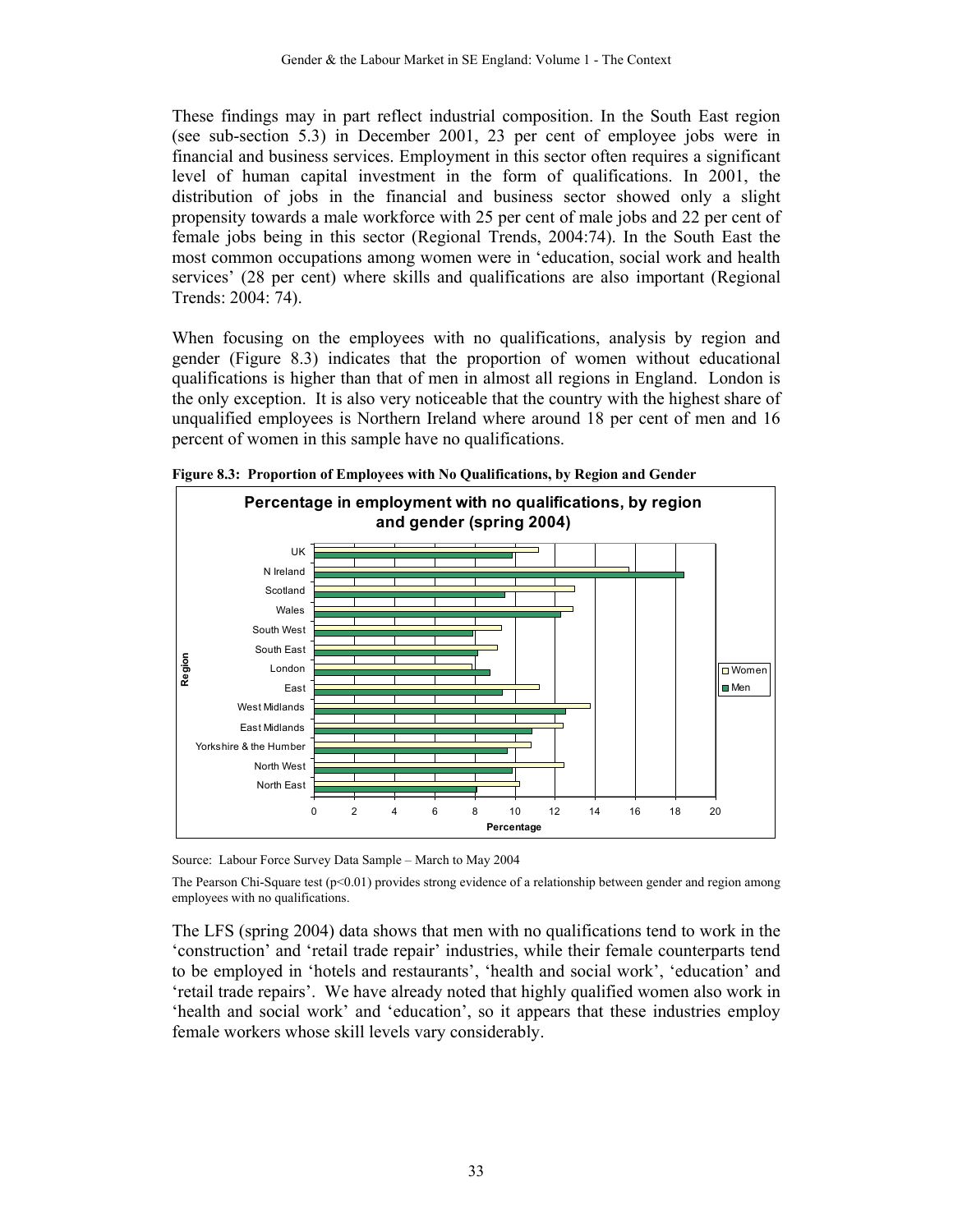#### 8.2 Job-related training

In addition to educational qualifications, job related training is important in enhancing workers' productivity. To enable women to fulfil their potential within the workplace they should be presented with opportunities to undertake training. Statistics provided by Regional Trends (2004) showing the regional distribution of working age<sup>10</sup> men and women receiving job-related training<sup>11</sup> are shown in Figure 8.4.





Source: Regional Trends 38 (2004 edition) Table 4.16 p.66.

The analysis in Figure 8.4 shows that higher proportions of women than men received some form of job-related training not only in the South East but across all regions/countries across the UK and that job related training for women and men in the South East approximated to the UK average. The training required may differ depending on the type of work undertaken by the individual. For example, low skilled occupations such as those in the 'elementary occupations' group will not require the same level of training as occupations in the 'professional' group.

For the purpose of this report Figure 8.5 was compiled using data from the National Employers' Skills Survey (Institute for Employment Research, 2003) which unfortunately did not provide a gender breakdown. This was disappointing in such a comprehensive report. Figure 8.5 shows that the highest proportion of workers receiving training was in managerial occupations (47 per cent) while just over one third of employees in administrative and secretarial occupations had been trained in the last 12 months. As administrative and secretarial occupations are often carried out by women these findings may partially explain the propensity for women to receive job-related training (Figure 8.4).

 $\overline{a}$ 

<sup>&</sup>lt;sup>10</sup> Males aged 16 to 64 and females aged 16 to 59 years.

<sup>&</sup>lt;sup>11</sup> Job-related education or training received in the 4 weeks prior to interview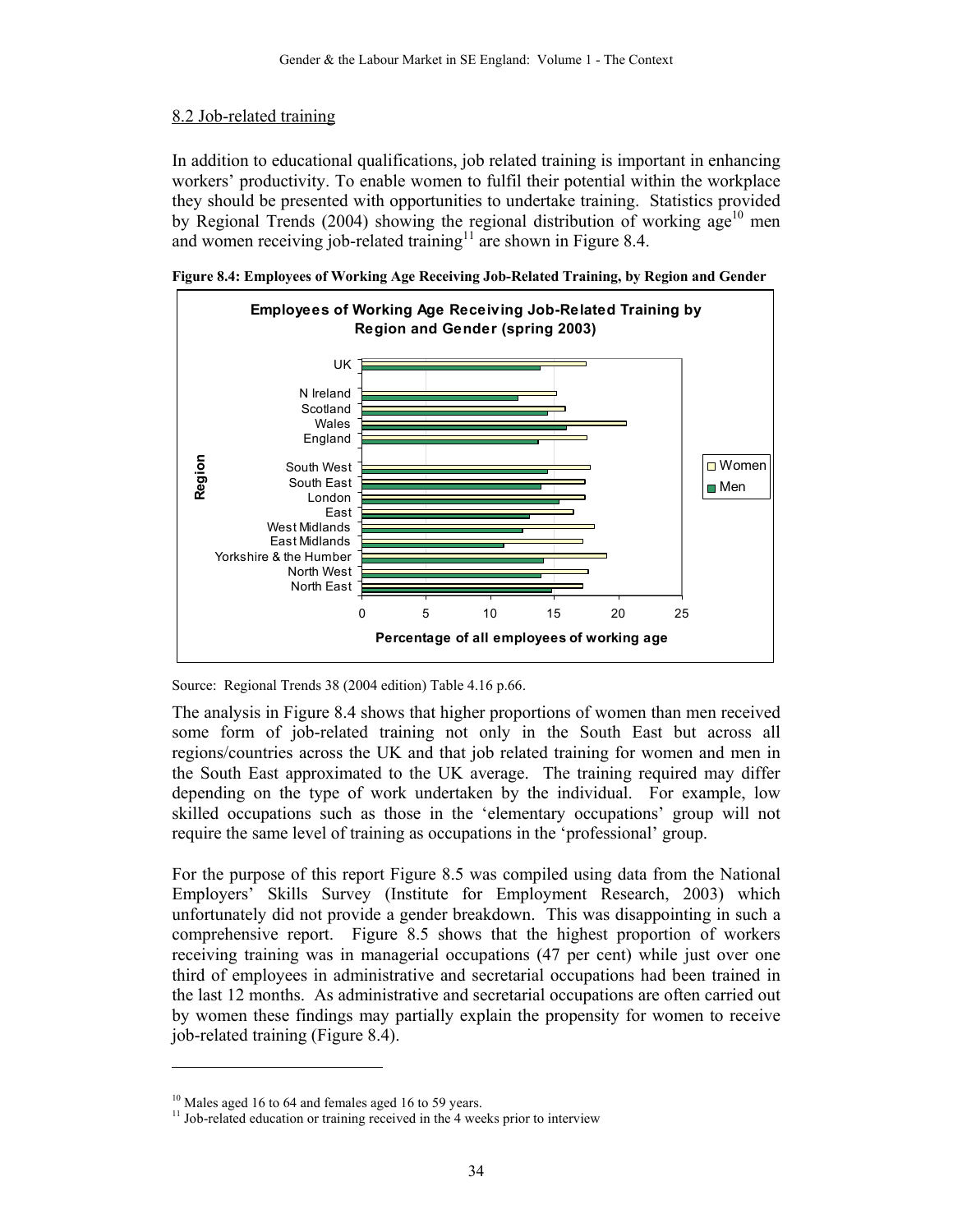

**Figure 8.5: The Types of Staff Trained in the last 12 months in the South East Region** 

Source: National Employer Skills Survey 2003

#### 8.2 Skills shortages

In spite of the increase in the number of economically active individuals who are educated to NVQ level 3 and above, there is evidence that employers experience recruitment problems. The National Employers Skills Survey (Institute for Employment Research, 2003) defines recruitment problems as vacancies that the employer describes as hard to fill (HtFVs). Skill shortage vacancies (SSVs) are hard to fill vacancies that occur because job-seekers lack the appropriate skills, experience or qualifications.

Table 8.2 illustrates how these vacancies are distributed across regions in England. The highest share of vacancies as a percentage of total employment occur in the South East and the South West (both at 4 per cent). In the South East 19 per cent of these vacancies are classified as 'skill shortage vacancies' while 43 per cent are 'hard to fill vacancies'. These findings indicate that, although the South East has a higher proportion of 'hard to fill vacancies' than the average for all regions in England, it has a lower proportion of 'skill shortage vacancies' than the English average, lower than in all except two other regions. For example, in the West Midlands 24 per cent of the vacancies are attributable to skill shortages. In London, the proportion of vacancies classed as 'skill shortage vacancies' (20 per cent) is slightly higher than in the South East, as well as being higher than for England as a whole (20 per cent).

The types of skills that employers in the survey found difficult to recruit are shown in Figure 8.6. It indicates that there are problems in recruiting workers with the appropriate technical and practical skills and a high proportion of vacancies classified as hard to fill and skill shortage vacancies occur in skilled trade occupations where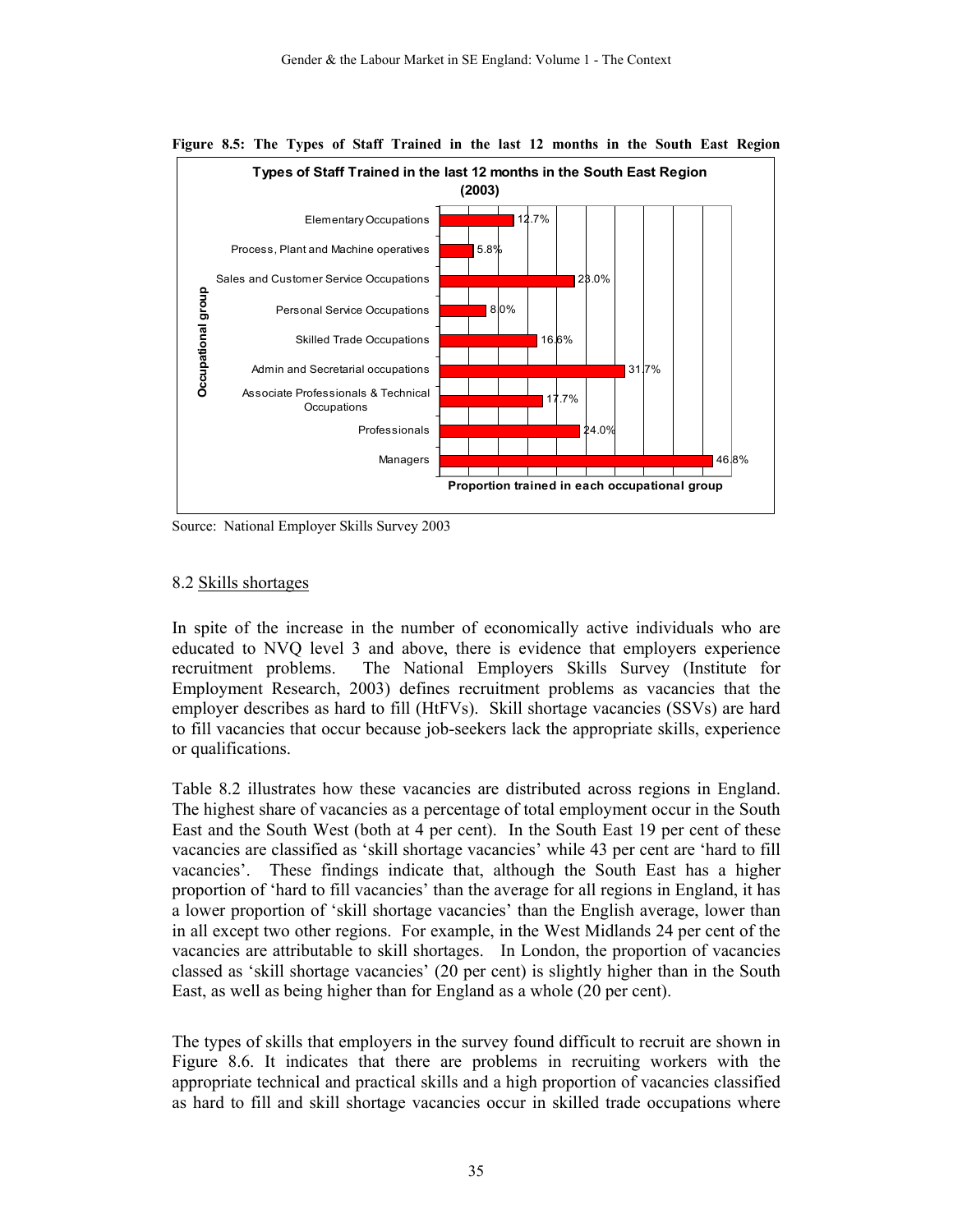practical skills are important. Figure 8.6 shows, however, that employers also found it difficult to recruit workers with generic skills such as communication, problem solving, customer handling and team working.

| <b>Region</b>          | <b>Vacancies</b> | <b>Vacancies</b>     | <i>HtFVs as</i> $\%$ | $SSVs$ as %  |
|------------------------|------------------|----------------------|----------------------|--------------|
|                        |                  | %<br>of<br><b>as</b> | of vacancies         | of vacancies |
|                        |                  | employment           |                      |              |
|                        |                  |                      |                      |              |
| North East             | 25,845           | 2.7                  | 41.3                 | 21.3         |
| North West             | 84,026           | 2.9                  | 36.9                 | 19.0         |
| Yorkshire & the Humber | 64,996           | 3.1                  | 43.2                 | 21.1         |
| East Midlands          | 53,094           | 3.1                  | 42.3                 | 21.6         |
| West Midlands          | 70,483           | 3.1                  | 43.1                 | 24.0         |
| South West             | 73,913           | 3.6                  | 46.8                 | 17.3         |
| East                   | 75,835           | 3.4                  | 40.4                 | 18.2         |
| London                 | 105,018          | 2.6                  | 28.6                 | 20.5         |
| <b>South East</b>      | 125,862          | 3.5                  | 42.5                 | 18.7         |
| All Regions            | 679,072          | 3.1                  | 40.0                 | 19.9         |

**Table 8.2:Vacancies, Hard to Fill Vacancies & Skill Shortage Vacancies by region. Vacancies, HtFVs and SSVs as a proportion of employment, by region** 

Source: Skills in England (2003) Volume 2. p124 (using statistics from the National Employers Skills Survey, 2003. Base: Employee weighted)

Evidence about the density of recruitment problems by occupation is shown in Table 8.3. Looking at skill shortage vacancies as a percentage of vacancies, perhaps unsurprisingly the highest percentage of vacancies (39 per cent) is in skilled trades. More surprisingly there are higher than average skill shortages (expressed as a percentage of vacancies) in the occupational groupings of personal services (24 per cent) and operatives (27 per cent). Although essentially these occupations do not require as high a level of skills as the skilled trades, managers, professionals or associate professionals, it is obvious that job-seekers lack the necessary skills and qualifications that employers require. In the female dominated 'administrative and secretarial occupational group', however, only 11 per cent of vacancies are attributable to skill shortages.

A comparison of Table 8.3 with Figure 6.6 suggests that skill shortages are a problem in a variety of occupations, some of which may employ a higher proportion of men, others which tend to attract more women. The skills survey, however, did not provide data on skill shortages by gender, so we were unable to carry out such an analysis of skill shortages by gender.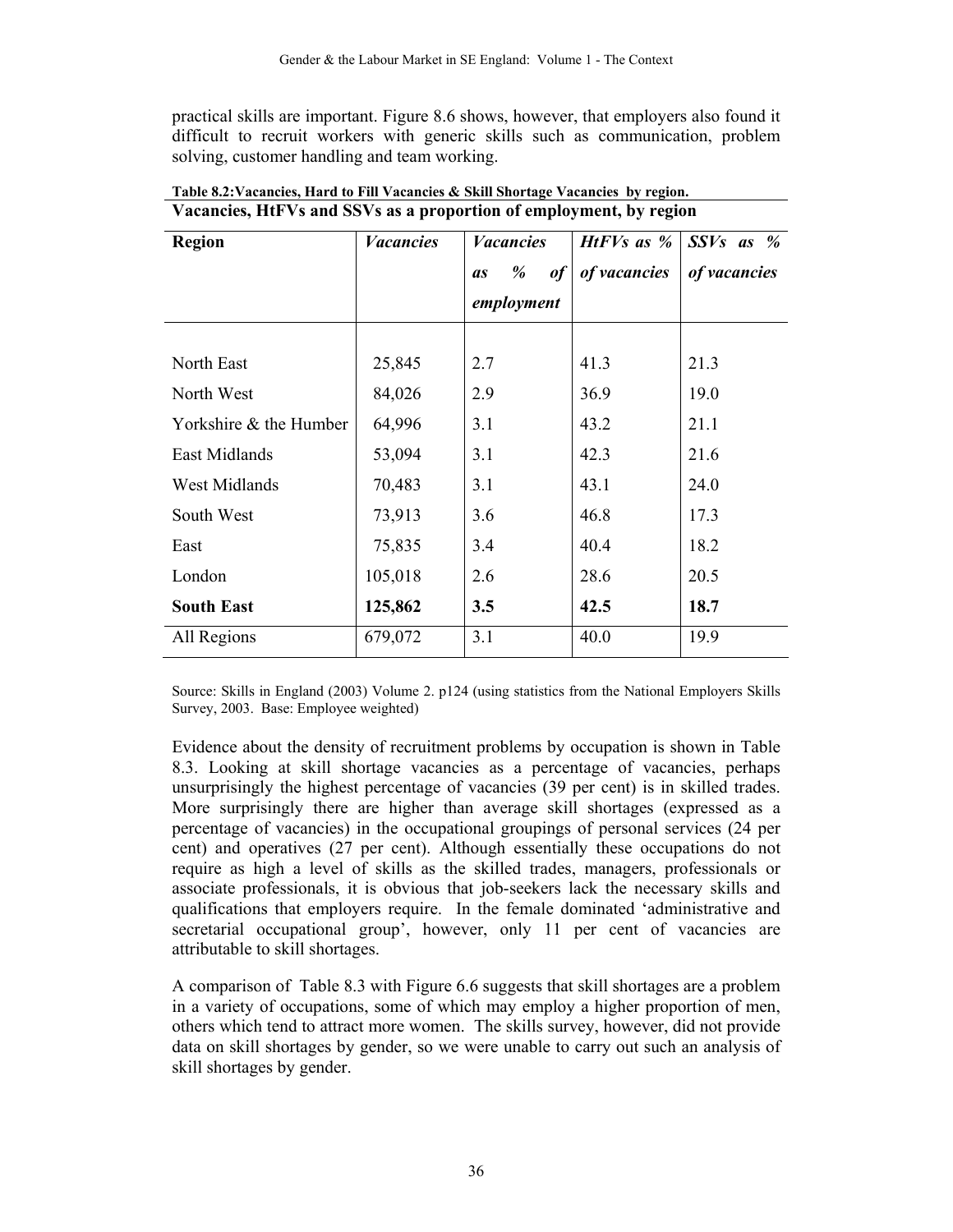

**Figure 8.6: Skills Employers found Difficult to Recruit** 

Source: Skills in England 2003 Volume 2. p115 (using statistics from the National Employers Skills Survey, 2003)

| <b>Occupation</b>                    | <b>Vacancies</b> | <b>Vacancies</b><br><i>as</i> | Hard to Fill                  | <b>Skill Shortage</b>         |
|--------------------------------------|------------------|-------------------------------|-------------------------------|-------------------------------|
|                                      |                  | %<br>$\it of$                 | <b>Vacancies</b><br><i>as</i> | <b>Vacancies</b><br><i>as</i> |
|                                      |                  | employment                    | %<br>$\boldsymbol{\theta}$    | %<br>$\boldsymbol{\theta}$    |
|                                      |                  | in occupation                 | vacancies                     | vacancies                     |
| Managers                             | 35,237           | 1.3                           | 34.5                          | 18.2                          |
| Professionals                        | 51,835           | 1.7                           | 37.1                          | 24.3                          |
| Associate Professionals              | 81,142           | 4.4                           | 38.8                          | 23.6                          |
| Administrative<br>and<br>Secretarial | 84,010           | 2.9                           | 23.2                          | 11.1                          |
| <b>Skilled Trades</b>                | 63,391           | 3.3                           | 62.5                          | 39.0                          |
| Personal Services                    | 74,169           | 6.1                           | 51.4                          | 23.7                          |
| Sales<br>Customer<br>and<br>Service  | 116,662          | 3.4                           | 32.0                          | 12.4                          |
| Operatives                           | 57,740           | 3.4                           | 50.3                          | 27.0                          |
| Elementary                           | 107,393          | 3.5                           | 40.3                          | 14.0                          |
| Occupations                          |                  |                               |                               |                               |
| All Occupations                      | 679,072          | 3.1                           | 40.0                          | 19.9                          |

Source: National Employers Skills Survey, 2003 Volume 2. p118 (using statistics from the National Employers Skills Survey, 2003)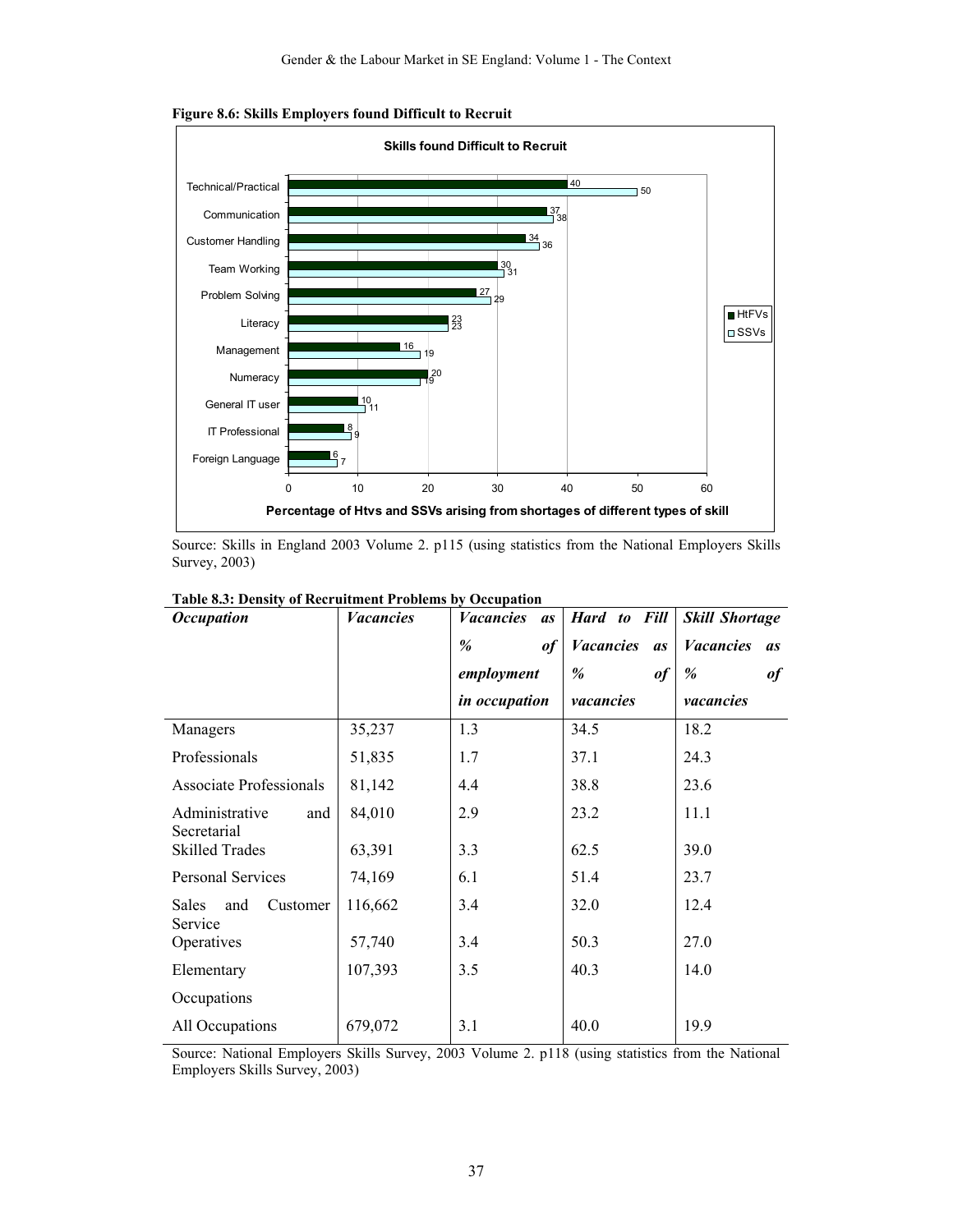## *9. Summary and Conclusions*

#### 9.1 The context

In part 1 of this volume, we observed that equality between men and women was a relatively modern construct which had yet to be realised in the world of work. We first looked at the various economic and sociological explanations for gender differences in the labour market, including human capital theory, choice and patriarchy, and considered that gender inequality is a complex phenomenon that cannot convincingly be explained mono-causally.

We then turned to the legal framework in respect of gender. We found that the sex discrimination legislation focuses on formal equality between an individual woman and man (so-called direct discrimination) and at equality of opportunity (so-called indirect discrimination). Positive action to achieve equality of results is tightly constrained by law and only certain forms of positive action are permitted. Where claimants try to use the gender based law, especially the equal pay laws, they are confronted with complexity and there is no legal aid. Accordingly, it is unlikely that the law as it stands will lead to the eradication of gender disadvantage in the foreseeable future.

We also looked at the strengths and weakness of the business case for gender equality and at studies of organisational policies and practices. Such studies suggest that various factors contribute to the holding back of women at work, including organisational culture, pay and reward criteria and long hours.

#### 9.2 Women in the South East of England: a comparative picture

In part 2 we compared the labour market position of women in the government region of the South East of England with the position of men in the region and the position of women nationally. To that end we conducted secondary analysis on a number of datasets. These included the Labour Force Survey, the New Earnings Survey, the British Household Panel Survey (BHPS), Regional Trends and the National Employers' Skills Survey. The main findings from this research are set out below.

The government region of the South East of England is not a poor region**.** It is the **second largest regional economy in the UK, and the largest in terms of population, and exhibits the highest economic growth.** However, alongside these indicators of affluence, the region has significant pockets of deprivation. The industrial sector breakdown for the South East region shows that **the dominant sector is financial and business services** with just under a quarter of employee jobs. **The region also has nine out of the world's top ten of the major pharmaceutical firms and has a large share of small firms in services and electronics.** In addition, it has about one third of the UK's science research and development workers.

The South East has high activity rates. **Activity rates amongst women in the region are among the highest in the UK and higher than those of London.** Women's activity rates in general have risen dramatically over the last 30 years, whereas that of men has declined. Looking at those in employment, and measuring percentage change over the period 1999-2003, this pattern is very broadly repeated, but men in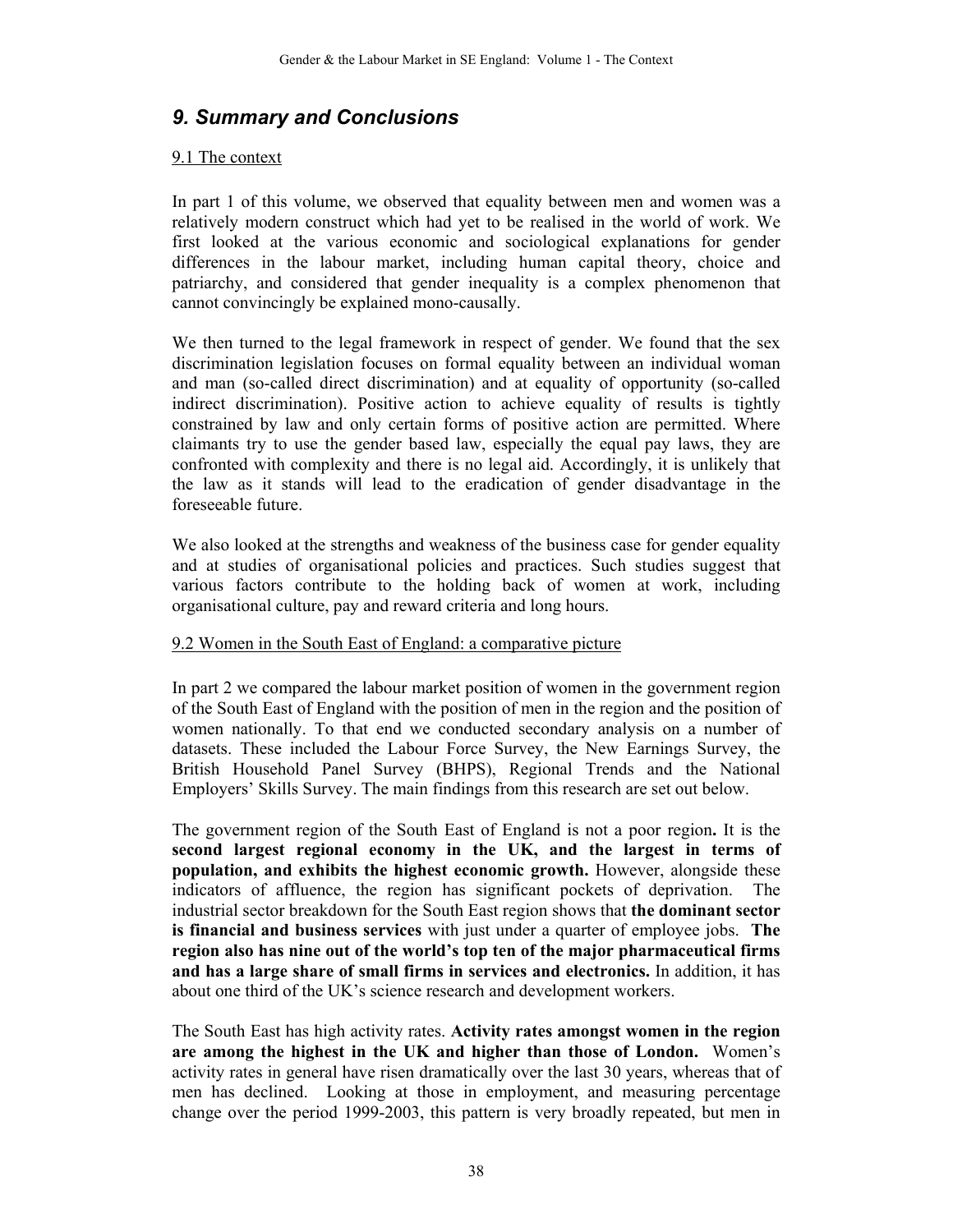the South East suffered a bigger fall than in other regions. In comparison the rise in activity rates for women in the South East was just above the UK average.

We also found that s**elf-employment is more prevalent in the South East than in the UK as a whole**, but women are under-represented in enterprise and that **just under half - 45 per cent - of employed women work part-time in the South East, a figure similar to the UK as a whole. This compares with a much lower figure of only 35 per cent of women working part-time in London.** The occupations where the highest levels of part-time work are found are those where women are overrepresented: clerical work, personal services and sales. In terms of sector, the service sector makes much higher use of part-timers than manufacturing.

The occupational breakdown shows that women are over-represented in sales and customer services, personal services and administrative and secretarial occupations. This is a similar picture to that of the UK as a whole, except that **the proportion of women managers and senior officials is higher in the South East than the UK as a whole,** and this occupational grouping has shown a significant growth in the South East over the last decade.

Data prepared for this report from the BHPS shows that **women are promoted at the same rate as men in Britain.** This interesting finding, which goes against the conventional wisdom that men are more likely to be promoted than women, merits further research. For example the data give no indication of the level of the original job and the job to which respondents were promoted; and there is no regional breakdown because the datasets are too small.

#### 9.3 Gender, pay and region

Probably the most dramatic finding arising from the analysis conducted for this report is that **the median gender pay gap in the South East is greater than that of any other region. Also the gap in the South East of 19 per cent is much greater than that of its next door region, London, which stands at 8 per cent.** Indeed, although women's median earnings in the South East were relatively high (only in London were women's earnings higher), the disparity in relative pay between women and men in the South East was greater than anywhere else in GB.

Looking in more detail at the spread of hourly earnings by region and gender, **the lowest 10 per cent of earners typically exhibit a narrower gender pay gap than the highest 10 per cent and the South East was no exception.** The gap in the South East for the lowest decile is 11 per cent, similar to that for Great Britain as a whole. This contrasts with gender pay gap in the highest decile, where the gap in the South East is 30 per cent compared to 20 per cent for Great Britain as a whole and is **greater than that of any other region**. **Thus at the top end of the earnings scale, women in the South East are significantly more disadvantaged in terms of pay relative to men than are women in Britain generally.** 

These findings are based on gross full-time adult hourly earnings in 2003 and suggest that high pay, far from reducing the gender pay gap, exacerbates it.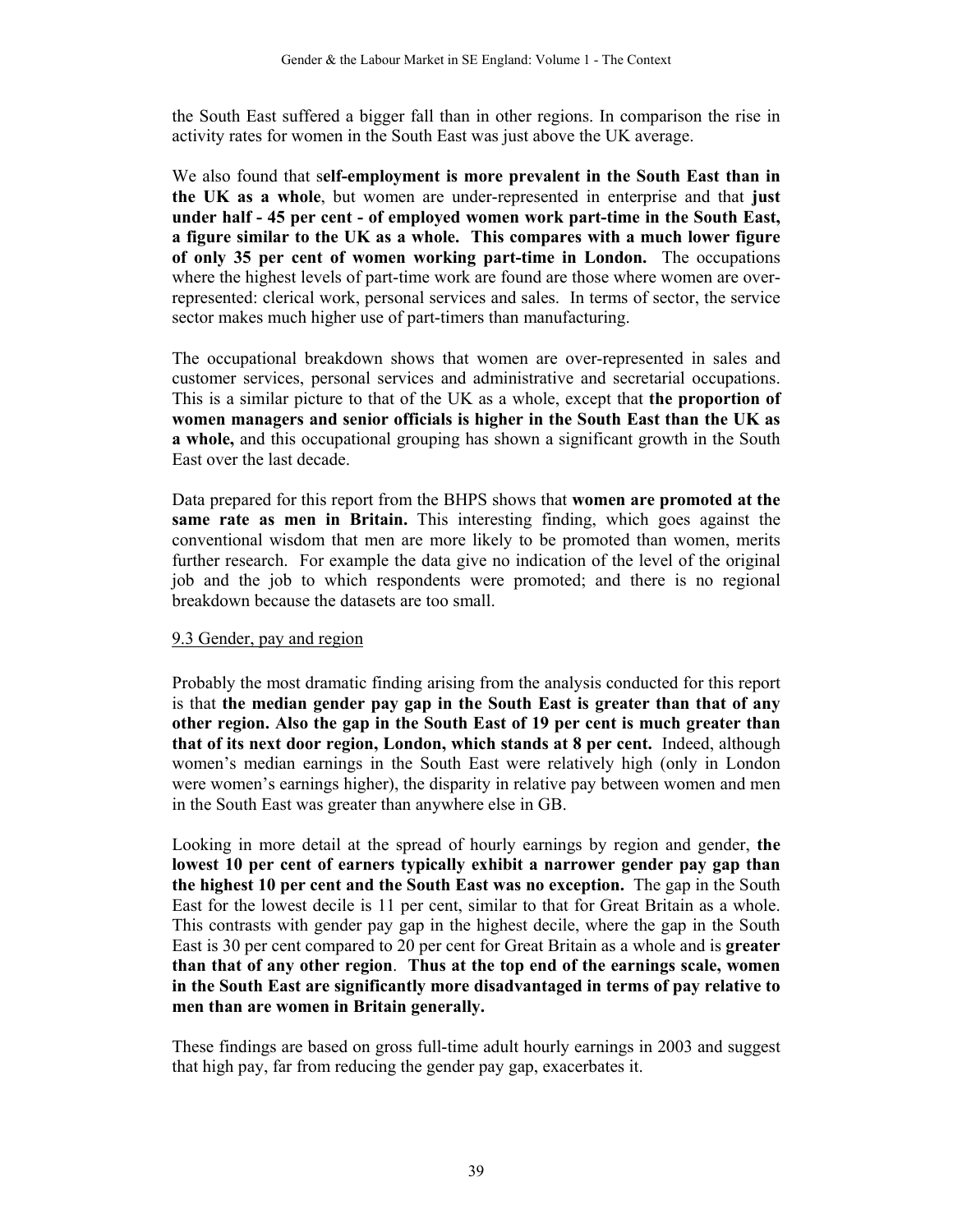#### 9.4 Gender, qualifications and skills

National figures for highest qualifications by gender were compiled for this report for 2004. Regionally, **32 per cent of workers in the South East are educated to NVQ level 4 (first degree or equivalent) and above with women being slightly more qualified than men and this is similar to the UK generally.** Thus there is relative equality in the proportions of well-educated men and women in the labour market, and the human capital model explanation for women's disadvantage is undermined by this finding.

At the other end of the scale**, the South East has a lower percentage of women employees with no qualifications than the UK as a whole, lower than all regions except London.** In terms of training, Regional Trends figures show that **more women than men in all regions received job-related training in 2003**. Training by occupation and region was available from the National Employer Skills Survey, but data were not broken down by gender. These show that **managers and administrative and secretarial staff in the South East were the most likely to have had training in the last 12 months.** Our analysis of the data also finds that **although the South East has a higher proportion of hard-to-fill vacancies than the average for all regions in England, it has a lower proportion of skill shortage vacancies than average.** 

We were dismayed to find that **no gender breakdown of figures was available from the National Employers Skills Survey**, which hampered the compilation of training and skills data for this report. There is an urgent need to review the collection of training and skills data, in order to provide comparative data for men and women.

#### 9.5 A final comment

To sum up, there are indications both of similarity and difference in terms of the labour market position of women in the South East compared to that of men in the South East and compared to that of women in the UK as a whole. Furthermore, there are a number of findings from this report that merit further research, especially in terms of the gender pay gap, where our analysis shows that relative affluence exacerbates, rather than reduces differences. In addition, the government needs to review the way in which data are collected, particularly in respect of training and skills surveys. By separating data for men and women, a much clearer evidence base will emerge for policy makers.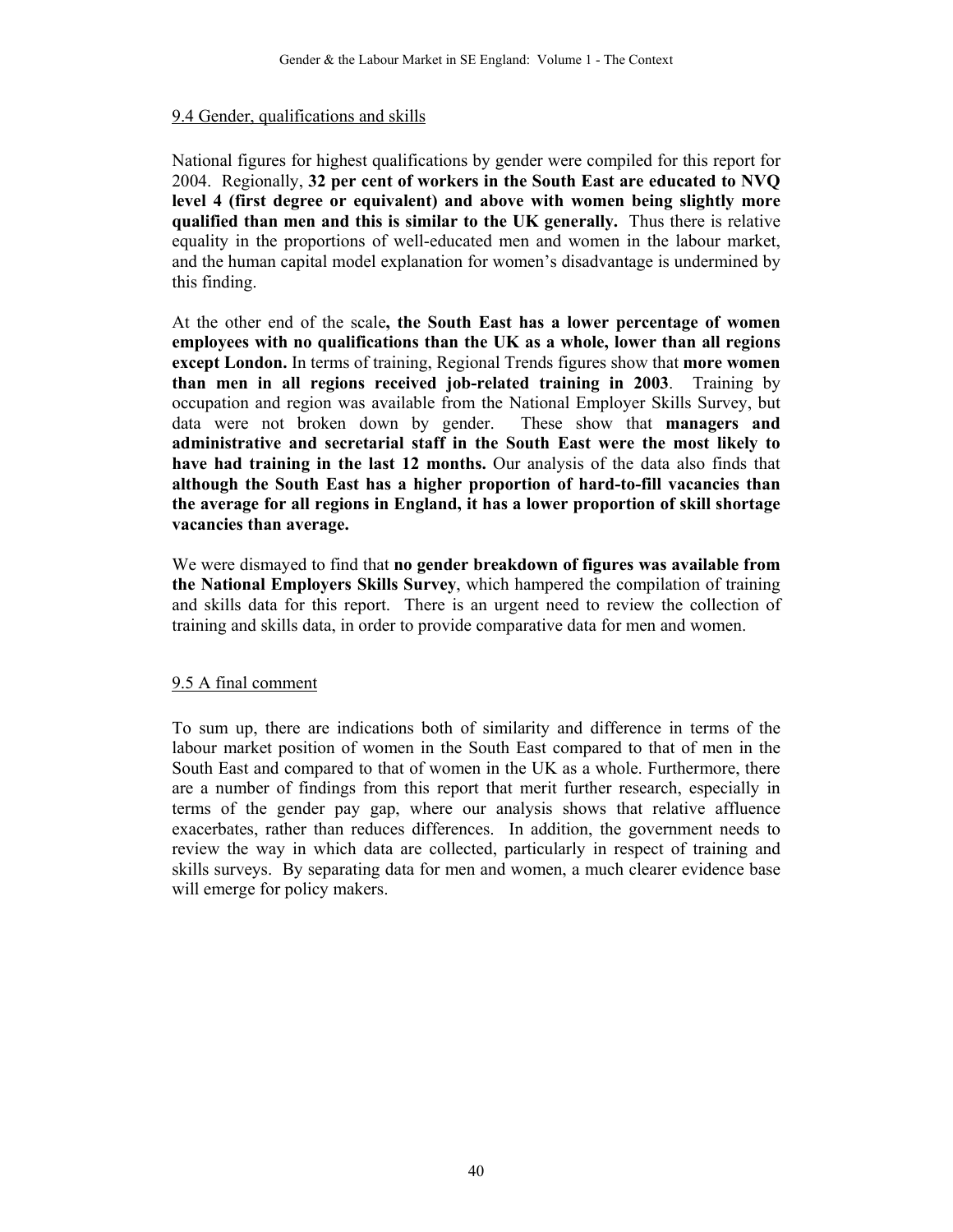## **10. References**

Adnett, N. (1996) *European Labour Markets,* Addison Wesley Longman

Anderson, T. and Metcalf, H. (2003) *Diversity: stacking up the evidence,* London: Chartered Institute of Personnel and Development.

Anderson, T., Forth, J., Metcalf, H. and Kirby, S. (2001) *The Gender Pay Gap*, London: Women & Equality Unit, Cabinet Office.

AUT (2004) *The Unequal Academy,* www.aut.org.uk, accessed on 15/10/2004, London: Association of University Teachers.

Begum, N. (2004) 'Employment by Occupation and Industry', *Labour Market Trends*, June, 227-234.

Bevan, S. and Thompson, M. (1992) *Merit Pay, Performance Appraisal and Attitudes to Women's Work,* Report 234, Brighton: Institute of Manpower Studies.

Blackwell, L. (2001) 'Occupational Sex Segregation and Part-time Work in Modern Britain', *Gender, Work and Organization*, 8, 2, 146-163.

Booth, A.L., Francesconi, M. and Frank, J. (1999) "Glass Ceilings or Sticky Floors" http://www.essex.ac.uk/ilr/discussion/98-23.htm

Bradley, H. (1989) *Men's Work, Women's Work*, Oxford: Polity Press.

Breugel, I.(2001) 'The Full Monty: men into women's work?' chap 13 in M. Noon and E. Ogbonna (Eds) *Equality, Diversity and Disadvantage*, Basingstoke: Palgrave.

Burns, E. (Ed) (1935) *A Handbook of Marxism*, London: Victor Gollancz.

Buswell, C. and Jenkins, S. (1994) 'Equal Opportunities Policies, Employment and Patriarchy', *Gender, Work and Organization,* 1, 2, 83-93.

Caruso, D. (2003) 'Limits of the Classic Method: Positive Action in the European Union after the New Equality Directives, *Harvard International Law Journal*, 44, 331-386.

Catalyst/Opportunity Now (2000) *Breaking the Barriers: women in senior management in the UK,* London: Business in the Community.

Cockburn, C. (1989) 'Equal Opportunities: the short and long agenda', *Industrial Relations Journal*, 20, 3, 213-225.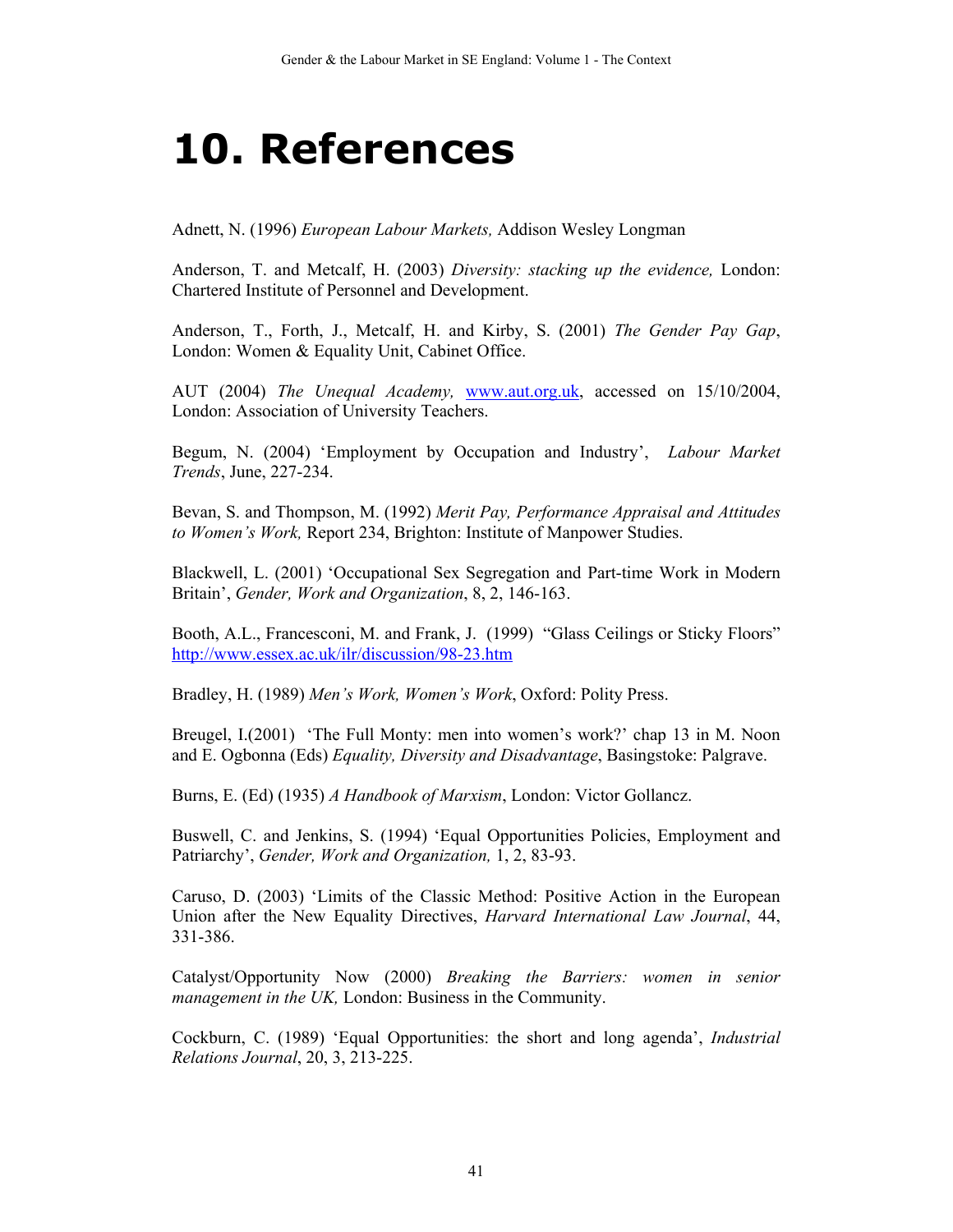Cockburn, C. (1991) *In the Way of Women: men's resistance to sex equality in organizations*, Basingstoke: Macmillan.

Collinson, D., Knights, D. and Collinson, M. (1990) *Managing to Discriminate*, London: Routledge.

Corby, S. (1997) 'Opportunity 2000 in the National Health Service; a missed opportunity for women', *Journal of Management in Medicine*, 11, 5, 269-278.

Corby, S. (2000) 'The Ethics of Equal Opportunities' in R. Chapman (Ed) *Ethics in Public Service for the New Millennium*, Aldershot: Ashgate.

Costello, C. (2003) 'Positive Action' in C. Costello and E. Barry (2003) *Equality in Diversity: the new equality directives*, Dublin: Centre for European Law.

Coyle, A. (1995) *Women and Organisational Change*, Manchester: Equal Opportunities Commission.

Cully, M., Woodland, S., O'Reilly, A. and Dix, G. (1999) *Britain At Work*, London: Routledge.

Deakin, S. and Morris, G. (2004) *Labour Law*, 4<sup>th</sup> edition, London: Butterworths.

Deem, R. (2003) 'Gender, Organizational Cultures and the Practices of Manager-Academics in UK Universities', *Gender, Work and Organization,* 10, 2, 239-259.

Department of Work and Pensions (2002) *Maternity and Paternity Rights in Britain2002: Survey of Parents,* London: Department of Work and Pensions.

Dickens, L. (1994) 'The Business Case for Women's Equality: Is the carrot better than the stick?', *Employee Relations*, 16, 8, 5-18.

Dickens, L. (1997) 'Gender, Race and Employment Equality in Britain: inadequate strategies and the role of industrial relations actors', *Industrial Relations Journal*, 28, 4, 282-290.

Dickens, L. (1998) 'What HRM Means for Gender Equality' *Human Resource Management Journal*, 8, 1, 23-40.

DTI (2003) *The Business Context to Long Hours Working,* Employment Relations Research, URN 03/833, November, London: Department of Trade and Industry.

DTI Small Business Service (2004) *A Government Action Plan for Small Business,*  URN 04/517, London: Department of Trade and Industry.

Employment Tribunal Service (2004) *Annual Report 2003-2004*, London: Employment Tribunal Service.

Equal Opportunities Commission (2004a) *Facts About Women & Men in Great Britain,* Manchester: Equal Opportunities Commission.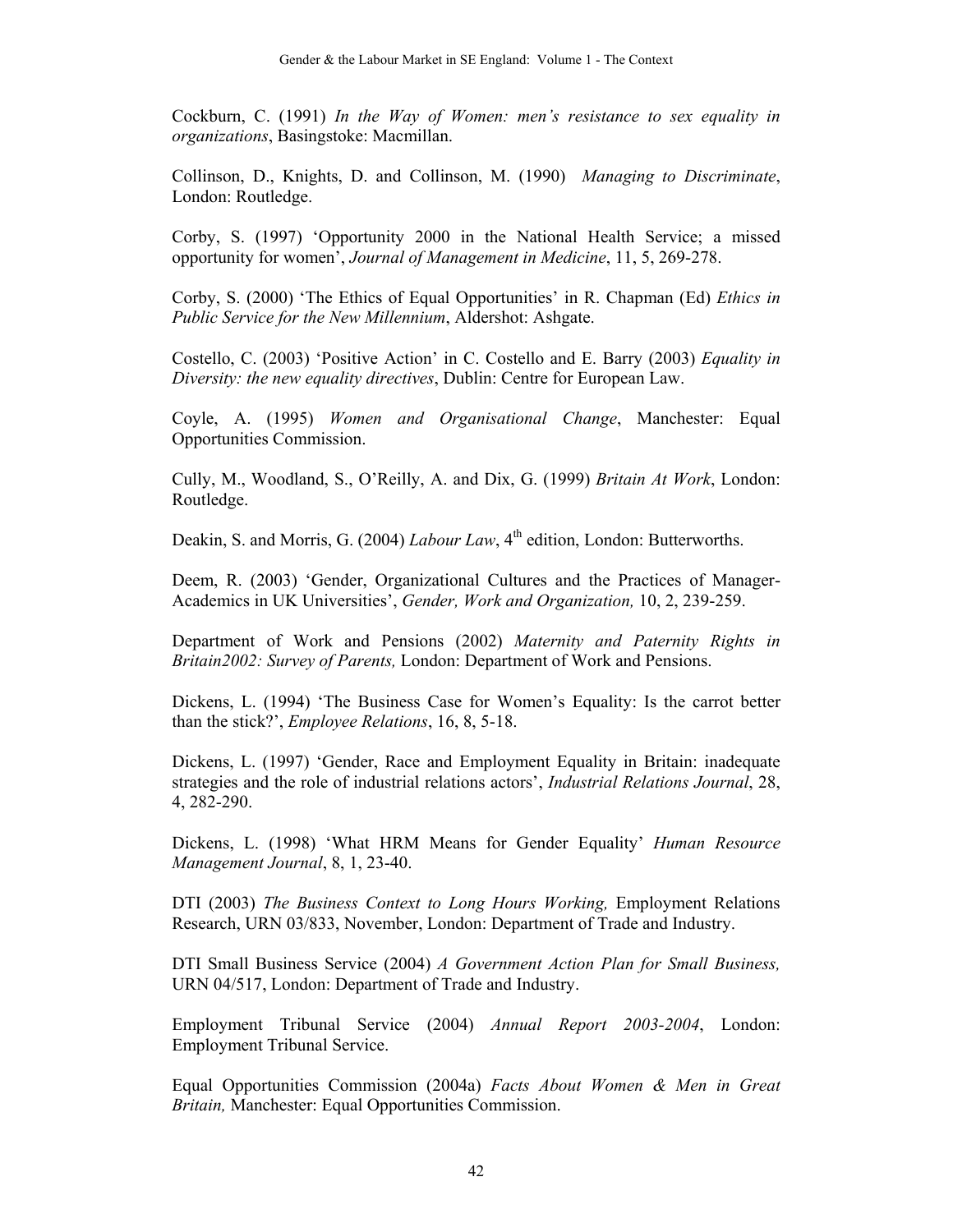Equal Opportunities Commission (2004b) *Tip of the Iceberg*, Interim Report of the EOC's investigation into discrimination against new and expectant mothers in the workplace, Manchester: Equal Opportunities Commission.

Fagan, C. (2001) 'Money and the Gender Order: work orientations and working time preferences in Britain, *Gender, Work and Organization*, 6, 3, 239-266.

Fredman and Morris, (1989) *The State as Employer*, London: Mansell.

Fredman, S. (2000) 'Discrimination Law in the EU: labour market regulation or fundamental rights?, in H. Collins, P. Davies and R. Rideout, *Legal Regulation in the Employment Relation*, London: Kluwer.

Fredman, S. (2001) 'Equality: a new generation?' *Industrial Law Journal*, 30, 2, 145- 168.

Fredman, S. (2002) *Discrimination Law,* Oxford: Oxford University Press.

Gallie, D. and White, M. (1994) 'Employer Policies, Employee Contracts and Labour Market Structure', in J. Rubery and F. Wilkinson (Eds) *Employer Strategy and the Labour Market,* Oxford: OUP.

Gilbert, K. and Secker, J. (1995) 'Generating Equality? Equal pay, Decentralisation and the Electricity Supply Industry', *British Journal of Industrial Relations*, 33, 2, 191-207.

Gough, O. (2001) 'The impact of the gender pay gap on post retirement earnings', *Critical Social Policy*, 21, 311-334.

Grimshaw, D. and Rubery, J. (2001) *The Gender Pay Gap*, Research Discussion Series, Manchester: Equal Opportunities Commission.

Hakim, C. (1979) *Occupational Segregation: a comparative study of the degree and pattern of the differentiation between men and women's work in Britain, the United States and other countries,* Research Paper No. 9, London: Department of Employment.

Hakim, C. (1991) 'Grateful Slaves and Self-made Women: fact and fantasy in women's work orientations', *European Sociological Review*, 7, 2, 101-121.

Hakim, C. (2002) 'Lifestyle Preferences as Determinants of Women's Differentiated Labour Market Careers', *Work and Occupations*, 29, 4, 428-459.

Harkness, S. (1996) 'The Gender Earnings Gap: Evidence from the UK', *Fiscal Studies* 17, 2, 1-36.

Hayward, B. Peters, M., Rousseau, N. and Seeds, K. (2004) *Findings from the Survey of Employment Tribunal Applications 2003*, Employment Relations Research Series 33, London: Department of Trade & Industry.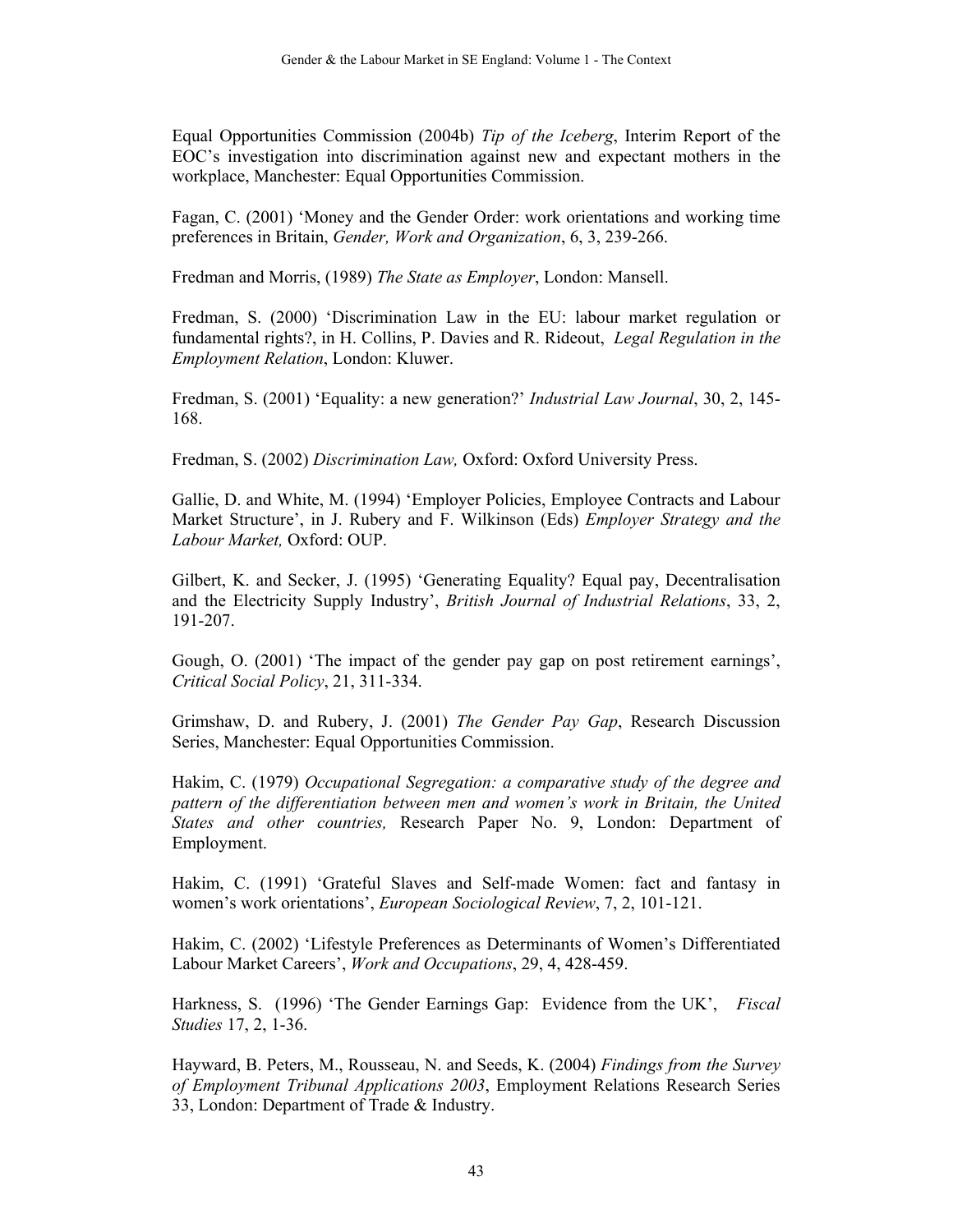Hepple, B., Lester, A., Ellis, E., Rose, D. and Singh, R. (n.d.) *Improving Equality Law: the options*, London: Justice.

Hepple, B., Coussey, M. and Choudhury, T. (2000) *Equality: A New Framework*, Report of the Independent Review of the Enforcement of the UK Anti-Discrimination Legislation, Oxford: Hart.

Hoque, K. and Noon, M. (2004) 'Equal Opportunities policy and practice in Britain: evaluating the 'empty shell' hypothesis', *Work, Employment and Society*, 18, 3, 481- 506.

IDS (2004) 'Significant fall in gender pay gap – or not?' *Diversity at Work,* 6, December, 20-22.

Institute for Employment Research (2003) *National Employers Skills Survey 2003*, London: Learning and Skills Council.

James, G. (2004) *Pregnancy Discrimination at Work: A review*, Working Paper Series no. 14, Manchester: Equal Opportunities Commission.

Jewson, N. and Mason, D. (1986) 'The Theory and Practice of Equal Opportunities Policies', *Sociological Review*, 34, 2, 307-334.

Joshi, H., Paci, P. and Waldfogel, G. (1999) 'The Wages of Motherhood: better or worse?', *Cambridge Journal of Economics*, 23, 5, 543-564.

Kahn-Freund, O. (1954) 'The Legal Framework' in Flanders, A. and Clegg, H. A. (Eds) *The System of Industrial Relations In Great Britain,* Oxford: Blackwell.

*Labour Market Trends* (2004) Table B.11 on Employment, September, London, TSO, Stationery Office

Lewis, D. and Sergeant, M. (2004) *Essentials of Employment Law*, 8<sup>th</sup> edition, London: Chartered Institute of Personnel and Development.

Maddock, S. and Parkin, D. (1994) 'Gender Cultures and How They Affect Women At Work' in M. J. Davidson and R. J. Burke, *Women in Management*, London: Chapman.

McColgan, A. (2000) 'Regulating Pay Discrimination', in H. Collins, P. Davies and R. Rideout, *Legal Regulation in the Employment Relation*, London: Kluwer.

Miller, L., Neathey, F., Pollard, E. and Hill, D. (2004) *Occupational segregation, gender gaps and skill gaps*, Working paper series no. 15, Manchester: Equal Opportunities Commission.

Morgan, G. and Knights, D. (1991) 'Gendering Jobs: corporate strategy, managerial control and the dynamics of job segregation', *Work, Employment & Society*, 5, 2, 181- 200.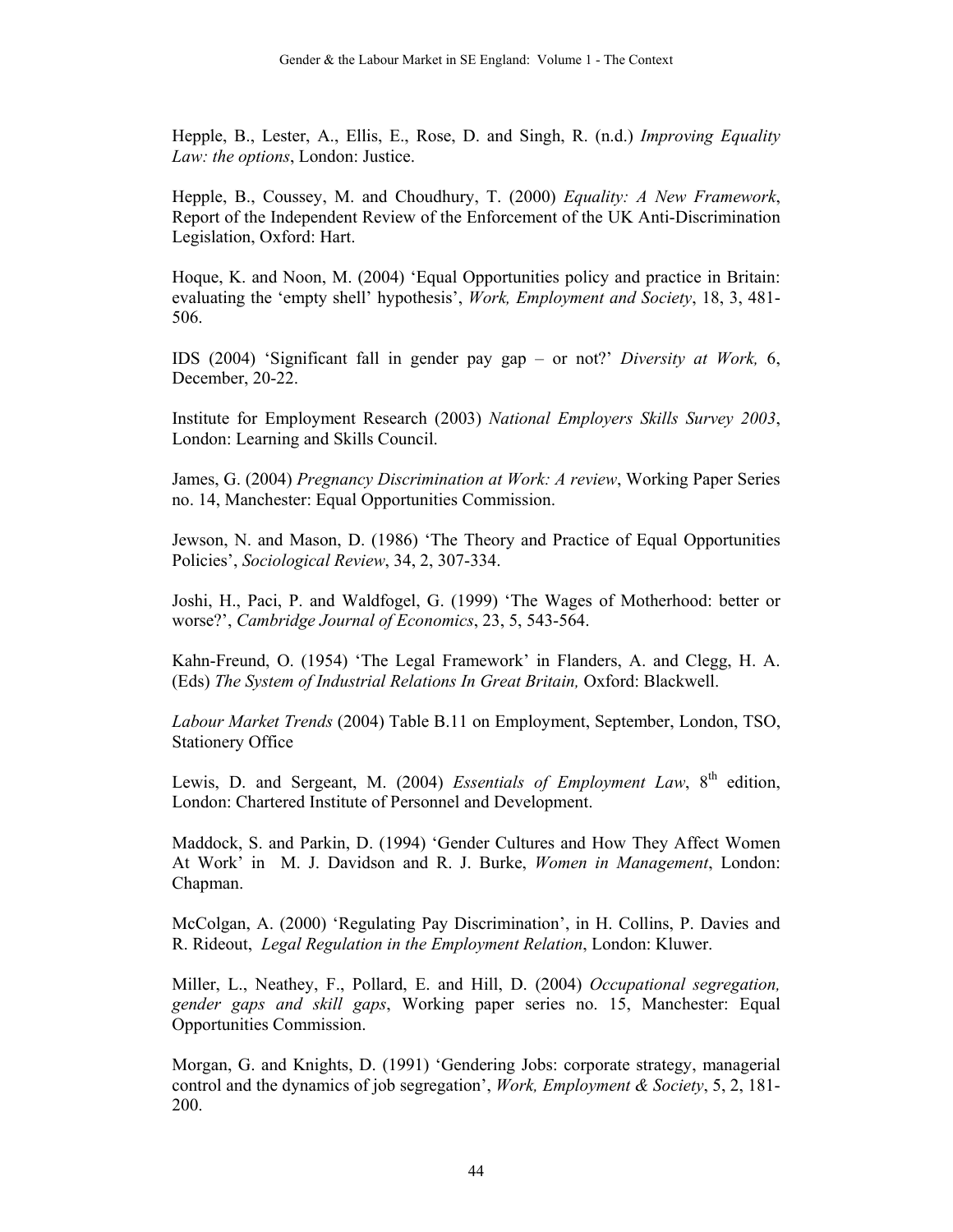Mullally, S. (2003) 'Beyond the Limits of Non-discrimination: Promoting Gender Equality', in C. Costello and E. Barry (2003) *Equality in Diversity: the new equality directives*, Dublin: Centre for European Law.

Nolan, P. (2003) 'The Labour Market: history, structure and prospects', in P. Edwards (Ed) *Industrial Relations: theory and practice*, 2<sup>nd</sup> edition, Oxford: Blackwell.

O'Cinneide, C. (2003) 'Making Use of Positive Action Duties', in C. Costello and E. Barry (2003) *Equality in Diversity: the new equality directives*, Dublin: Centre for European Law.

OECD (2002) 'Women at Work: who they are and how they are faring', *Employment Outlook*, Paris: Organisation for Economic Co-operation and Development.

Olsen, W. and Walby, S. (2004) *Modelling Gender Pay Gaps*, Working paper series no. 17, Manchester: Equal Opportunities Commission.

Palmer, T., Grainger, H. and Fitzner, G. (2004) *Trade Union Membership 2003*, London: Department of Trade & Industry.

Pitt, G. (2004) *Employment Law*, 5<sup>th</sup> edition, London: Sweet and Maxwell.

Pollert, A. (1991) *Farewell to Flexibility?* Oxford: Blackwell.

Roos, P. (1985) *Gender and Work: a comparative analysis of industrial societies,*  Albany: State University of New York Press.

Rubin, J. (1997) 'Equality and the Culture of Organizational Assessment', *Gender, Work and Organization*, 4, 1, 24-34.

SEEDA (2004a) *An Economic Profile of the South East,* Guildford: South East England Agency.

SEEDA (2004b) *Business and International: Bio-pharma companies*, Guildford: South East England Development Agency.

Stanworth, C. (2000) 'Flexible Working Patterns', in D. Winstanley and J. Woodall (Eds) *Ethical Issues in Contemporary Human Resource Management,* Basingstoke: Macmillan.

Stanworth, J. and Purdy, D. (2003) *SME Facts and Issues: a compilation of current data and issues on UK small and medium sized firms,* London: Westminster Business School, University of Westminster.

Thewlis, M., Miller, L., and Neathey, F. (2004) *Advancing women in the workplace:statistical analysis*, Working paper series no. 12, Manchester: Equal Opportunities Commission.